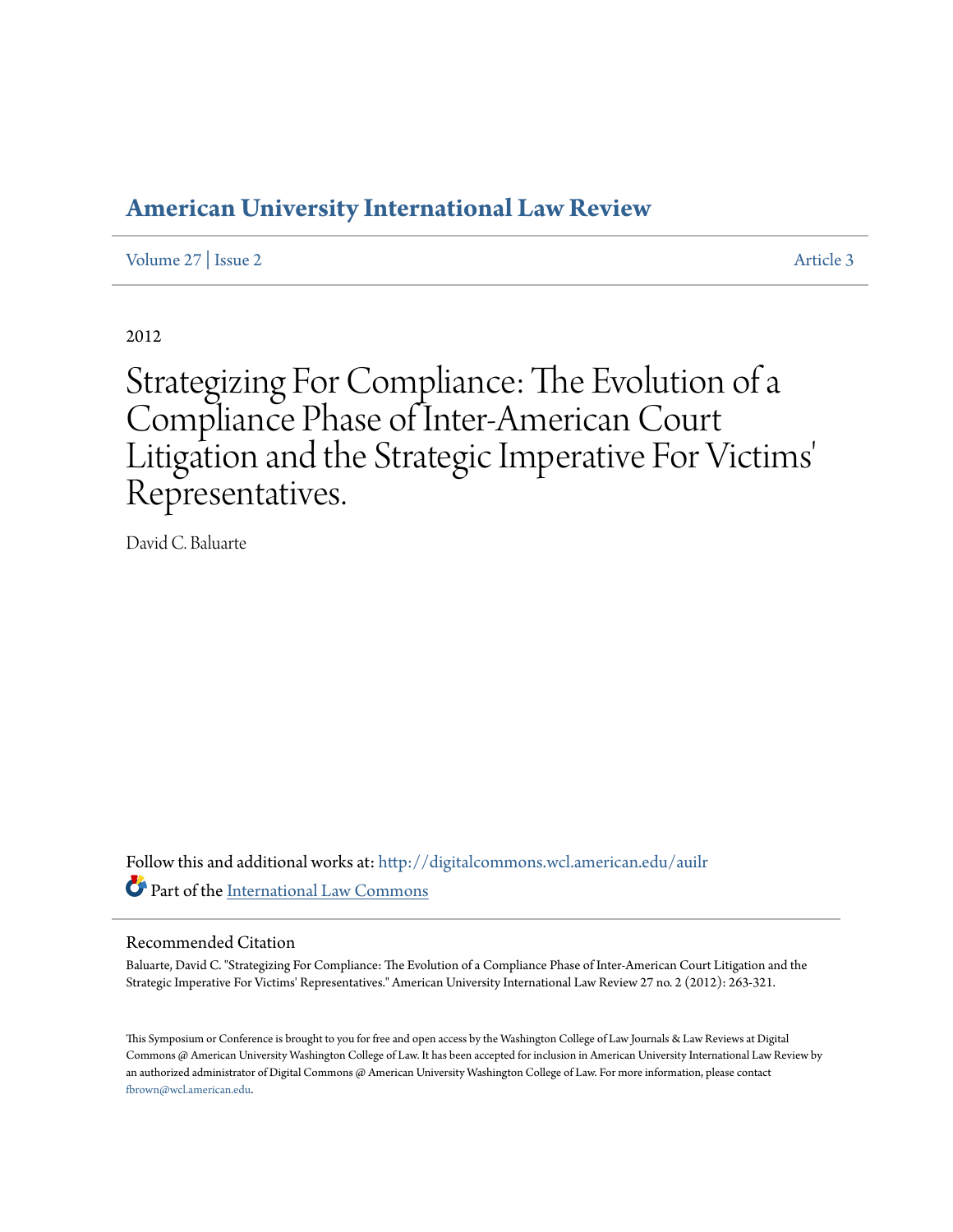# STRATEGIZING FOR COMPLIANCE:

# THE EVOLUTION OF A COMPLIANCE PHASE OF INTER-AMERICAN COURT LITIGATION AND THE STRATEGIC IMPERATIVE FOR VICTIMS' REPRESENTATIVES

DAVID C. BALUARTE\*

|  |                                                          | .264 |
|--|----------------------------------------------------------|------|
|  | <b>INTER-AMERICAN CASE PROCESSING FROM AN</b>            |      |
|  | <b>IMPLEMENTATION PERSPECTIVE AND THE EVOLUTION</b>      |      |
|  | OF A COMPLIANCE PHASE OF COURT LITIGATION  269           |      |
|  | A. AN OVERVIEW OF IMPLEMENTATION IN THE INTER-AMERICAN   |      |
|  |                                                          | .269 |
|  | B. THE EVOLUTION OF A COMPLIANCE PHASE OF INTER-AMERICAN |      |
|  |                                                          |      |
|  | II. TESTING THE COURT'S COMPLIANCE PROCEDURES            |      |
|  | AGAINST THE PRINCIPAL RECOMMENDATIONS AND                |      |
|  |                                                          |      |
|  | III. SYSTEMATIZING COMPLIANCE JURISPRUDENCE IN           |      |
|  | TERMS OF REPARATIONS TO BETTER UNDERSTAND                |      |
|  | THE IMPLEMENTATION OF COURT DECISIONS 287                |      |
|  | IV. THE ROLE OF COMPLIANCE JURISPRUDENCE IN              |      |
|  | FORMULATING STRATEGIES TO COMPEL STATES TO               |      |
|  | <b>IMPLEMENT THE COURT'S REPARATIONS ORDERS305</b>       |      |
|  | A. APPROACHES TO MONEY DAMAGES AND SYMBOLIC              |      |

<sup>\*</sup> David Baluarte is a Practitioner-in-Residence in the International Human Rights Law Clinic at American University Washington College of Law. David would like to thank the clinical faculty at American University Washington College of Law for suggestions at the initial stage of this article and express his appreciation to Richard Wilson, Michael Camilleri, and Alexandra Huneeus for comments on final drafts. He would also like to recognize the important research assistance of Maria Dolores Mino and Charley Abbott in preparing this article.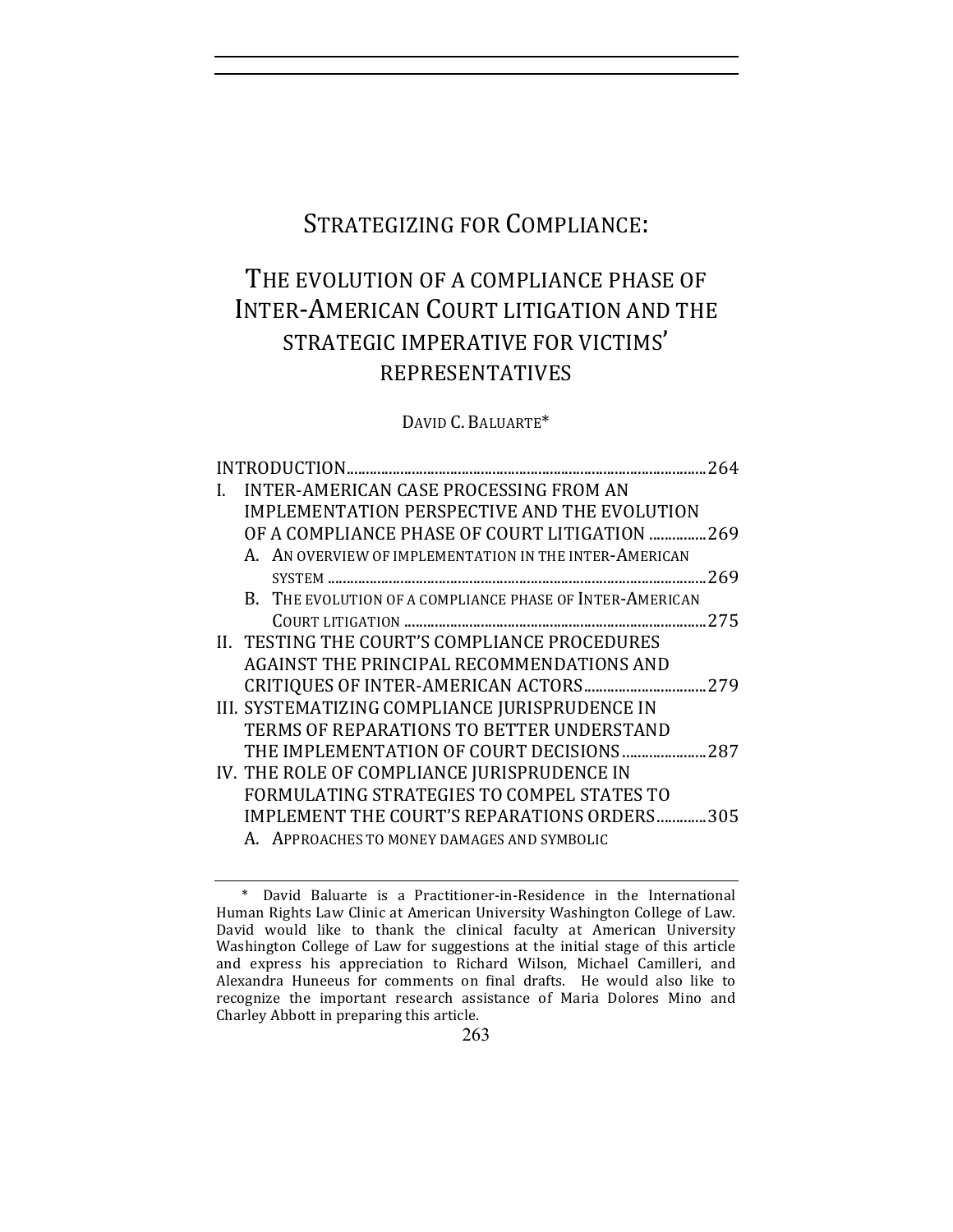| B. CONSIDERATIONS FOR IMPLEMENTING LEGISLATIVE REFORMS309 |  |
|-----------------------------------------------------------|--|
|                                                           |  |
|                                                           |  |

 $AM, U, INT'L, L, REV.$ 

 $127.2$ 

### **INTRODUCTION**

For decades, international law and relations scholars have debated why nations comply, when they do, with international law.<sup>1</sup> Some posit that compliance reflects rational calculations of national interest, while others argue that compliance is a response to the persuasive power of legal obligations.<sup>2</sup> International lawyers, regardless of whether they have a rationalist or normative understanding of the effects of their work, generally accept the assertion by Louis Henkin that "almost all nations observe almost all principles of international law and almost all of their obligations almost all of the time."<sup>3</sup> The assumed truth of this assertion has led many international lawyers to pursue their work without seriously evaluating its real impact or considering measures to make it more meaningful. As Oona Hathaway has aptly put it, "[t]he disinclination of international lawyers to confront the efficacy of international law is nowhere more evident—or more problematic—than in the field of human rights law."<sup>4</sup>

There is, however, a marked increase in concern over the "compliance question" among international human rights

264

<sup>1.</sup> See, e.g. Harold Hongju Koh, Why Do Nations Obey International Law?, 106 YALE L.J. 2599, 2600 (1997) (noting that the question of why nations sometimes obey, or disobey, international law "is fundamental from both a theoretical and practical perspective").

<sup>2.</sup> Oona A. Hathaway, Do Human Rights Treaties Make a Difference?, 111 YALE L.J. 1935, 1944-64 (2002) (discussing the different theories of compliance that she categorizes as the rational actor models and normative models).

<sup>3.</sup> LOUIS HENKIN, HOW NATIONS BEHAVE 47 (2d ed. 1979); see also Hathaway, supra note 2, at 1937 ("This assumption undergirds the work of many legal scholars and practitioners, who endeavor to explicate and form the law presumably because they believe that it has real impact.").

<sup>4.</sup> Hathaway, supra note 2, at 1938.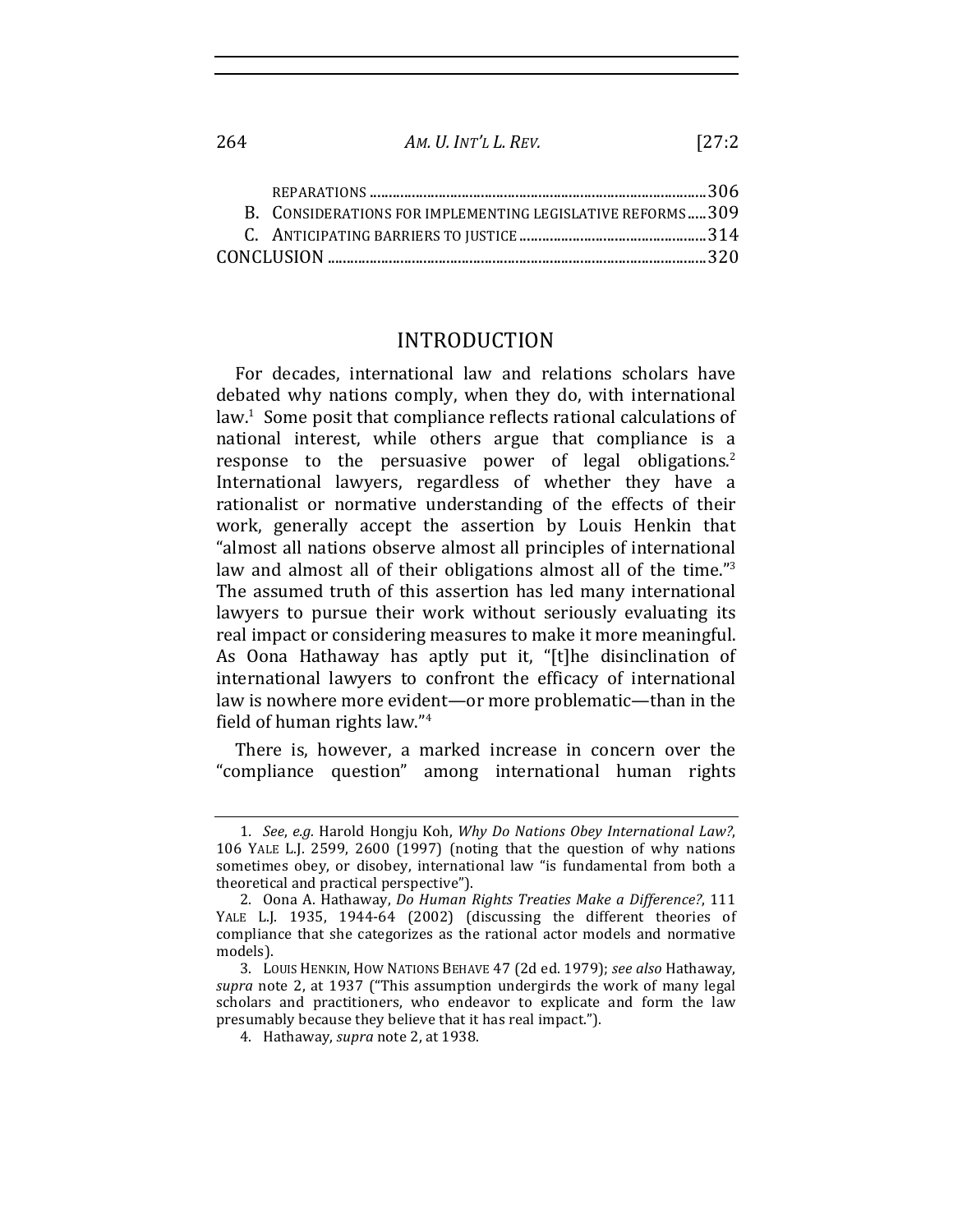lawyers, who are "eager to move beyond a discussion about why nations comply with international human rights law to a discussion about the process by which they can be made to do so."<sup>5</sup> This concern has been reflected in a surge in scholarship about compliance with the decisions of regional human rights bodies,<sup>6</sup> fora which present human rights lawyers with the rare opportunity to bring states to account for human rights violations perpetrated against individuals and communities. This increased attention to the topic has been mirrored by developments in the regional human rights systems themselves to address compliance deficits as they struggle with this question that cuts to the core of their legitimacy.<sup>7</sup>

In the inter-American human rights system, a particularly

265

<sup>5.</sup> Cynthia Soohoo & Suzanne Stolz, Bringing Theories of Human Rights Change Home, 77 FORDHAM L. REV. 459, 471 (2008).

<sup>6.</sup> See, e.g., James L. Cavallaro & Stephanie Erin Brewer, Reevaluating Regional Human Rights Litigation in the Twenty-First Century: The Case of the Inter-American Court, 102 AM. J. INT'L L. 768, 770 (2008) (arguing that the Inter-American Court of Human Rights' most effective judgments incorporated respect for human rights into broader domestic policies affecting the underlying issues); Philip Leach et al., Can the European Court's Pilot Judgment Procedure Help Resolve Systemic Human Rights Violations? Burdov and the Failure to Implement Domestic Court Decisions in Russia, 10 HUM. RTS. L. REV. 346, 346-47, 350 (2010) (analyzing the effort of the European Court of Human Rights to address some systemic non-enforcement problems by developing the pilot judgment procedure in 2004); Frans Viljoen & Lirette Louw, State Compliance with the Recommendations of the African Commission on Human and Peoples' Rights, 1994-2004, 101 AM. J. INT'L L. 1 (2007) (discussing the direct effect of the establishment of the African Commission on Human and Peoples' Rights on ensuring compliance with regional human rights treaties).

<sup>7.</sup> See, e.g., Agreement of Madrid, May 12, 2009, C.E.T.S. No. 194 (amending the European Convention on Human Rights Article 46 to permit referral of states that have not complied with judgments of the European Court of Human Rights to that body for "infringement proceedings"); Rules of Procedure of the Inter-American Court of Human Rights, *approved* November 28, 2009, art. 69, http://www.corteidh.or.cr/reglamento/regla\_ing.pdf [Inter-Am. Ct. H.R. Rules of Procedure] (entered into force Jan. 1, 2010) (amending the Court's previous rules to create a procedure for monitoring compliances); Rules of Procedure of the African Commission on Human and Peoples' Rights, approved May 26, 2010. http://www.achpr.org/english/ROP/Rules%20of%20Procedure.pdf (creating in its Rule 112 a framework for follow-up on the recommendations of the Commission).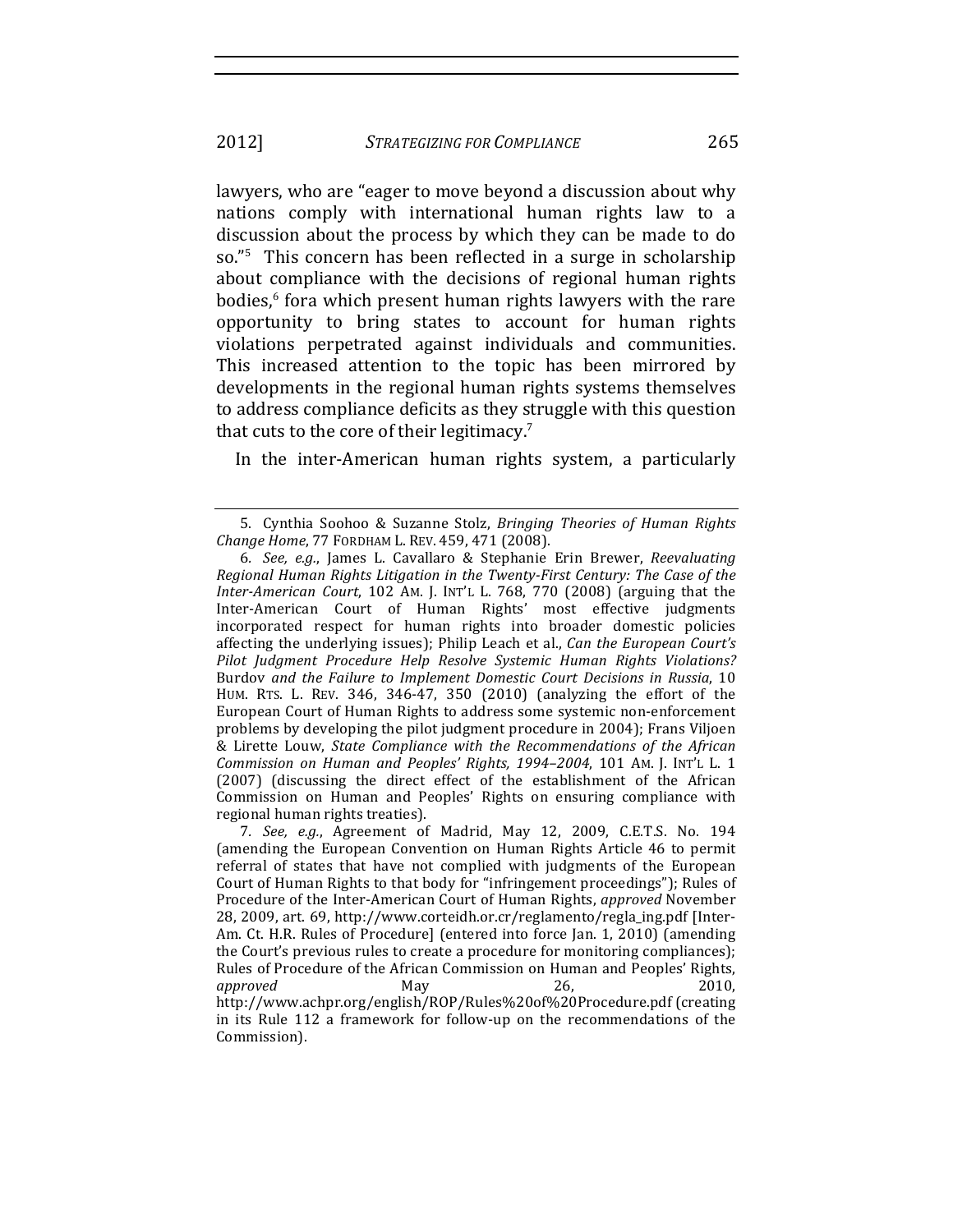266 *AM. U. INT'L!L. REV.* [27:2

notable development is the evolution of a compliance phase of litigation before the Inter-American Court of Human Rights ("the Inter-American Court" or "the Court"), the highest human rights court in the Americas. History is clear that the open refusal by some states to comply with the Court's reparations orders led the tribunal to take the unprecedented step of issuing public orders highlighting particularly troubling cases of noncompliance. These first orders sparked the development of a phase of litigation in which states, the representatives of victims, and the Inter-American Commission on Human Rights ("the Inter-American Commission" or "the Commission"), debate the adequacy of measures taken by the states to implement the reparations orders of the Court. In the decade since it inaugurated this practice, the Court has issued hundreds of compliance orders, addressing the implementation processes in over 80 percent of the cases in which it has issued reparations decisions, with multiple and complex orders in many of those

The importance of this rapidly growing body of jurisprudence has not been lost on those engaged with the inter-American system.<sup>9</sup> International relations scholars have seized on these orders as potential windows into the tendencies of states to comply with human rights obligations<sup>10</sup> and human rights practitioners have begun to develop an empirical narrative of the Court's success.<sup>11</sup> However, despite the potential of this

 $cases<sup>8</sup>$ 

<sup>8</sup>*. See, e.g.*, Cavallaro & Brewer, *supra* note 6, at 784 (noting that "88 percent of resolved contentious matters [before the Court] were in the phase of supervision of compliance  $\ldots$ ").

<sup>9.</sup> The Court itself lists four types of jurisprudence on its webpage, including: decisions and judgments; advisory opinions; provisional measures; and compliance with judgment. INTER-AMERICAN COURT OF HUMAN RIGHTS, http://www.corteidh.or.cr/ (last visited Mar. 8, 2012).

<sup>10.</sup> *See, e.g.*, Courtney Hillebrecht, Domestic Politics, International Human Rights Adjudication, and the Problem of Political Will: Cases from the Inter-American Human Rights System (Mar. 20, 2009) (unpublished Ph.D. dissertation, University of Wisconsin-Madison) (conceptualizing compliance with regional human rights tribunals' orders as a "signaling game" for states to indicate their commitment to human rights).

<sup>11.</sup> See, e.g., Fernando Basch et al., *La Efectividad del Sistema* Interamericano de Protección de Derechos Humanos [The Effectiveness of the *Inter-American System for the Protection of Human Rights*], ASOCIACIÓN POR LOS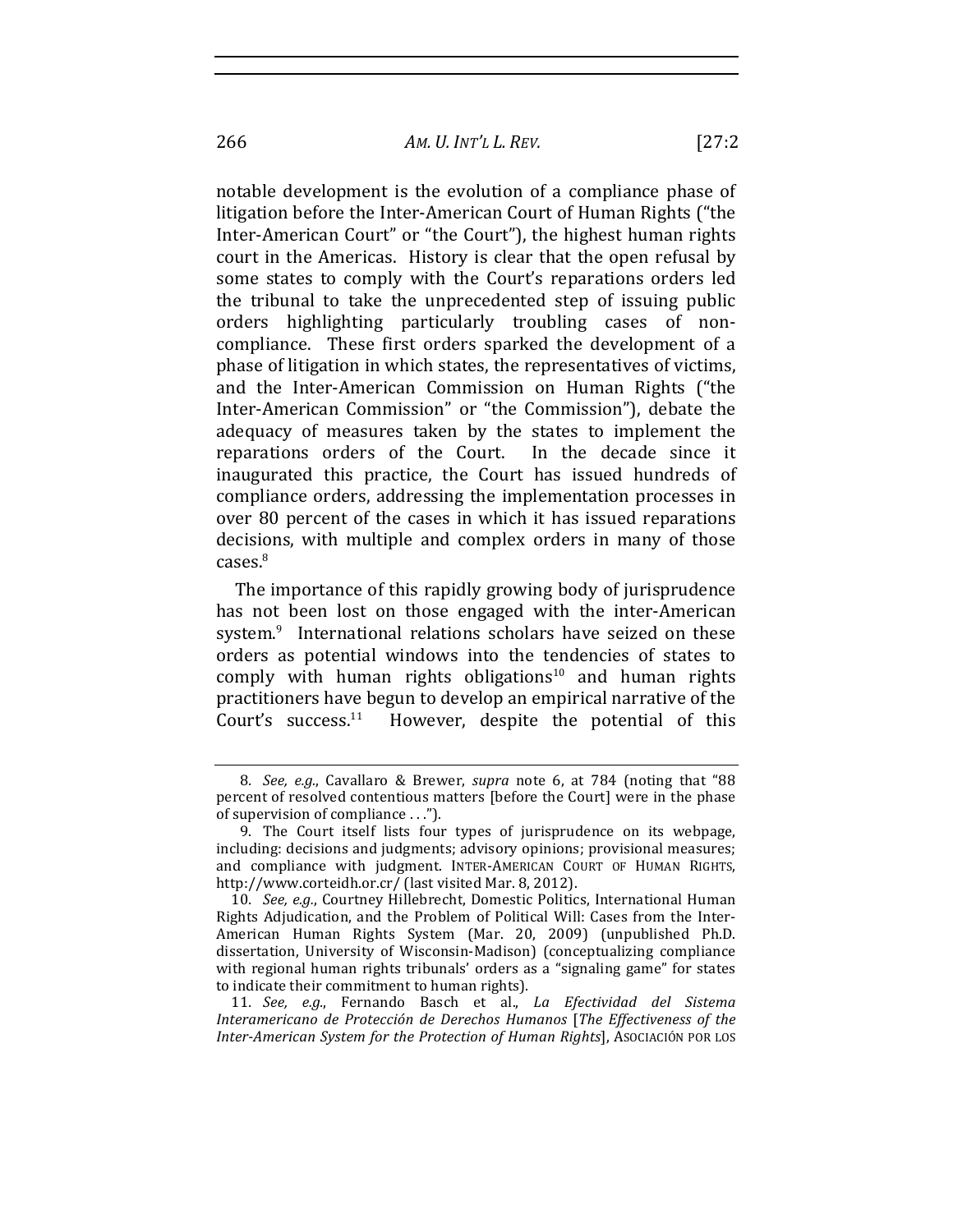2012] *STRATEGIZING FOR COMPLIANCE* 267

compliance jurisprudence to aid inter-American litigants in understanding the viability of their litigation initiatives and improving their chances of achieving their desired outcomes, it has been underutilized for this purpose. This article aims to fill this gap, and provide guidance for those willing to strategize for compliance.

This article provides a comprehensive review of the Court's compliance jurisprudence by developing a typology of the Court's reparations and systematizing all available information on the implementation of those reparations. By culling more than 90 experiences with implementation and providing both quantitative and qualitative analysis of these experiences, this article highlights the predictive potential of this body of jurisprudence. This article encourages inter-American representatives to inquire into state tendencies with regard to compliance as a means to formulate compliance strategies at the earliest stages of litigation. Representatives should view the compliance phase of litigation like any other, with a range of possible outcomes that can be tactically achieved. In this way, compliance jurisprudence can help representatives to reflect on the potential impact of their work, and to take deliberate, strategic steps to maximize that impact at each stage of a litigation project.

The first part of this article will provide an overview of the procedure under which contentious cases are processed in the inter-American system and describe the implementation experience in general terms. It will then trace the evolution of a compliance phase of Inter-American Court litigation, reviewing both its historical roots and some dynamic developments from the past few years, culminating in the Court's newly passed 2010 Rules of Procedure. Following this description of the compliance procedures, the second part of this article places the compliance phase of Court litigation into the context of the debate about implementation in the inter-American system. This section synthesizes the thrust of the principal observers' critiques of the inter-American system with regard to implementation and their

DERECHOS CIVILES (Jan. 30, 2012), http://www.adcsidh.org/images/files/adclaefectividaddel sidh.pdf.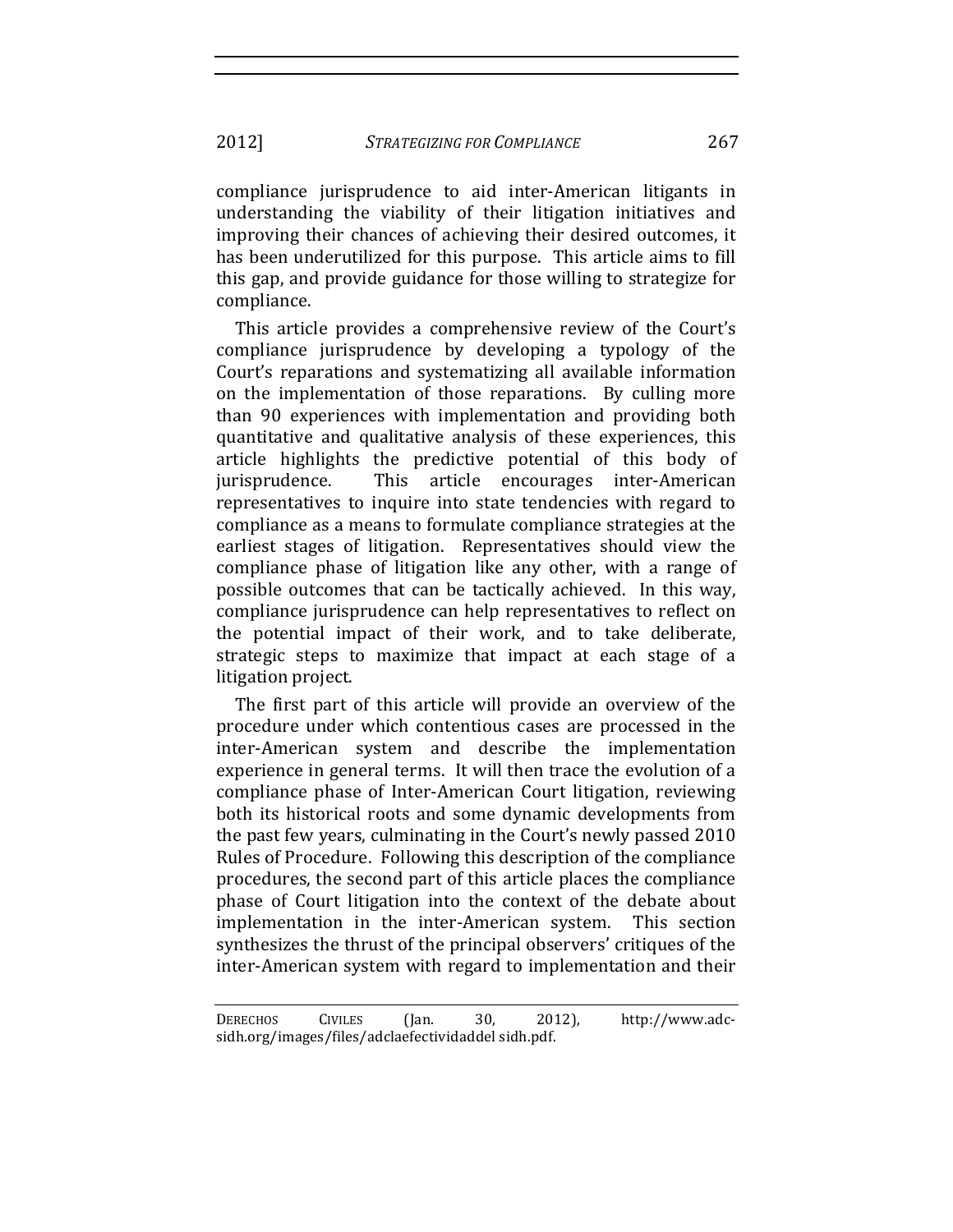recommendations for improving the track record in the system, and specifically the Court. The second part concludes by identifying ways in which the Court's evolving compliance proceedings respond to the principal critiques and provide a real opportunity to practitioners to make their litigation more meaningful.

The third part of this article systematizes the information produced in the compliance proceedings in order to provide a framework for understanding the likelihood of achieving implementation goals. Specifically, it provides a comprehensive analysis of over 500 reparations ordered in 91 reparations decisions issued by the Court between 1989 and 2009 in which it subsequently issued compliance orders. This analysis organizes, systematizes, and codes the compliance orders in terms of the reparations they discuss and provides rates of implementation for 13 different categories of reparations ordered by the Court.<sup>12</sup>

Building on this analysis, the fourth part of this article suggests that these fairly reliable rates of implementation of a somewhat predictable range of remedies should be used by victims' representatives to counsel clients in an informed way and to strategize for compliance with Inter-American Court decisions. Specifically, the fourth part of this article identifies certain implementation roadblocks in the areas of monetary reparations, legislative reforms, and measures to encourage the investigation and prosecution of perpetrators that can inform case-specific strategies to boost the chances that states will implement Courtordered reparations. In conclusion, this article encourages victims' representatives to incorporate this knowledge of compliance into their own work to both make the litigation more meaningful for the victims they represent, and to deliver them the best results.

<sup>12.</sup> Compliance orders issued through March 2011 were reviewed as part of this study.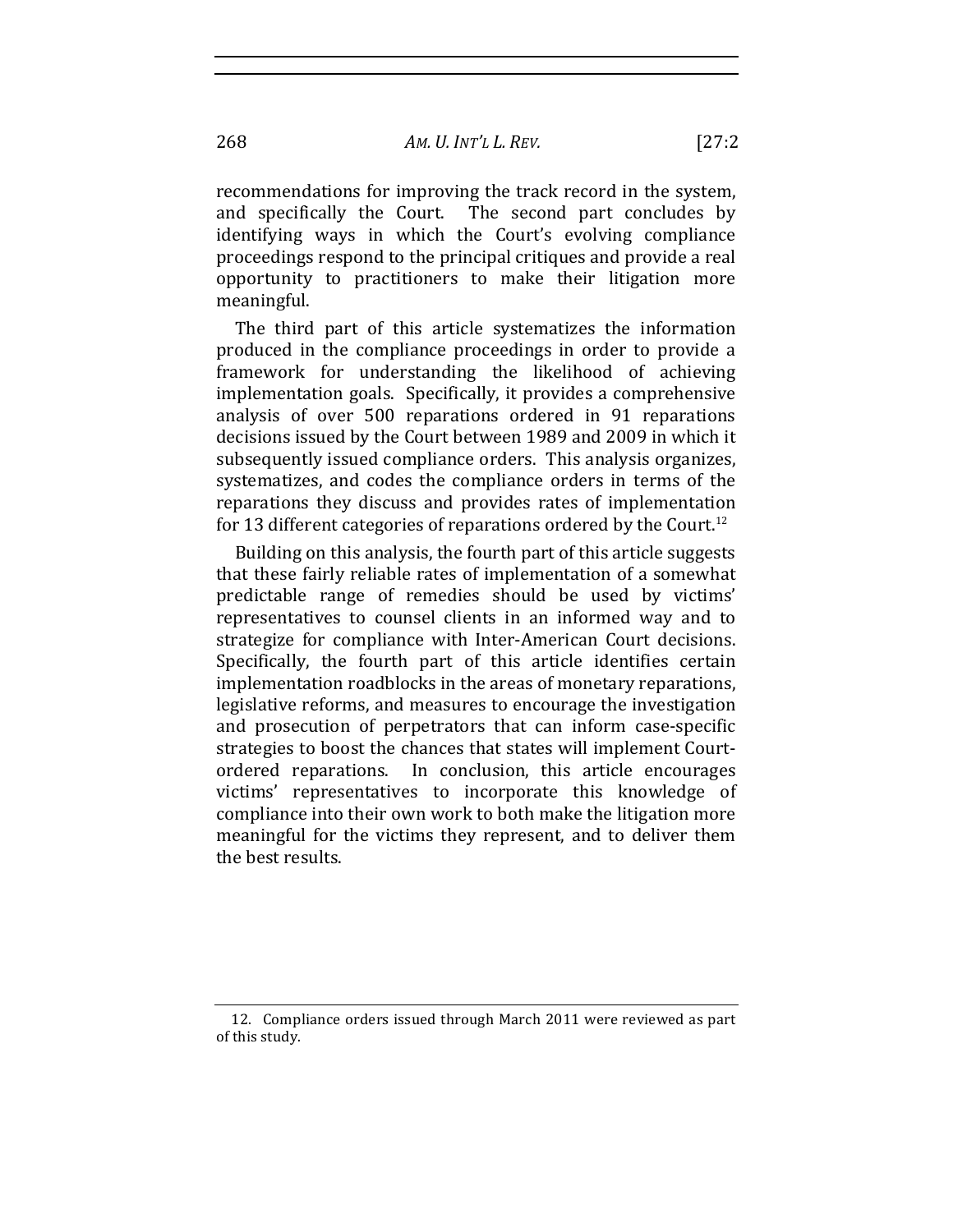# I. INTER-AMERICAN CASE PROCESSING FROM AN IMPLEMENTATION PERSPECTIVE AND THE EVOLUTION OF A COMPLIANCE PHASE OF COURT LITIGATION

Before exploring the compliance jurisprudence of the Inter-American Court and its implications for the representatives of victims and survivors of human rights abuse, it is important to contextualize that inquiry. Accordingly, this section will look at how cases are processed from the Commission to the Court and look at the rates of implementation of the decisions of those bodies in broad strokes. It will then follow the historical development of the compliance phase of Inter-American Court litigation and describe that dynamic system as it was articulated in the newly passed 2010 rules of procedure.

### A. AN OVERVIEW OF IMPLEMENTATION IN THE INTER-AMERICAN **SYSTEM**

While this article is focused on the Inter-American Court, it is important to begin the discussion with the Inter-American Commission, as it is there that representatives must litigate individual petitions in the first instance.<sup>13</sup> The Commission is a quasi-judicial human rights body with promotional functions like human rights reporting and training, as well as protective functions related to the processing of cases alleging specific violations of human rights. $14$  As to the latter function, it bears emphasis that the Commission has made particular strides in articulating its individual case processing functions in recent years. Notably, the Commission is empowered to process individual complaints against all 35 member states of the Organization of American States ("OAS") and has received over 14,000 such petitions to date.<sup>15</sup> It received  $1,598$  such

<sup>13.</sup> JO M. PASQUALUCCI, THE PRACTICE AND PROCEDURE OF THE INTER-AMERICAN COURT OF HUMAN RIGHTS 5-7 (2003).

<sup>14.</sup> Organization of American States, American Convention on Human Rights art. 41, Nov. 22, 1969, O.A.S.T.S. No. 36, 1144 U.N.T.S. 123 [hereinafter ACHR].

<sup>15.</sup> Inter-Am. Comm'n H.R. [IACHR], *Annual Rep. of the Inter-Am. Comm'n H.R.*, at 1-15, OEA/Ser.L/V/II (Mar. 7, 2011) [hereinafter *IACHR 2010 Annual Report*].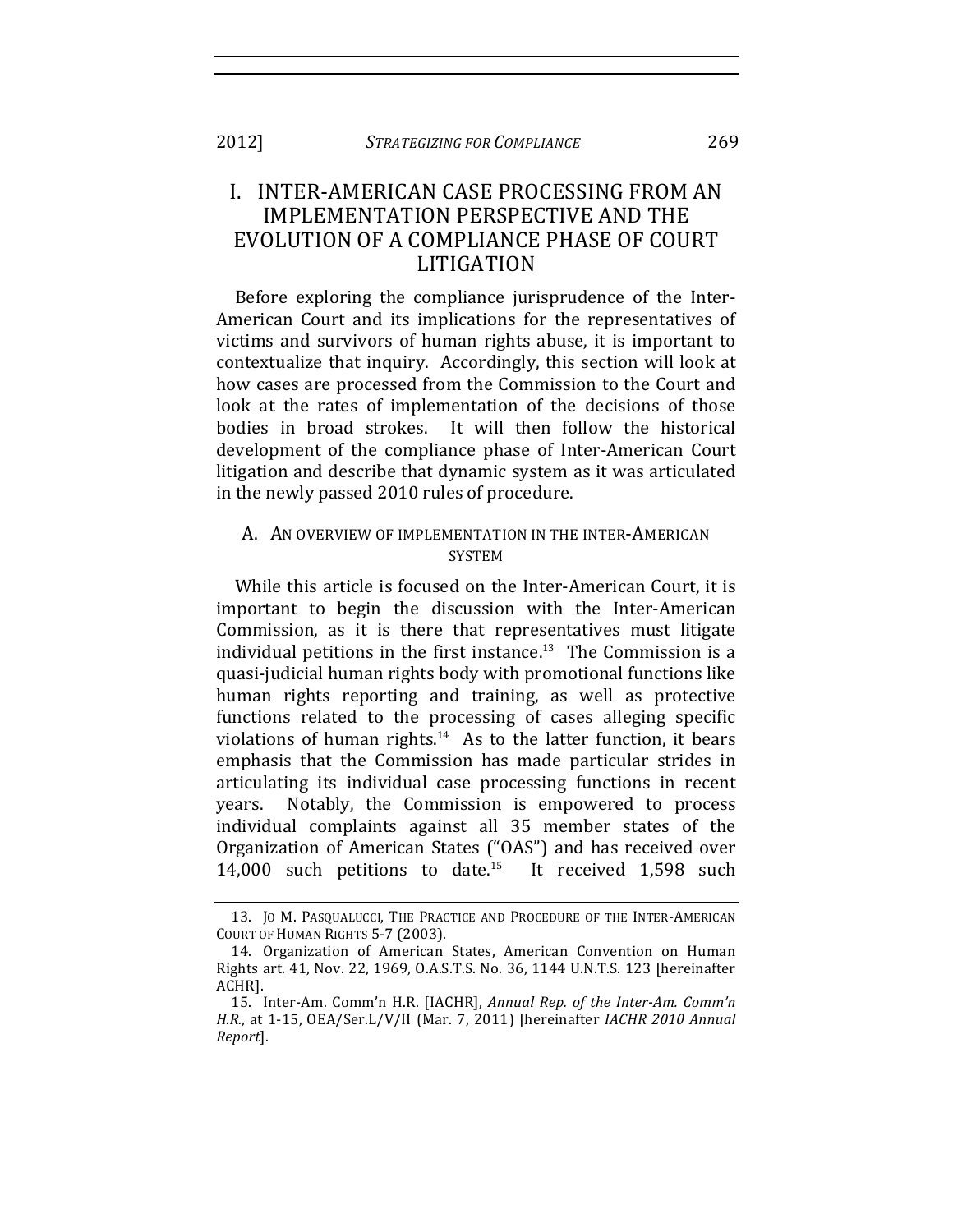AM. U. INT'L L. REV.

complaints in 2010, more than doubling the 658 received in 2000.<sup>16</sup> While the Commission's growing popularity has strained its resources and created problems in case processing times, it indicates that survivors of human rights abuse in the Americas value the inter-American system as a means of addressing injustice that they have suffered on the national level.

The individual case procedure established by the American Convention on Human Rights ("American Convention") and the Commission's Rules of Procedure includes an admissibility stage and a merits stage. $17$  At any point during this proceeding, the Commission may preside over a friendly settlement process if the parties so request, and if settlement discussions do not produce the results desired by the parties, the Commission continues to process the case. $18$  In the event that the Commission finds violations of the relevant human rights instruments at the conclusion of its merits review, it will prepare a preliminary report with recommendations to the State to come into compliance with its obligations.<sup>19</sup> If the State fails to comply with the Commission's recommendations, the Commission may issue a final decision publicly,<sup>20</sup> or in those cases involving one of the 21 countries that have ratified the contentious jurisdiction of the Court,<sup>21</sup> it may submit the case for review by the Court.<sup>22</sup> At the conclusion of 2010, the Commission reported that 1,584 cases were pending before it, and that during that year it had submitted 16 cases to the jurisdiction of the Inter-American

270

<sup>16.</sup> Id.

<sup>17.</sup> ACHR, supra note 14, arts. 44-47; Rules of Procedure of the Inter-American Commission on Human Rights, approved November 13, 2009, arts.  $30-37,$ 

http://www.oas.org/en/iachr/mandate/Basics/22.RULES%200F%20PROCE DURE%20IA%20COMMISSION.pdf [hereinafter IACHR Rules of Procedure].

<sup>18.</sup> See IACHR Rules of Procedure, supra note 17, art. 40; see also ACHR, supra note 14, arts. 48, 50.

<sup>19.</sup> See IACHR Rules of Procedure, supra note 17, art. 44.2; see also ACHR, supra note 14, art. 50.

<sup>20.</sup> See IACHR Rules of Procedure, supra note 17, art. 47; see also ACHR, supra note 14, art. 51.

<sup>21.</sup> See ACHR, supra note 14, art. 62.

<sup>22.</sup> See IACHR Rules of Procedure, supra note 17, art. 45; see also ACHR, supra note 14, art. 50.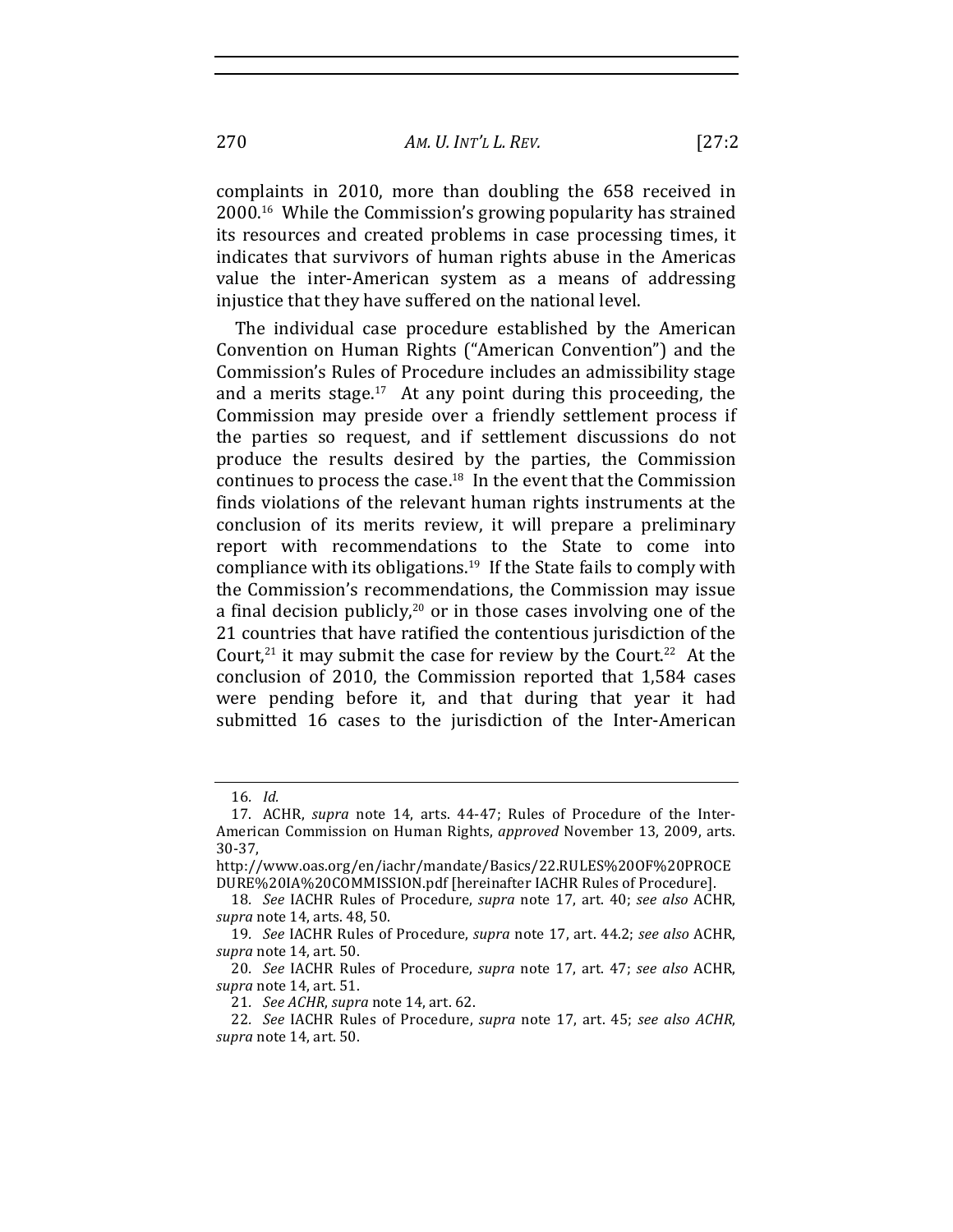### Court.<sup>23</sup>

Once submitted to the jurisdiction of the Inter-American Court, a case will proceed through a jurisdictional, or preliminary objections stage, a merits stage, and a reparations and costs stage.<sup>24</sup> Over the years, as the caseload of the Court has grown, these procedures have become more streamlined. Where it once took the Court years to proceed through these three stages individually, $25$  it is now common for the Court to resolve all three stages of litigation in one written decision published after a single public hearing.<sup>26</sup> A decision then enters into a compliance phase, the procedures for which will be described in more detail below. By the end of 2010, the Inter-American Court had reached final dispositions in 126 contentious cases.<sup>27</sup>

By all accounts, final decisions by both the Commission and Court are generally received unenthusiastically by states, and efforts to comply are generally slow if they exist at all. The Commission published implementation data in its 2010 Annual Report with regard to the 142 cases that it had resolved through friendly settlement agreement or final merits decision since

<sup>23.</sup> *IACHR 2010 Annual Report, supra* note 15.

<sup>24.</sup> Inter-Am. Ct. H.R. Rules of Procedure, *supra* note 7, arts. 35-69.

<sup>25.</sup> *See, e.g.*, Velásquez Rodríguez v. Honduras, Preliminary Objections, Judgment, Inter-Am. Ct. H.R. (ser. C) No. 1 (Jun. 26, 1987) [hereinafter Velásquez Rodríguez, Preliminary Objections] (ruling on only the preliminary objections of the state and noting that the Court would follow with a hearing on the merits); Velásquez Rodriguez v. Honduras, Merits, Judgment, Inter-Am. Ct. H.R. (ser. C) No. 1 (Jul. 29, 1988) [hereinafter Velásquez Rodríguez, Merits] (ruling on the merits of the case after a hearing before the Court); Velásquez Rodríguez v. Honduras, Reparations and Costs, Judgment, Inter-Am. Ct. H.R. (ser. C) No. 1 (Jul. 21, 1989) [hereinafter Velásquez Rodríguez v. Honduras, Reparations and Costs] (declaring the reparations and costs at the end of the case).

<sup>26</sup>*. See, e.g.,*! Humberto! Sánchez! v.! Honduras,! Preliminary! Objections,! Merits, Reparations and Costs, Judgment, Inter-Am. Ct. H.R. (ser. C) No. 99 (Jun. 7, 2003) (combining multiple phases of the case into one written judgment). There does exist the possibility, albeit rare, that the Court will decide a case without first holding a public hearing. See Inter-Am. Ct. H.R. Rules of Procedure, *supra* note 7, art. 15.1 (contemplating this possibility).

<sup>27.</sup> See Decisions and Judgments, INTER-AMERICAN COURT OF HUMAN RIGHTS, www.corteidh.or.cr/casos.cfm (last visited Mar. 8, 2012) (listing the jurisprudence of the Court regarding contentious cases, including the final disposition of numerous cases).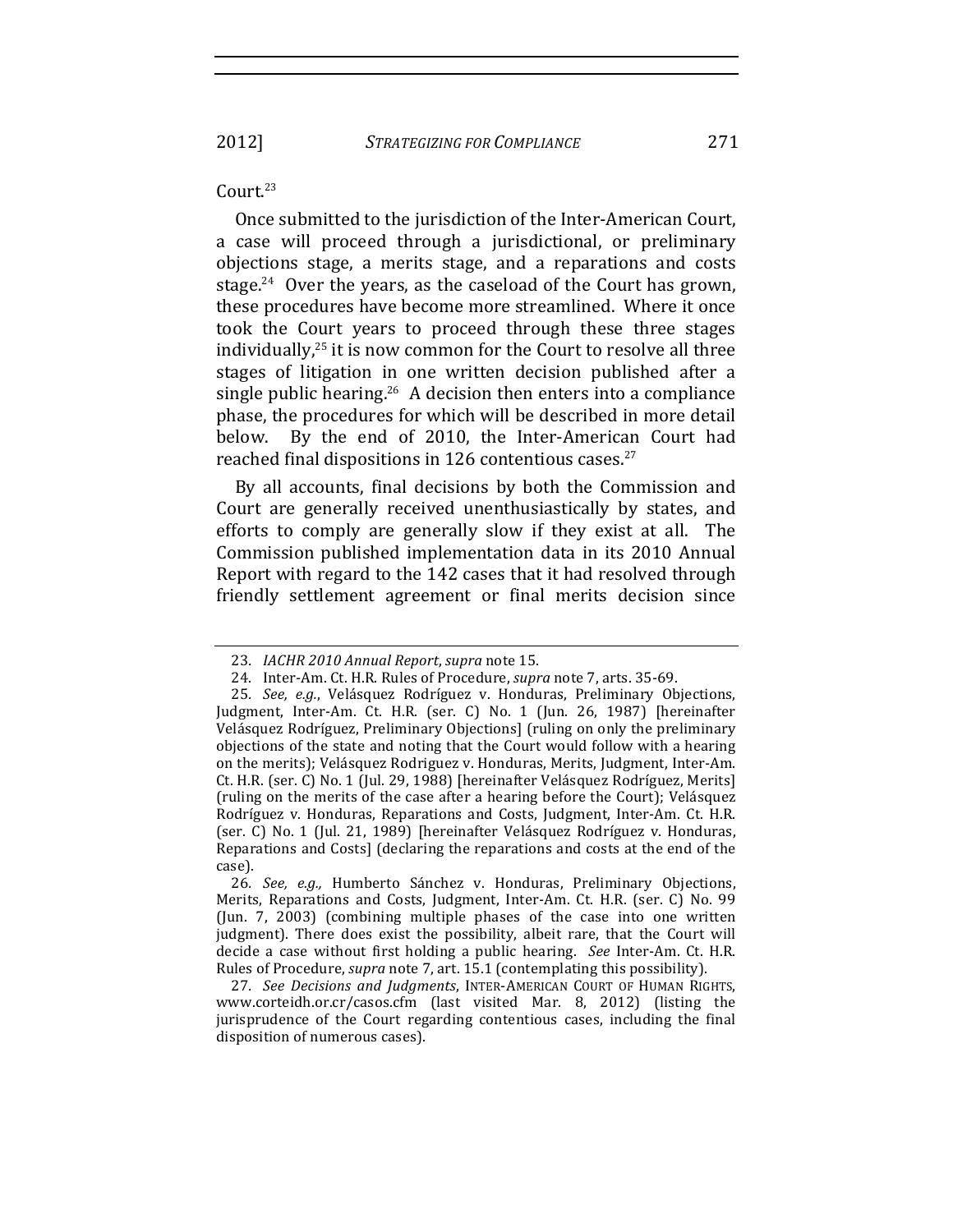2000, when it first started collecting such data.<sup>28</sup> According to that data, states have fully complied with recommendations in 15 percent of its cases, taken some steps towards compliance in 65 percent of its cases, and refused to comply with any recommendations in 20 percent of its cases.<sup>29</sup> This can be contrasted with the information provided by the Inter-American Court with respect to compliance in its annual reports. Between 1989, when the Court issued its first reparations decision, and 2009, the Court had issued a total of 115 reparations decisions in contentious cases. $30$  In its 2010 Annual Report to the OAS, the Court reported that it was monitoring compliance with 102 of the 115 reparations decisions it had issued by the close of 2009. which translates into a rate of full compliance of just over 11 percent.<sup>31</sup>

While the rates of full compliance before the Commission and the Court would appear to indicate that the experience of each of these bodies is similar, a more nuanced approach provides a more accurate picture. For example, some observers have begun to explore cases of partial compliance in more detail and review which parts of the remedial orders of the bodies are implemented by states. One study reviewed the implementation of 462 separate remedies recommended in final merits decisions and friendly settlement agreements of the Inter-American Commission and ordered in reparations decisions of the Inter-American Court between 2001 and 2006. $32$  The study found an

<sup>28</sup>*. IACHR 2010 Annual Report, supra* note 15, ch. 3 (describing the status of compliance with the recommendations of the IACHR in cases from 2000-2010).

<sup>29.</sup> *Id.* at 67-74. Specifically, the Inter-American Commission reported that of the 143 friendly settlement agreements and final merits decisions it had issued since 2000, 22 (or 15 percent) had reached "full compliance," 28 (or 20 percent) were "pending compliance," and 93 (or 65 percent) were in a state of partial compliance." *Id.* 

<sup>30.</sup> See Decisions and Judgments, supra note 27 (listing all of the Court's decisions and judgments in contentious cases, including those with reparations).

<sup>31.</sup> Inter-Am. Ct. H.R., *Annual Rep. of the Inter-American Court of Human Rights: 2010*, at 79-82 (2011). Moreover, as of the date of this writing, no other case has been closed as a result of full compliance. See Decisions and *Judgments*,!*supra*!note!27.

<sup>32.</sup> *See* Basch et al., *supra* note 11, § III.3.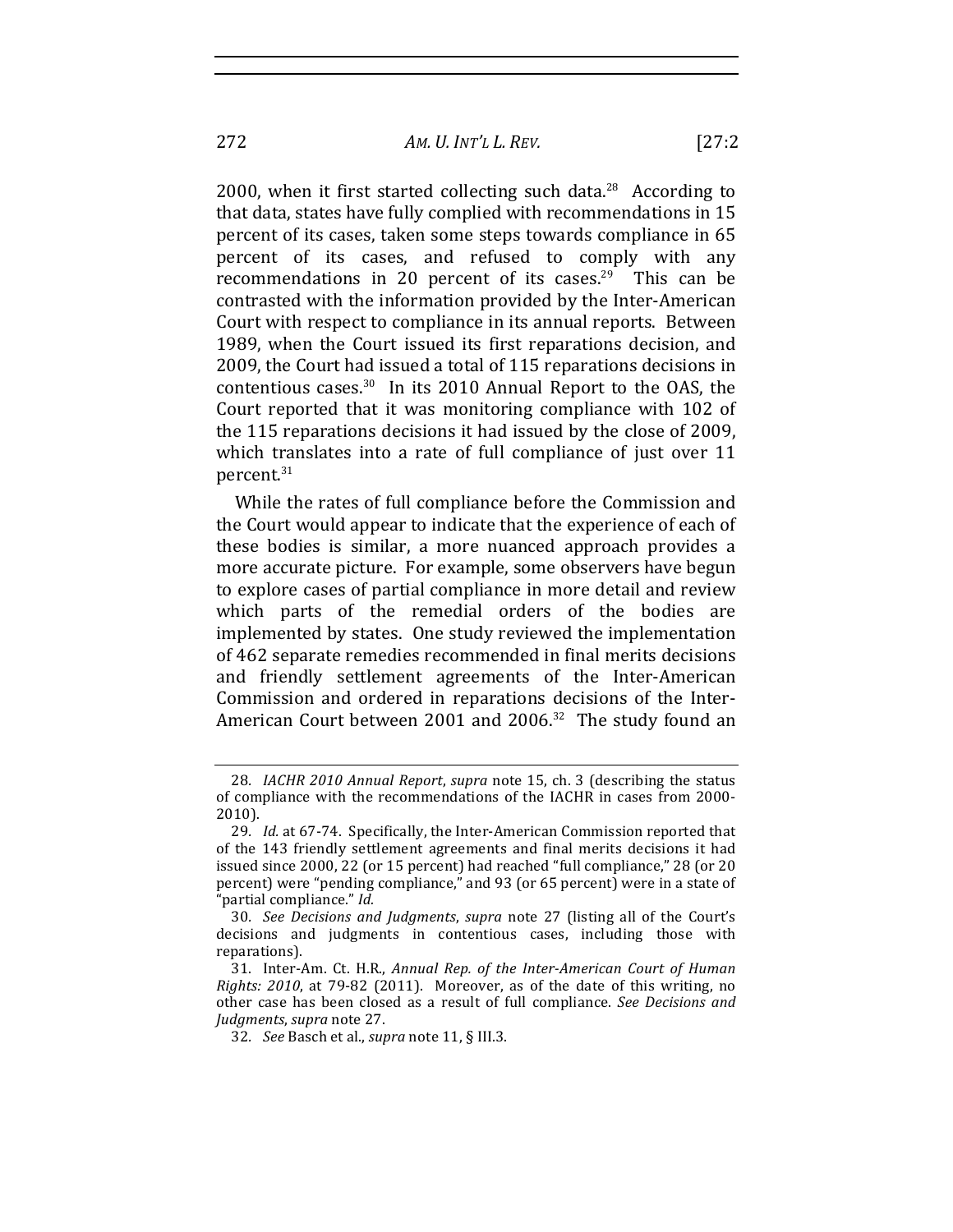2012] **STRATEGIZING FOR COMPLIANCE** 

11 percent rate of full observance with specific remedies recommended by the Commission, an 18 percent rate of partial observance, and an unfortunate 71 percent rate of nonobservance with recommendations in final merits decisions.<sup>33</sup> Looking then at the Court, the study found a 29 percent rate of total observance with the different types of remedies ordered, a 12 percent rate of partial observance, and a 59 percent rate of non-observance.<sup>34</sup> These numbers indicate that, as a general matter, states tend to comply with more of the reparations ordered by the Court than those recommended by the Commission.

One explanation for the difference in rates of implementation of the decisions of these two bodies is the common perception that the Commission issues non-binding recommendations while the Court's judgments are legally binding. While the Court itself has found that states have the obligation to comply with the recommendations of the Commission in good faith, it has also recognized that interpreted the word "recommendation" to conform to its ordinary meaning<sup>35</sup> With respect to the Court, the American Convention provides that its decisions are "final and not subject to appeal," and while parties can request that the Court clarify the scope or meaning of its decision, once such clarification has been provided, "States Parties to the Convention undertake to comply with the judgment of the Court."36 Moreover, the 21 states subject to these binding provisions have taken on those obligations through a separate process of ratification, which likely indicates more engagement with the inter-American process generally. $37$  In that sense, the states

273

<sup>33.</sup> See id.

<sup>34.</sup> Id. At the same time, the higher level of implementation of remedies agreed to in friendly settlement procedures, which the previously cited study found to have a 54 percent rate of observance, and corresponding 16 percent and 30 percent rates of partial observance and non-observance. *Id.* § III.4.

<sup>35.</sup> See Loayza Tamayo v. Peru, Merits, Judgment, Inter-Am. Ct. H.R. (ser. C) No. 33 (Sep. 17, 1997), TT 79-80.

<sup>36.</sup> ACHR, supra note 14, arts. 67-68.

<sup>37.</sup> ACHR, supra note 14, art. 62 (signatories of the American Convention "may, upon depositing its instrument of ratification or adherence to the Convention, or at any subsequent time, declare that it recognizes as binding, ipso facto, and not requiring special agreement, the jurisdiction of the Court on all matters relating to the interpretation or application of th[e]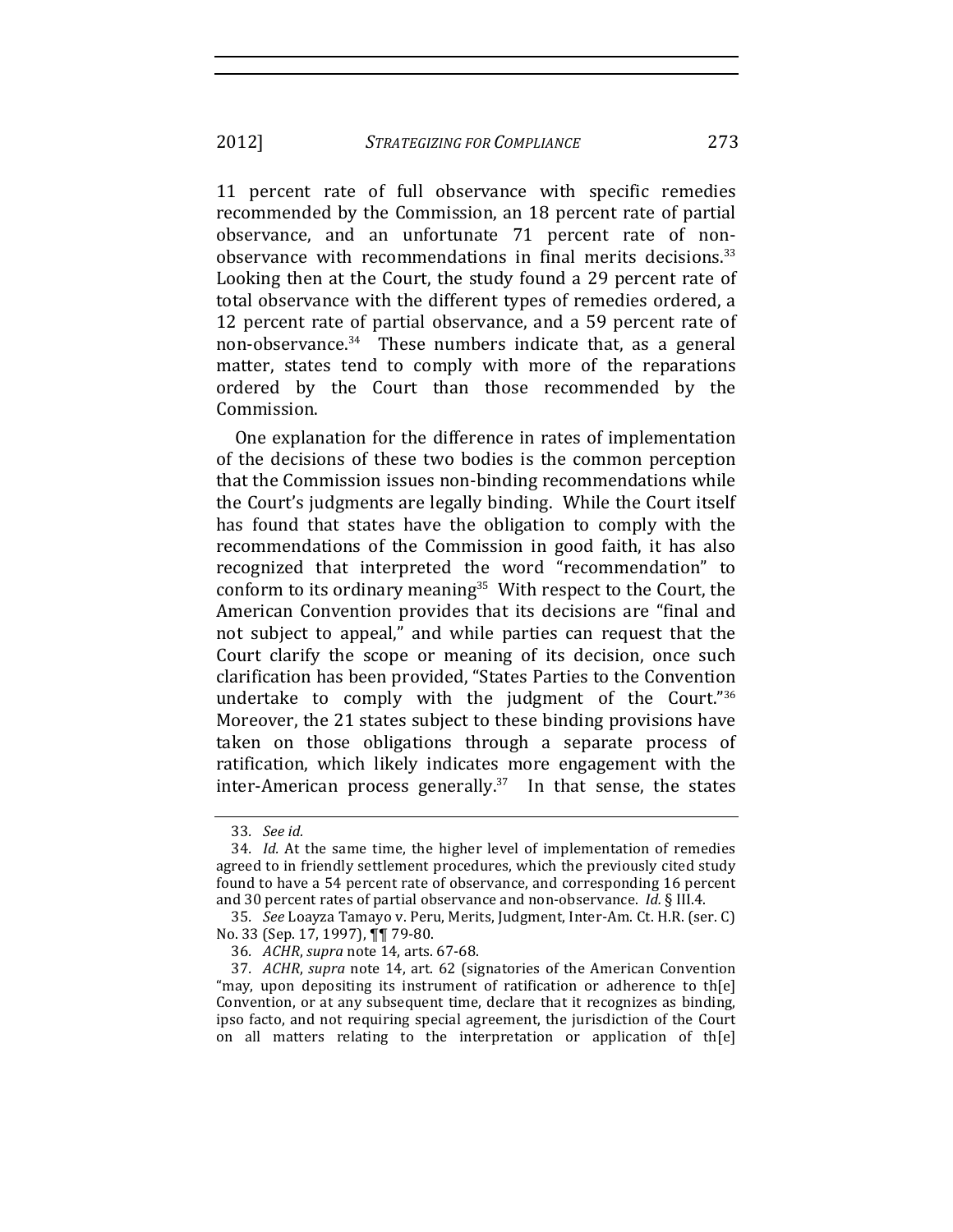$[27:2]$ 

themselves have manifested with greater seriousness their willingness to participate in the adjudicatory process, and therefore may be more inclined to comply with the ordered outcome.<sup>38</sup>

Further, there is a fairly substantial difference between the levels of detail and specificity with which the Court and Commission approach reparations. Where the Court takes arguments from the parties on reparations and issues a reasoned reparations decision, $39$  the Commission moves more quickly between finding a violation and articulating remedial steps that should be taken.<sup>40</sup> Similarly, the reparations orders of the Court tend to be fairly specific while the recommendations of the Commission can be quite vague. This greater level of specificity in the reparations ordered by the Court reflects more specific expectations and creates a clearer framework for follow-up. Moreover, the Court has engaged in a serious process over the last decade to develop procedures for compliance supervision, where the Commission has largely limited its compliance activities to annual reporting.<sup>41</sup>

274

Convention.").

<sup>38.</sup> Of course, state interests often change when governments change and the level of engagement with the Inter-American system is subject to change just like any other political platform; take for example Peru under President Alberto Fujimori. See, e.g., Castillo Petruzzi et al. v. Peru, Preliminary Objections, Inter-Am. Ct. H.R. (ser. C) No. 41, 11 99-104 (Sept. 4, 1998) (overruling Peru's preliminary objections that "the sovereign decision . . . of Peru cannot be modified much less rendered ineffective by any . . . international authority").

<sup>39.</sup> See, e.g., Gomes Lund et al. v. Brazil, Preliminary Objections, Merits, Reparations, and Costs, Judgment, Inter-Am. Ct. H.R. (ser. C) No. 219, TT 245-324 (Nov. 24, 2010) (discussing in detail the obligations of Brazil arising out of the Court's findings in this case, including summaries of arguments made by the state and the victims' representatives on each matter).

<sup>40.</sup> See, e.g., de Oliveira v. Brazil, Case 12.308, Inter-Am. Comm'n H.R., Report  $No.$  $37/10$ , 151-59 **TT**  $(2010)$ , http://www.oas.org/en/iachr/decisions/ merits.asp the (assessing) allegations against Brazil, finding it violated the American Convention on Human Rights, and promptly issuing recommendations for reparations to the victim's family).

<sup>41.</sup> See OPEN SOC'Y JUSTICE INITIATIVE, FROM JUDGMENT TO JUSTICE: IMPLEMENTING INTERNATIONAL AND REGIONAL HUMAN RIGHTS DECISIONS 77-88 (2010) (describing in detail the compliance reports from the Commission and the number of new compliance mechanisms developed by the Court over the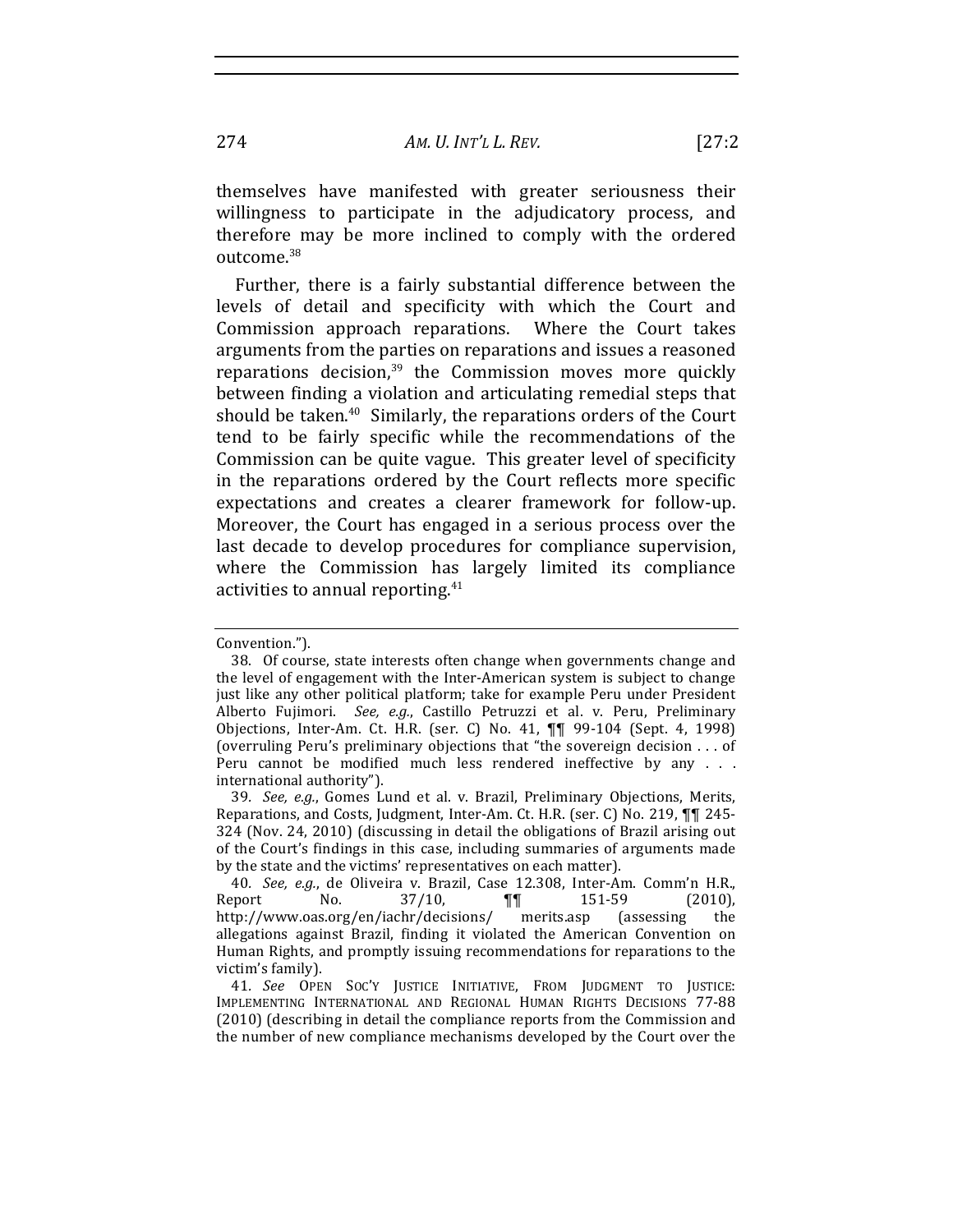#### B. THE EVOLUTION OF A COMPLIANCE PHASE OF INTER-AMERICAN **COURT LITIGATION**

When the Inter-American Court issued its first reparations orders in 1989 against Honduras,<sup>42</sup> it took affirmative steps to outline a framework for monitoring compliance with those orders. In both Velásquez Rodriguez v. Honduras and Godínez Cruz v. Honduras, in which the Court condemned a systematic practice of forced disappearance in Honduras, the Court ordered "just compensation" to be paid to the families of the victims, and detailed the exact amounts to be paid and specified the "form and amount of such compensation."43 It is significant that this was the only remedy mentioned in the operational portion of the Court's reparations orders, at the conclusion of which it provided that it would "supervise the indemnification ordered and... close the file only when the compensation has been paid."<sup>44</sup> The Court closed both of the these cases when Honduras completed payment to the victims' families in 1996, an act finalized under president Roberto Reina, former Judge for the Inter-American Court.<sup>45</sup>

The Court also explicitly tied its compliance functions largely to payment of pecuniary damages in the next two reparations orders in Aloeboetoe et al. v. Suriname-a case involving seven members of a Maroon ethnic community that had been killed by members of the military,<sup>46</sup> and *Gangaram-Panday v. Suriname*-a

2012]

last decade).

<sup>42.</sup> Velásquez Rodríguez v. Honduras, Reparations and Costs, supra note 25; see also Godínez Cruz v. Honduras, Reparations and Costs, Judgment, Inter-Am. Ct. H.R. (ser. C) No. 8 (Jul 21, 1989) [hereinafter Godínez Cruz].

<sup>43.</sup> Velásquez Rodríguez, Reparations and Costs, *supra* note 25, **11** 1-6; see also Godínez Cruz, supra note 42.

<sup>44.</sup> Velásquez Rodríguez, Reparations and Costs, supra note 25, ¶ 60; see also Godínez Cruz, supra note 42, ¶ 54.

<sup>45.</sup> See Cavallaro & Brewer, supra note 6, at 791 (describing how supranational litigation can support human rights advocacy by certain governmental actors).

<sup>46.</sup> Aloeboetoe et al. v. Suriname, Reparations and Costs, Judgment, Inter-Am. Ct. H.R. (ser. C) No. 15, ¶ 96 (Sep. 10, 1993) (requiring the government to reopen and staff a school as part of the damages awarded to the victims).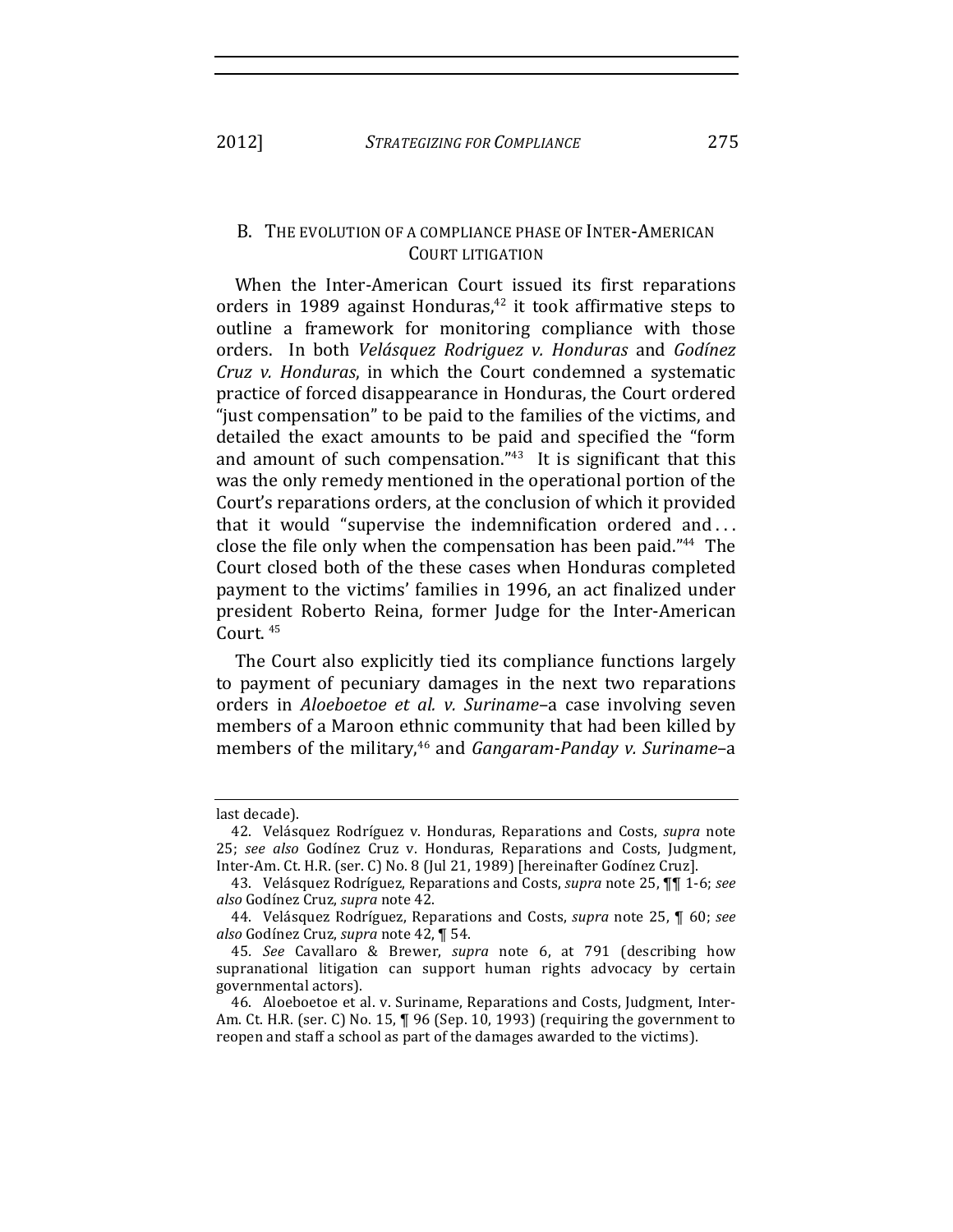case of a man who had died in military detention, $47$  issued in 1993 and 1994 respectively. In 1996, however, the same year that the Court closed the Honduran cases, the Court explicitly ordered for the first time in the operative portion of its reparations decision in *El Amparo v. Venezuela* that "the State of Venezuela shall be obliged to continue investigations into the events referred to in the instant case, and to punish those responsible," and indicated that it would "supervise compliance with this Judgment and that only when it has been executed will

This was the first time that the Court made closure of a case contingent on a completed investigation of human rights abuse and prosecution of those responsible. Notably, the Court is still monitoring compliance in *El Amparo*,<sup>49</sup> as it is in every decision it has since issued in which it has required investigation, prosecution and punishment of perpetrators.

the case be considered closed."<sup>48</sup>

As the compliance challenge became clearer to the Court, it took more deliberate steps to address state reticence. In the late 1990s, when the composition of the Court changed and the new judges demonstrated a more progressive and nuanced approach to reparations, $50$  the need to be more comprehensive in monitoring compliance became even more important. Specifically, during these years, President Alberto Fujimori of Peru began to openly contest the decisions of the Inter-American Court, refusing to implement numerous reparations orders. $51$ 

It is likely no coincidence that when Fujimori attempted to withdraw from the contentious jurisdiction of the Court in 1999, arguing that the Court was interfering with the State's right to control a terrorist threat, the Court took the unprecedented step

<sup>47.</sup> Gangaram Panday v. Suriname, Merits, Reparations and Costs, Judgment, Inter-Am. Ct. H.R. (ser. C) No. 16, ¶ 69-71 (Jan. 21, 1994).

<sup>48.</sup> El Amparo v. Venezuela, Reparations and Costs, Judgment, Inter-Am. Ct. H.R. (ser. C) No. 28, ¶ 64 (Sep. 14, 1996).

<sup>49.</sup> *See* El Amparo v. Venezuela, Monitoring Compliance with Judgment, Order of the Court, Inter-Am. Ct. H.R. (July 4, 2006); see also Inter-Am. Ct. H.R., Annual Rep. of the Inter-Am. Ct. H.R.: 2008 (2009).

<sup>50.</sup> *See generally* Thomas M. Antkowiak, *Remedial Approaches to Human Rights Violations: The Inter-American Court of Human Rights and Beyond, 46* COLUM. J. TRANSNAT'L L. 351 (2008).

<sup>51.</sup> *See* Cacado Trinidade, Jornadas de Derecho Internacional (2006).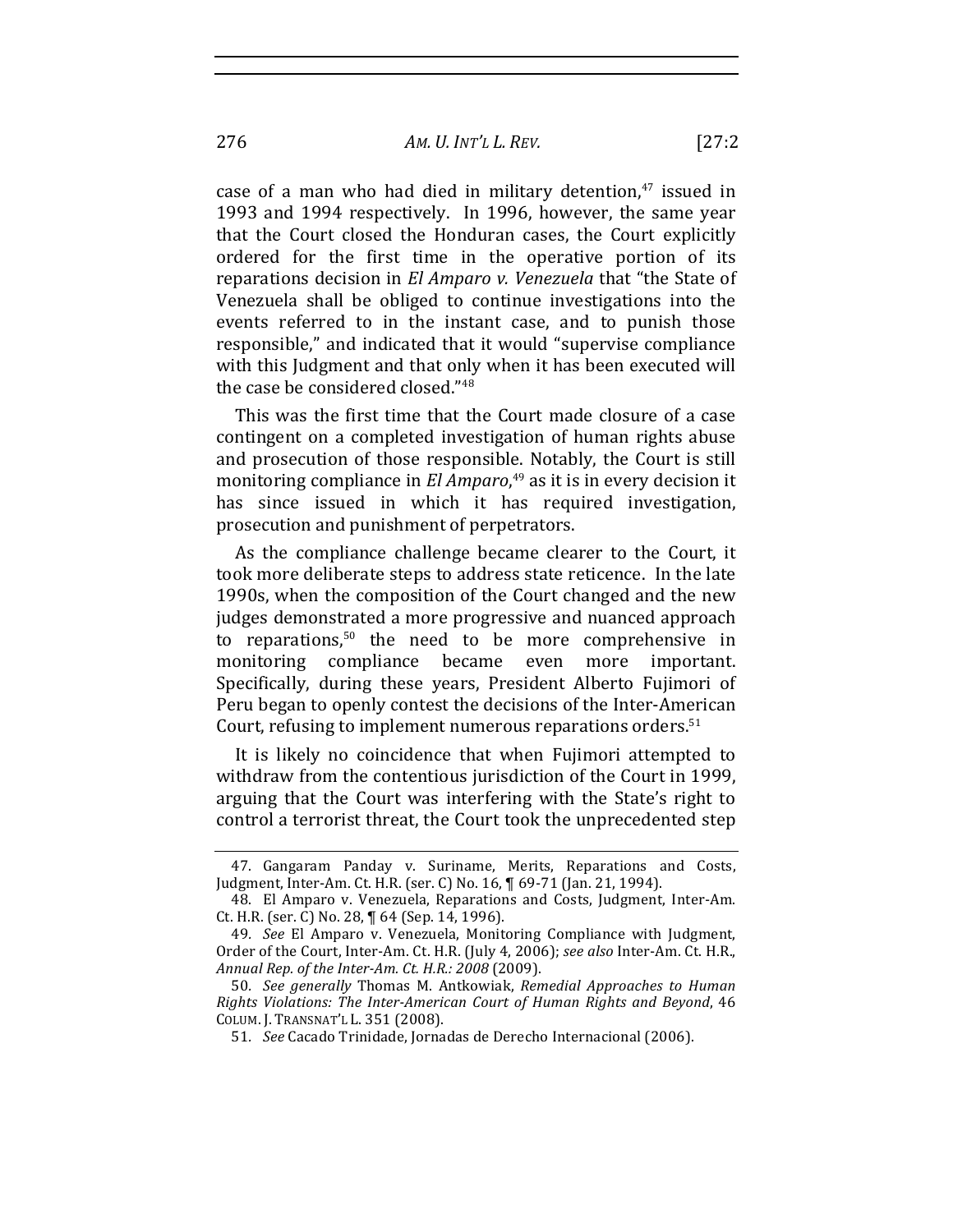of issuing its first ever compliance orders.<sup>52</sup> In 2001, the Court took the additional steps of including in the reparations decisions issued in *Barrios-Altos v. Peru* and *Durand and Uguarte v. Peru* orders that Peru present a report on compliance to the Court within six months of the date that the decision was issued.<sup>53</sup> In *Cantoral Benavides v. Peru*, the Court went a step further and required a report "every six months" following the decision.<sup>54</sup>

These new procedures, which the Court appears to have initially developed as a response to the Fujimori regime's noncompliance, soon became standard practice. By 2002, the Court had begun to attach timetables to the specific aspects of its reparations decisions, which had the effect of clearly establishing its expectations for when the state should pay pecuniary damages, issue public apologies, or complete legislative and administrative reforms to guarantee non-repetition.<sup>55</sup> In almost every decision since issued, the Inter-American Court has incorporated a reporting requirement, though it has fluctuated between six months and one year in 2002 and 2003, one year in 2004 and 2005, one year and 18 months in 2006 and 2007, and six months and one year in 2008 and 2009.<sup>56</sup>

The Court continued the process of developing its compliance

<sup>52.</sup> CENTRO POR LA JUSTICIA Y EL DERECHO INTERNACIONAL [CEJIL], IMPLEMENTACIÓN DE LAS DECISIONES DEL SISTEMA INTERAMERICANO DE DERECHOS HUMANOS: JURISPRUDENCIA, NORMATIVA Y EXPERIENCIAS NACIONALES [IMPLEMENTATION OF THE DECISIONS OF THE INTER-AMERICAN HUMAN RIGHTS SYSTEM: LAW, LEGISLATION AND NATIONAL EXPERIENCES] 32 n.73 (Viviana Krsticevic & Liliana Tojo eds., 2007) [hereinafter CEJIL IMPLEMENTATION I] (citing specifically Resolutions on Compliance in *Castillo Partruzzi et al.* and *Loyaza Tamayo*).

<sup>53.</sup> Barrios Altos v. Peru, Reparations and Costs, Judgment, Inter-Am. Ct. H.R. (ser. C) No. 87, ¶ 50 (Nov. 30, 2001); Durand & Ugarte v. Peru, Reparations and Costs, Judgment, Inter-Am. Ct. H.R. (ser. C) No. 89, ¶ 45 (Dec. 3,!2001).

<sup>54.</sup> Cantoral Benavides v. Peru, Merits, Judgment, Inter-Am. Ct. H.R. (ser. C) No. 88, ¶ 99 (Dec. 3, 2001).

<sup>55.</sup> Bámaca-Velásquez v. Guatemala, Reparations and Costs, Judgment, Inter-Am. Ct. H.R. (ser. C) No. 91, ¶¶ 96-105 (Feb. 22, 2002).

<sup>56.</sup> Notably, while the timetables associated with specific reparations have become increasingly specific over time, in recent years, the Court has become less consistent in establishing timetables for State compliance reporting, actually declining to do so in a handful of recent decisions.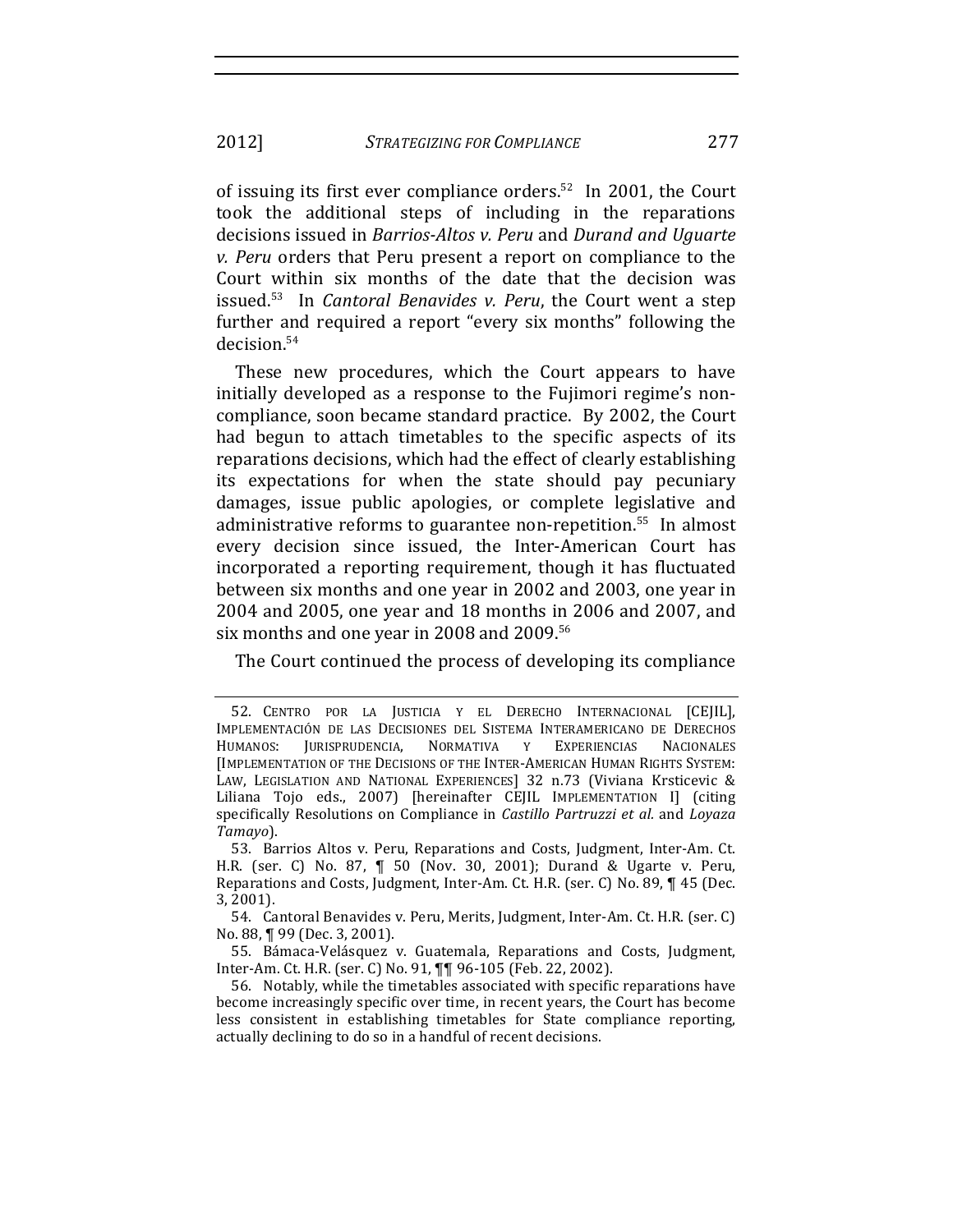procedures with a 2005 Resolution entitled "Supervision of Compliance with Sentences (Applicability of Article 65 of the American Convention on Human Rights)."<sup>57</sup> The Resolution indicated that the Court will make a final determination with regard to compliance after the prescribed time periods indicated in the judgment lapses, and then report that case to the OAS in its annual report until such time as the state demonstrates implementation of all reparations ordered. $58$  In the Resolution, the Court retains its ability to require reporting about compliance whenever it deems such reporting necessary.<sup>59</sup> Since the issuance of the 2005 Resolution, the Court has progressively developed its compliance practices.

In 2008, the Court convened its first compliance hearings to provide the parties with an opportunity to present their evidence and arguments orally.<sup>60</sup> The General Assembly of the OAS issued a Resolution in 2009 "recognizing the important and constructive practice begun by the Inter-American Court of Human Rights to hold closed hearings on the monitoring of compliance with its judgments, and the outcomes thereof." <sup>61</sup> Just as the practice of closed hearings with one to three judges became institutionalized, the Court again began to innovate, creating opportunities for public hearings, $62$  and hearings on multiple cases involving one country and a similar type of reparations order. $63$  It is clear that this particular component of

58*. Id.* ¶!9.

59. *See* CEJIL IMPLEMENTATION I, *supra* note 52, at 33.

60. Interview with Francisco Quintana, Deputy Program Director, Andean, North America & Caribbean Region, CEJIL, in Washington, D.C. (Dec. 2009).

61. See IACHR, Observations and Recommendations on the Annual Report of *the Inter-American Court of Human Rights, AG/RES. 2500 (XXXIX-O/09) (Jun.* 4, 2009) [hereinafter *Observations and Recommendations*].

62. *See* Inter-Am. Ct. H.R., *Annual Rep. of the Inter-Am. Ct. H.R. 2009*, at 65 (2010).

63. IACtHR,! Resolution! April! 29,! 2010,! *available! at* www.corteidh.or.cr/docs/asuntos/8casos\_29\_04\_10.pdf (convening a hearing in eight Colombian cases simultaneously to hear submissions from the parties on the state's implementation of the Court's orders to provide medical and

<sup>57.</sup> Aplicabilidad del Artículo 65 de la Convención Americana sobre Derechos Humanos [Applicability of Article 65 of the American Convention on Human Rights], Monitoring Compliance with Judgment, Order of the Court, Inter-Am. Ct. H.R. (Inter-Am. Ct. H.R. June 29, 2005), *available at* www.corteidh.or.cr/docs/ supervisiones/general\_29\_06\_05.pdf.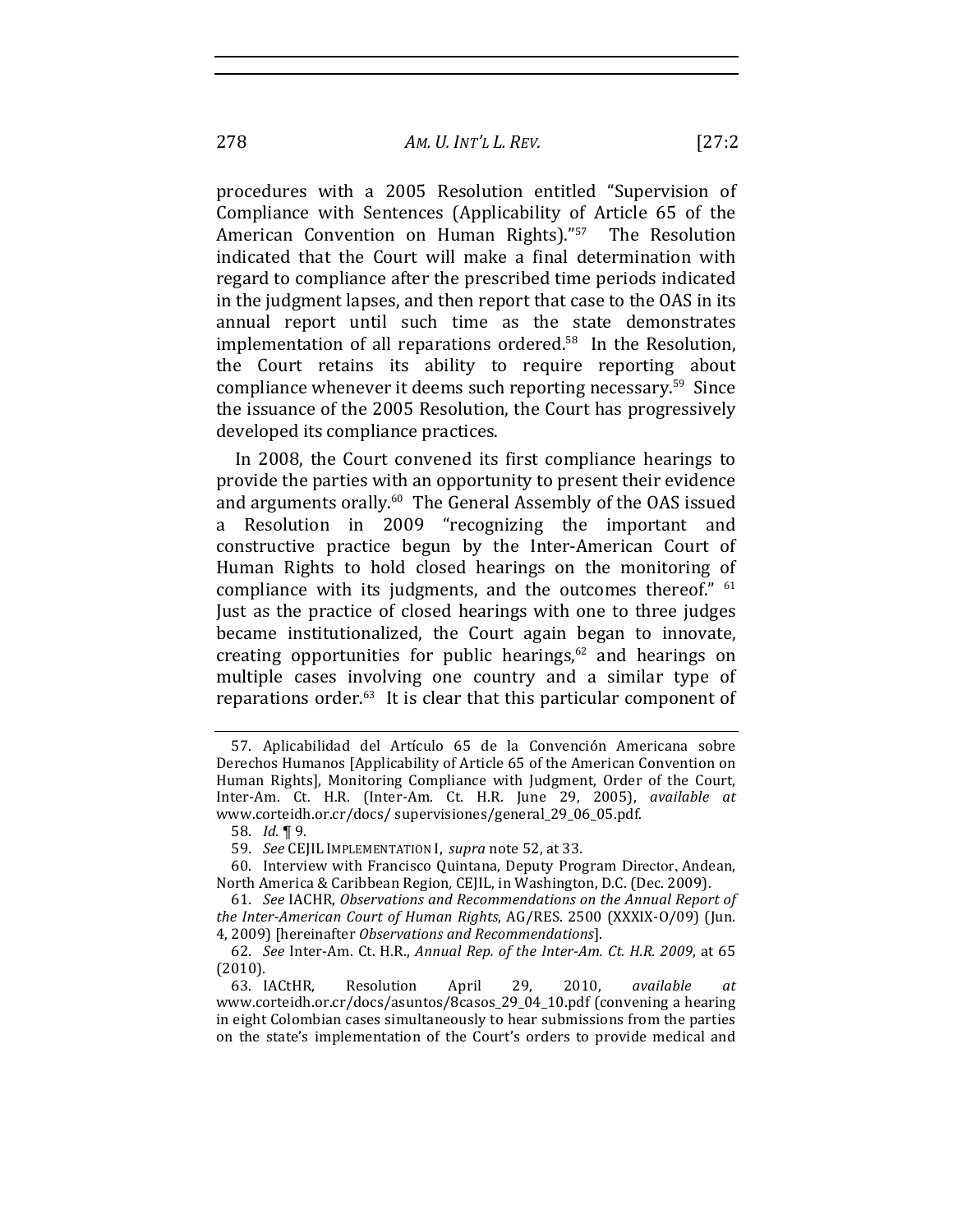the compliance supervision procedures of the Court has only begun to evolve, and if history is any indicator, this is likely just the newest facet of a very dynamic process.

Interestingly, while the articulation of this process began in 1999, the Court passed on the opportunity to institutionalize the reporting procedures when it reformed its Rules of Procedure along with the Inter-American Commission in 2001.<sup>64</sup> However, in the Court's newest revision of its Rules of Procedure, which entered into force on January 1, 2010, the Court took the decisive step of providing the basis for all of these compliance-related procedures.<sup>65</sup>

The 2010 Rules of Procedure provide that "[t]he procedure for monitoring compliance with the judgments and other decisions of the Court shall be carried out through the submission of reports by the State and observations to those reports by the victims or their legal representatives," and that "[t]he Commission shall present observations to the state's reports and to the observations of the victims or their representatives."<sup>66</sup> They further empower the Court to request expert opinions about issues relating to compliance where appropriate, and provide that it may "convene the State and the victims' representatives to a hearing in order to monitor compliance with its decisions," when it deems appropriate. $67$  Finally, the Rules provide that "[o]nce the Tribunal has obtained all relevant information, it shall determine the state of compliance with its decisions and issue the relevant orders."<sup>68</sup> These provisions lay out a flexible, though fairly reliable procedure that allows for litigants involved in Court cases to strategize about how they can use the Court to apply pressure on the state after a decision has issued.

## II. TESTING THE COURT'S COMPLIANCE

psychological treatment).

<sup>64.</sup> *See generally* Rules of Procedure of the Inter-American Court of Human Rights, June 1, 2001, OEA/Ser.L/V/I.4 rev.9 (2003).

<sup>65.</sup> *See* Inter-Am. Ct. H.R. Rules of Procedure, *supra* note 7, art. 69.

<sup>66</sup>*. Id.*!art.!69.1.

<sup>67</sup>*. Id.*!art.!69.2569.3.

<sup>68</sup>*. Id.*!art. 69.4.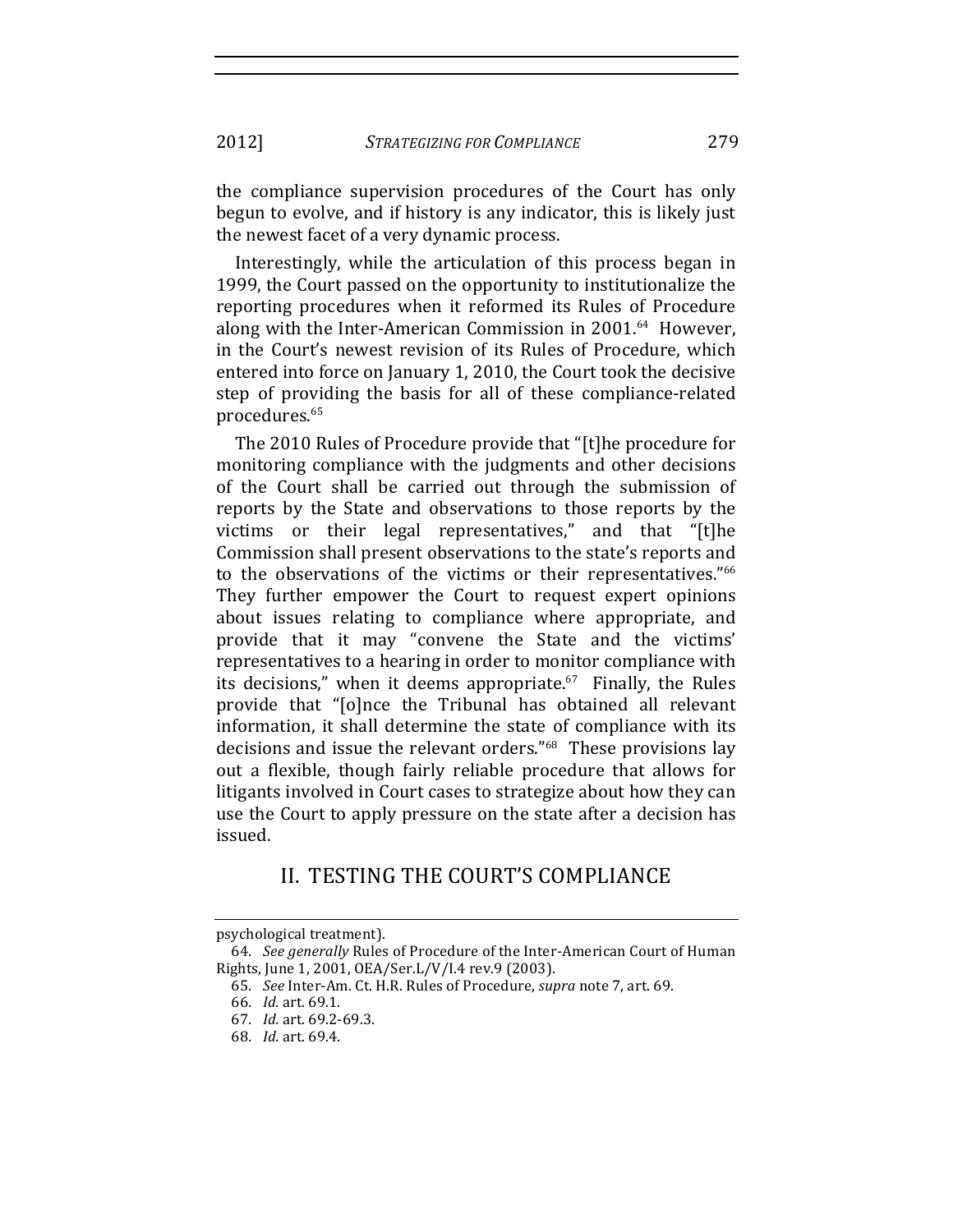#### AM. U. INT'L L. REV.

# PROCEDURES AGAINST THE PRINCIPAL RECOMMENDATIONS AND CRITIOUES OF INTER-**AMERICAN ACTORS**

The need to develop strategies to improve implementation of inter-American human rights decisions has been recognized by system adjudicators, litigants and advocates, and some of the most prominent actors have formulated recommendations on how to address this challenge. These recommendations provide a coherent framework to evaluate the significance of the Court's compliance procedures.

Former President of the Inter-American Court, Antonio Cancado Trinidade, consistently expressed his concern about the level of state observance of the Court's decisions.<sup>69</sup> Cancado became an outspoken proponent of the "Europeanization" of the inter-American system with regard to implementation of the Court's decisions. He contemplated a system for the OAS in which, like in the Council of Europe, jurisdiction over compliance with Inter-American Court decisions would pass from the Court itself to the political organs of the OAS once a decision had issued.<sup>70</sup> Specifically, Cancado's proposal was to create a political body within the Permanent Council of the OAS responsible for overseeing the implementation of the Court's decisions. The European model is enticing inasmuch as, historically, the European Court of Human Rights and the Committee of Ministers of the Council of Europe responsible for the enforcement of judgments have enjoyed relative success.<sup>71</sup> Moreover, this

280

 $[27:2]$ 

<sup>69.</sup> Antônio Augusto Cançado Trinidade, Fragmentos de Primeras Memorias de la Corte Interamericana de Derechos Humanos, JORNADAS DE DERECHO INTERNACIONAL (2007).

<sup>70.</sup> In the Council of Europe, jurisdiction over the enforcement of European Court of Human Rights judgments passes to the Committee of Ministers, a political organ of the Council that meets in closed sessions to deliberate about state implementation of the Court's remedial orders. See Eur. Consult. Ass., Rules of the Committee of Ministers for the Supervision of the Execution of Judgments and of the Terms of Friendly Settlements, 964th Sess. (May 10, 2006).

<sup>71.</sup> See Darren Hawkins & Wade Jacoby, Partial Compliance: A Comparison of the European and Inter-American Courts for Human Rights (Aug. 18, 2008) *(unpublished)* manuscript), available at http://www.stevendroper.com/ECHR%20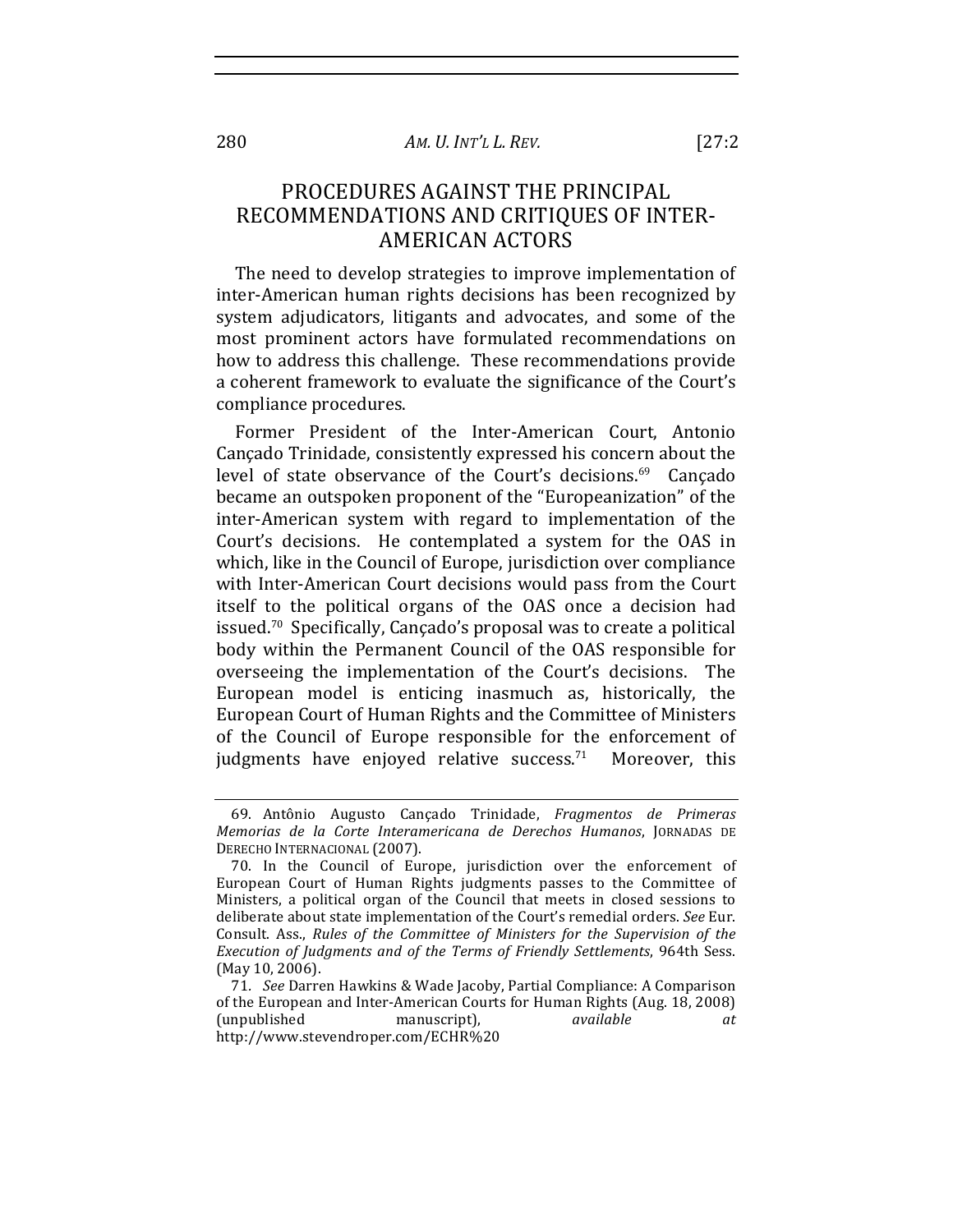2012] *STRATEGIZING FOR COMPLIANCE* 281

proposal is insightful because it acknowledges the role of politics in implementing decisions of the Court. Nevertheless, it has thus far not been taken seriously as a proposal for reform by the OAS Member States, $72$  which would need to implement this change through the OAS General Assembly.

Short of this large scale reform to the structure of the inter-American system, Cançado has proposed a strategy for the "full" application" of Article 65 of the American Convention, $73$  which instructs the Court to report to the OAS General Assembly every year and "specify, in particular, the cases in which a state has not complied with its judgments, making any pertinent recommendations."<sup>74</sup> This strategy proposed by Cançado would have the President of the Court utilize the time provided to the Court during the General Assembly to denounce particularly recalcitrant states. Ideally, such an approach would thrust that state into dialogue with other states, which are the collective guarantors of human rights in regional systems, $75$  and pressure a state into compliance. Cançado cites two examples of this full application of Article 65 from his term as President of the Court, once denouncing the Fujimori regime in Peru for its refusal to implement Court orders with regard to its conduct in its fight against domestic terrorism, and again denouncing Trinidad and Tobago for practices related to capital punishment.<sup>76</sup> However,

- 73. Cacado Trinidade, Jornadas de Derecho Internacional (2006).
- 74. *ACHR*, *supra* note 14, art. 65.

76*. See* Cançado!Trinidade,!*Fragmentos! de! Primeras!Memorias! de!la! Corte!*

Hawkins%20and%20Jacoby%20APSA%202008.pdf (agreeing with the proposition that the ECHR theoretically has higher compliance than the IACtHR, but comparing the different systems in an attempt to explain varying degrees of compliance).

<sup>72</sup>*. See, e.g.*,! Michael! J.! Camilleri! &! Vivianna! Krsticevic,! *Making! International Law Stick: Reflections on Compliance with Judgments in the Inter-American! Human! Rights! System*,! *in* PROTECCIÓN! INTERNACIONAL! DE! DERECHES! HUMANOS Y ESTADO DE DERECHO 244 (Joaquí Gonzalez Ibáñes ed., 2008).

<sup>75.</sup> See Judge Antônio A. Cançado Trindade, President, Inter-American Court of Human Rights, Address Before the Committee on Juridical and Political Affairs, Organization of American States (Apr. 19, 2002) ("[T]he collective guarantee exercised by the Convention's states parties should not merely be reactive, coming into play when one of the Court's judgments is not observed; it should also be proactive, in that all the states parties should previously have adopted positive measures of protection in compliance with the precepts of the American Convention.").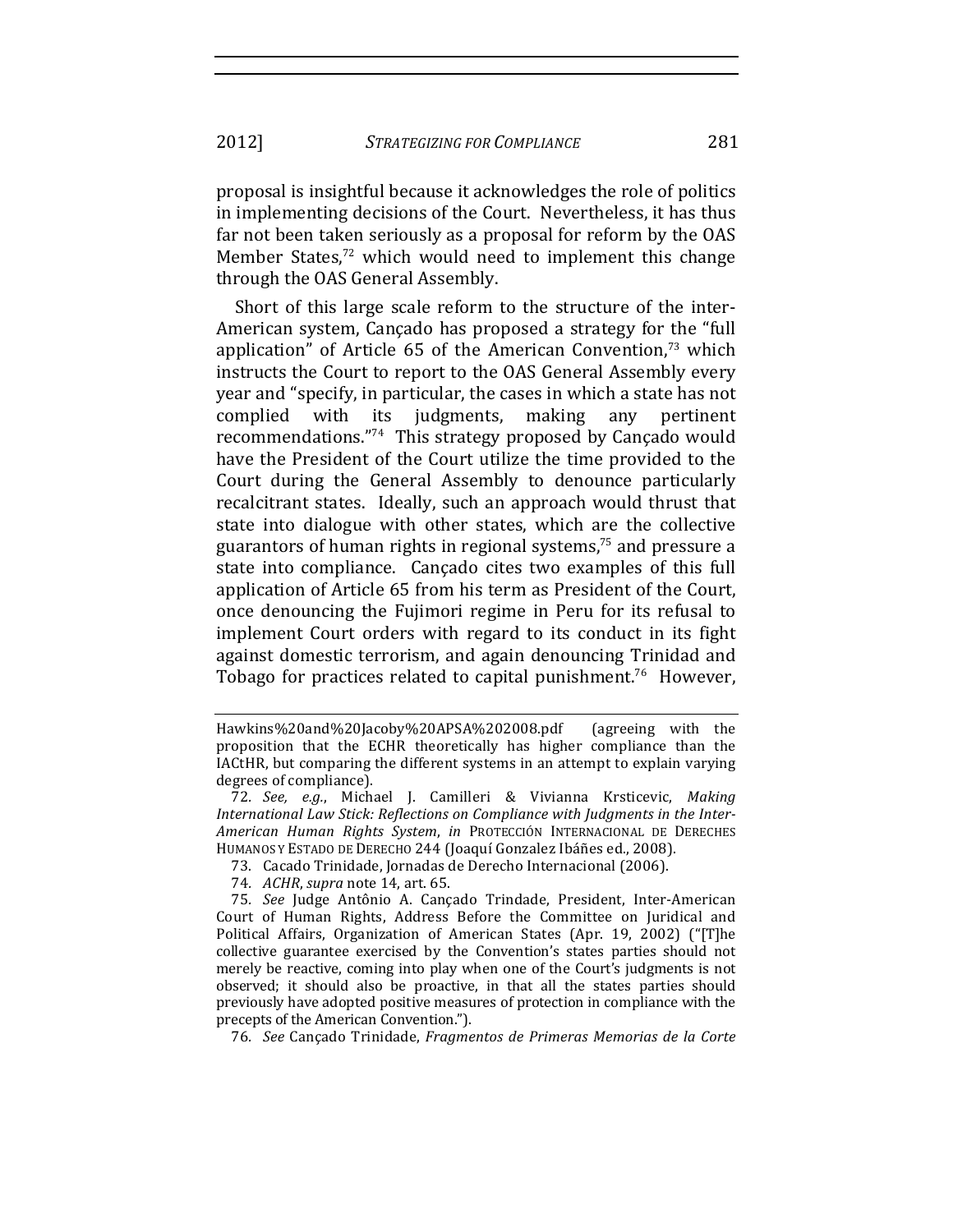AM. U. INT'L L. REV.

the fact that the Fujimori regime did not buckle under this pressure, and that Trinidad and Tobago ultimately withdrew its recognition of the Court's jurisdiction raises questions about the viability of relying on the pressure of the General Assembly in urging compliance.

Where Cancado's recommendations largely focus on the relationship between the Court and the Member States of the OAS vis-à-vis the General Assembly, other observers have focused on the relationship of the Court directly with the states. For example, Alexandra Huneeus highlights in her work on the challenge of achieving compliance with Inter-American Court orders directed at judiciaries and public ministries that the judges and prosecutors ultimately responsible for compliance have very little invested in the cause.<sup>77</sup> Huneeus suggests that the Court itself should reach out to the judicial organs of the nations against which they issue judgments and build relationships of mutual understanding to foster the commitment of these state actors to the implementation project.<sup>78</sup> Huneeus encourages the Court to identify specific state actors that are responsible for implementing Court decisions at the domestic level, and simultaneously call on them to carry out their obligations while being more mindful of how they will receive the decisions and elevating their profile by incorporating them into a regional "social network" of persons concerned with the rule of law.<sup>79</sup>

Viviana Krsticevic, one of the most seasoned litigators in the inter-American system, has produced a comprehensive volume on the implementation of the decisions in the Inter-American

Interamericana de Derechos Humanos, 19-26 (discussing the Court's "full application" of Article 65 in cases of severe non-compliance, and recalling when the Court denounced the Fujimori regime's non-compliance with the decisions of the Court during the 2000 General Assembly and its statement against Trinidad & Tobago's reticence in the 2003 General Assembly).

<sup>77.</sup> See Alexandra Huneeus, Courts Resisting Courts: Lessons from the Inter-American Court's Struggle to Enforce Human Rights, 44 CORNELL INT'L L. J. 493, 494 (2011).

<sup>78.</sup> Id. at 526.

<sup>79.</sup> Id. at 529 (recognizing that "[c]ourts and prosecutors do not work in isolation . . .").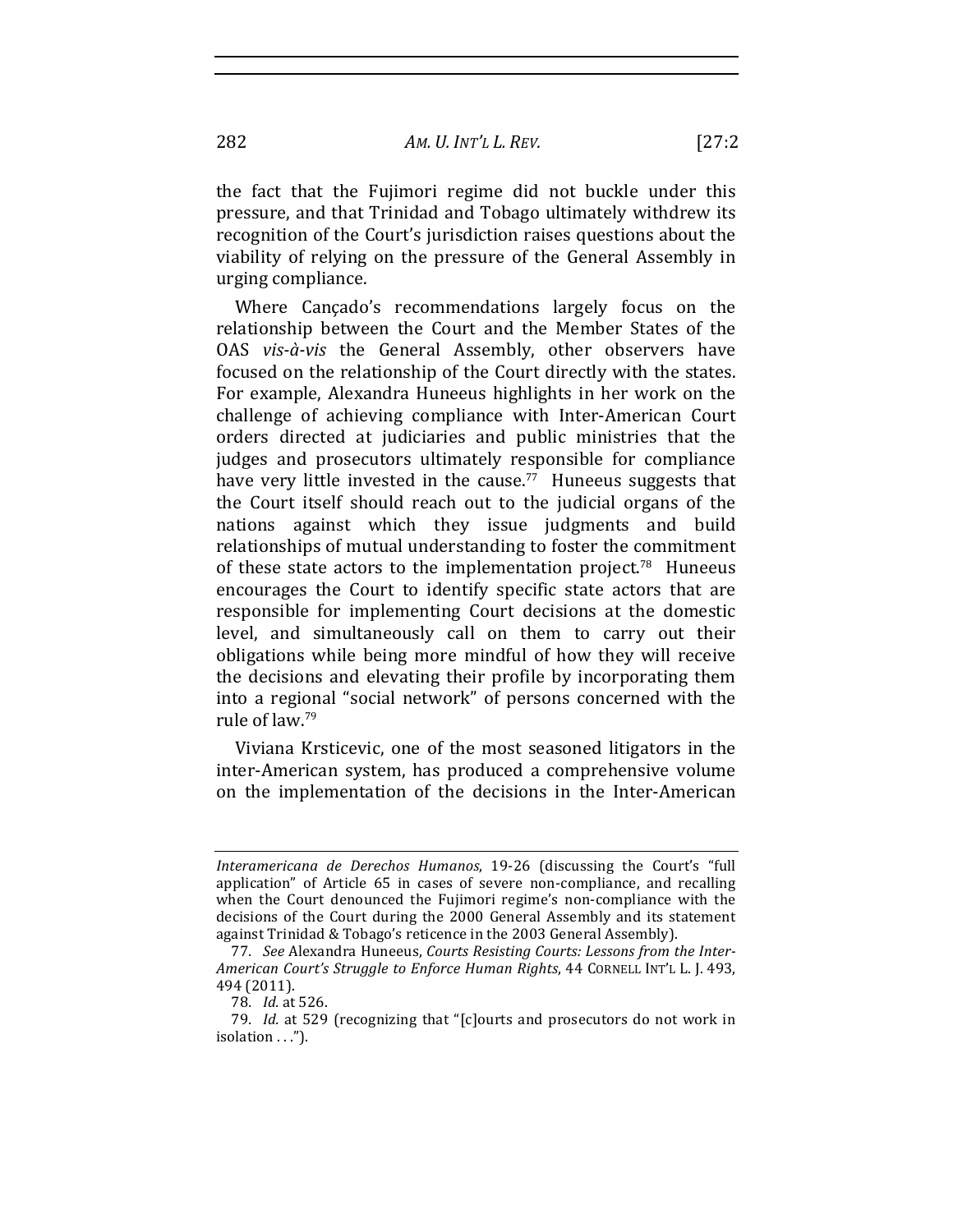Commission and Court.<sup>80</sup> Krsticevic emphasizes the importance of institutional and legal structures within countries as the key to the implementation of inter-American human rights decisions.<sup>81</sup> She highlights formal mechanisms to incorporate international obligations domestic court proceedings, into specific implementation policies or mechanisms for coordination between agencies, and special procedures in the judicial sphere to overcome barriers to compliance.<sup>82</sup> A subsequent volume on implementation issued by the Center for Justice and International Law (CEJIL), the organization Krsticevic directs, provides specific considerations for national legislators in creating national implementation mechanisms.<sup>83</sup> Other prominent inter-American actors have echoed this call for national implementation mechanisms, urging that any such mechanisms should have a "precise mandate,"<sup>84</sup> and a comprehensive basis for the interaction of all state agencies with a stake in implementation.<sup>85</sup>

The national implementation mechanism model shifts the focus from the OAS Member States as collective guarantors of human rights to the states as individual guarantors of human rights as signatories to the American Convention. The most comprehensive versions of such mechanisms have been

84. Soraya Long Saborio, Aciertos y desaciertos de la Corte Interamericana de Derechos Humanos en el caso Baena Ricardo y ortos v. Panamá (Caso Ley 25) [Successes and Failures of the Inter-American Court of Human Rights in the case of Baena Ricardo et al. V. Panama (Case Law 25)], 5 REVISTA CEJIL 38 (2009).

85. See Ariel E. Dulitzky, The Inter-American Commission on Human Rights, in DUE PROCESS OF LAW FOUND., VICTIMS UNSILENCED: THE INTER-AMERICAN HUMAN RIGHTS SYSTEM AND TRANSNATIONAL JUSTICE IN LATIN AMERICA 144-46 (Catherine A. Sunshine ed., Gretta K. Siebentritt trans., 2007) [hereinafter VICTIMS UNSILENCED] (analyzing the need for dialogue and interaction between the international organs and domestic institutions to ensure adequate compliance).

<sup>80.</sup> See generally CEJIL IMPLEMENTATION I, supra note 52.

<sup>81.</sup> Id.

<sup>82.</sup> Id. at 16, 69-91; see also Camilleri & Krsticevic, supra note 72, at 243-44.

<sup>83.</sup> See VIVIANA KRSTICEVIC, CEJIL, IMPLEMENTACIÓN DE LAS DECISIONES DEL SISTEMA INTERAMERICANO DE DERECHOS HUMANOS: APORTES PARA LOS PROCESOS LEGISLATIVOS [IMPLEMENTATION OF DECISIONS OF THE INTER-AMERICAN SYSTEM OF HUMAN RIGHTS: CONTRIBUTIONS TO THE LEGISLATIVE PROCESS] (2009) [hereinafter CEJIL IMPLEMENTATION II].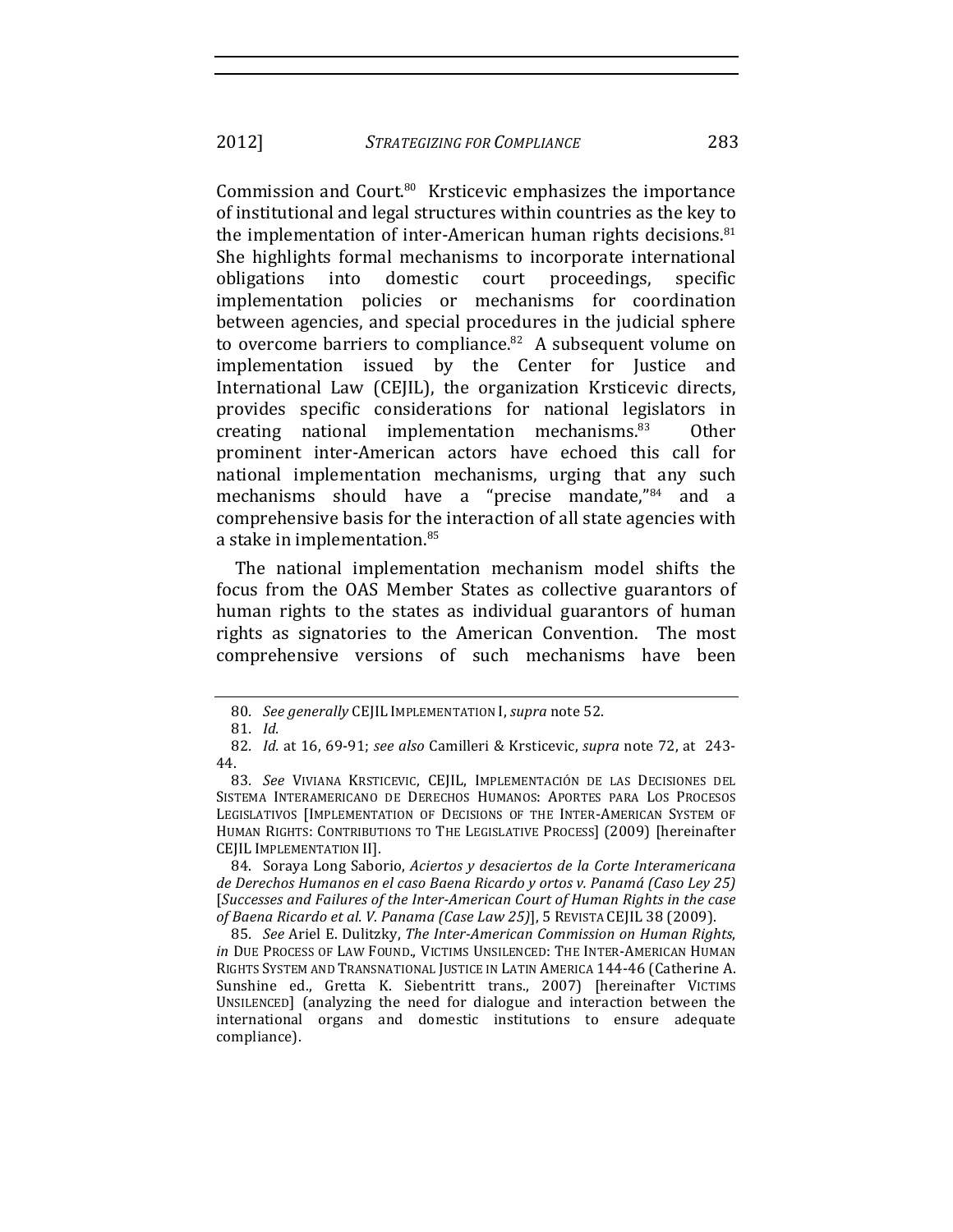AM. U. INT'L L. REV.

established by law in Colombia and Peru and have played an important role in the effort to implement the decisions of the inter-American bodies in both of those contexts.<sup>86</sup> There have also been legislative processes to develop implementation laws in countries like Argentina and Brazil, though neither has produced concrete results.<sup>87</sup> This emphasis on national mechanisms highlights the importance of establishing processes and identifying the roles of specific state actors in carrying out implementation. Notably, however, the establishment of such mechanisms requires a level of engagement with the inter-American system that is not present in all states. As such, Krsticevic also urges strategic consideration of compliance beyond implementation mechanisms in a separate article coauthored by Michael Camilleri,<sup>88</sup> and has recognized in more recent writing the need for flexible case-specific strategies for

James Cavallaro and Emily Schaffer have observed that national implementation mechanisms are "insufficient to guarantee the effective implementation of decisions of the Inter-American supervisory bodies," but have emphasized utility of such mechanisms to activists in their broader advocacy work.<sup>90</sup>

compliance.<sup>89</sup>

<sup>86.</sup> See Colombia, Law 288/96, Regulate the Procedure for the Indemnity of Victims of Human Rights Violations, (Jul. 5, 1996); see also Peru, Supreme Decree 014-2000-JUS, Regulate the Procedure to Follow-Up on the Recommendations of International Human Rights Bodies (Dec. 22, 2000); Supreme Decree No 015-2001-JUS, Approve the Regulations of the National Human Rights Advisory and Create the Special Commission to Follow-Up on International Procedures (Apr. 27, 2001); Law No 27.775, Regulate the Procedure for the Execution of Judgments Emitted by Supranational Tribunals (June 27, 2002) (unofficial translations; laws not available in English).

<sup>87.</sup> See CEJIL IMPLEMENTATION I, supra note 52, Appendix.

<sup>88.</sup> Camilleri & Krsticevic, supra note 72, at 245 (claiming that NGOs should take a more active role in compliance monitoring as it "is critical to achieving the aims of their strategic litigation").

<sup>89.</sup> See Viviana Krsticevic, A Strategy for Improving the Level of Implementation of Judgments in the Inter-American System, in 16 INTERIGHTS BULLETIN 91 (2010) (summarizing the various efforts of CEJIL and other advocates in increasing compliance within the Inter-American System through procedural and case specific changes).

<sup>90.</sup> James L. Cavallaro & Emily J. Schaffer, Less as More: Rethinking Supranational Litigation of Economic and Social Rights in the Americas, 56 HASTINGS L.J. 217, 233 (2004).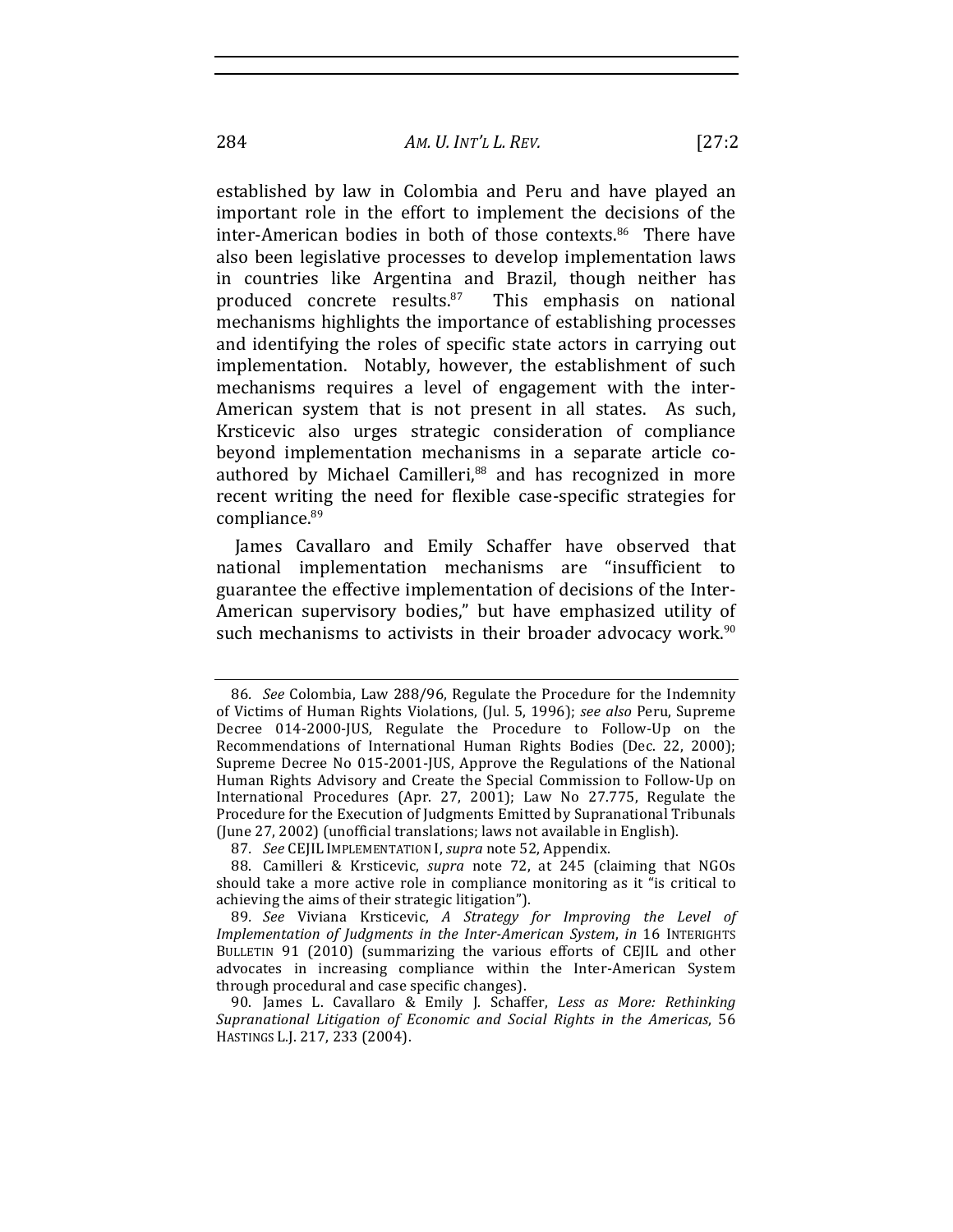Cavallaro and Stephanie Erin Brewer have highlighted the role of advocacy in implementation efforts and stressed the need to coordinate litigation with "social movements ... and others carrying on long-term advocacy campaigns or pushing for better policies." $91$  Cavallaro and Brewer emphasize that in order for Inter-American Court decisions to be most useful to these actors in carrying out their efforts to induce change, the tribunal must be attendant to the national context in which its decision will come down, a perspective that has been echoed by other Court observers. $92$  This vision of implementation highlights the importance of the advocacy initiatives that accompany Court litigation, and critique the Court's streamlined procedures as providing less space to develop the stories of emblematic human rights abuse, which undermines the utility of the decisions to advocates. Such an analysis turns the attention of the implementation debate to the advocates themselves, and urges creative initiatives that accompany inter-American litigation to make it more meaningful.

The essence of each of these recommendations emphasizes alternatively the role of the Inter-American Court before the OAS General Assembly, the Court in relation to specific states and sub-state actors, implementation mechanisms developed by individual states, and advocates that strategize at the national and local levels. The compliance procedures that have been developed by the Court over the past decade respond in some way to each of these recommendations and critiques, and provide a framework for their further incorporation. First, and perhaps most obviously, the Court's compliance procedures provide a means for the Court to continue to inform the General Assembly about issues related to the implementation of its reparations orders with regard to specific states. While the full application of Article 65 as described by Cançado has been used sparsely, and with limited success, the compliance procedures inherently value the exchange between the Court and the

<sup>91.</sup> Cavallaro & Brewer, *supra* note 6, at 770.

<sup>92.</sup> Gerald L. Neuman, *Import, Export, and Regional Consent in the Inter-American!Court!of!Human!Rights*,!19!EUR. J. INT'L!L.!101,!109!(2008)!(analyzing! the Inter-American Court's interpretation of the regional treaties by reference to global human rights regimes and the European Court of Human Rights).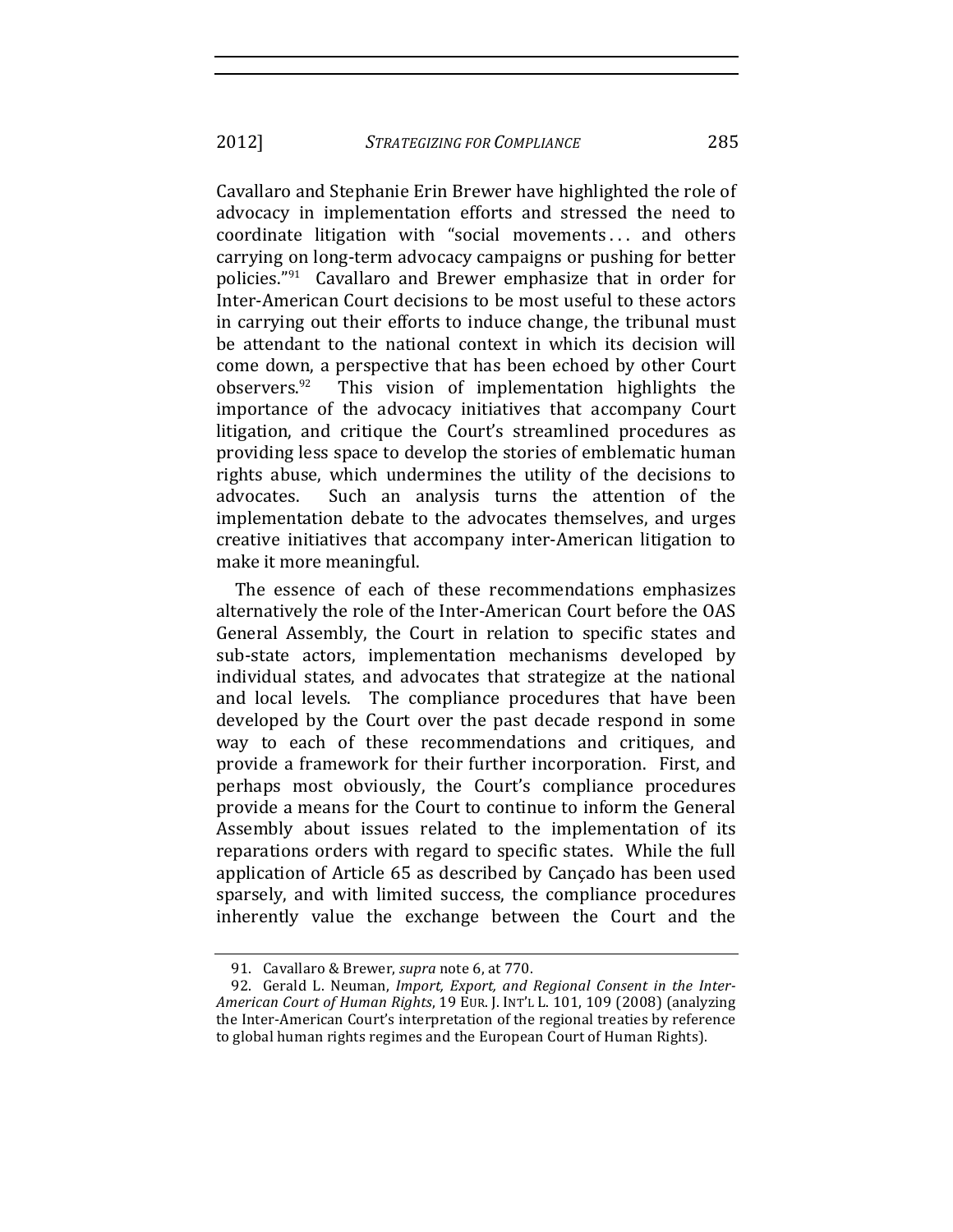AM. U. INT'L L. REV.

General Assembly and provide the possibility of more comprehensive reporting in the future, written and otherwise.

Second, the compliance proceedings can act as a forum for different implementation stakeholders to interface and as a surrogate for national implementation mechanisms where there are none and encourage the establishment of case-specific Examples are wide ranging, and include a mechanisms. compliance order in Molina Thiessen v. Guatemala, in which the Court urged the state to name interlocutors from the National Commission for Follow-Up and Support on the Strengthening of Justice (Comisión Nacional para el Seguimiento y Apoyo al Fortalecimiento de la Justicia, "CNSAFI") and the legislative branch in Guatemala to develop implementation plans for specific reparations orders that corresponded to them.<sup>93</sup> In the compliance proceedings in Mayagna (Sumo) Awas Tingni Community v. Nicaragua, the Court encouraged the work of two committees created by Nicaragua to oversee different aspects of compliance, each of which provided a framework for ongoing debate on the national level about difficult matters related to implementation.<sup>94</sup> Similarly, in compliance with the Court's decision in Mapiripan Massacre v. Colombia,<sup>95</sup> Colombia established a national mechanism to follow up on the implementation of the Court ordered reparations in that case. and the compliance procedures of the Court provided a means to

<sup>93.</sup> Molina Theissen v. Guatemala, Monitoring Compliance with Judgment, Order of the Court, "Having Seen" (Inter-Am. Ct. H.R. Nov. 16, 2009), available at

http://www.corteidh.or.cr/docs/supervisiones/molina 10 07 07%20ing.pdf. 94. See Leonardo J. Alvarado, Prospects and Challenges in the Implementation of Indigenous Peoples' Human Rights in International Law: Lessons From the Case of Awas Tingni v. Nicaragua, 24 ARIZ. J. INT'L & COMP. L. 609, 619 (2007). See generally Mayagna (Sumo) Awas Tingni Community v. Nicaragua, Monitoring Compliance with Judgment, Order of the Court, "Having Seen" (Inter-Am. Ct. H.R. May 7, 2008) [hereinafter Awas Tingni, Monitoring Compliance 2008], available  $at$ http://www.corteidh.or.cr/docs/supervisiones/ mayagna\_07\_05\_08\_ing.pdf; Mayagna (Sumo) Awas Tingni Community v. Nicaragua, Monitoring<br>Compliance with Judgment, Order of the Court, "Having Seen" (Inter-Am. Ct.  $H.R.$ Apr. 3,  $2009$ ), available at. http://www.corteidh.or.cr/docs/supervisiones/mayagna 03 04 09 ing.pdf.

<sup>95.</sup> Mapiripán Massacre v. Colombia, Merits, Reparations, and Costs, Judgment, Inter-Am. Ct. H.R. (ser. C) No. 134, ¶ 311 (Sep. 15, 2005).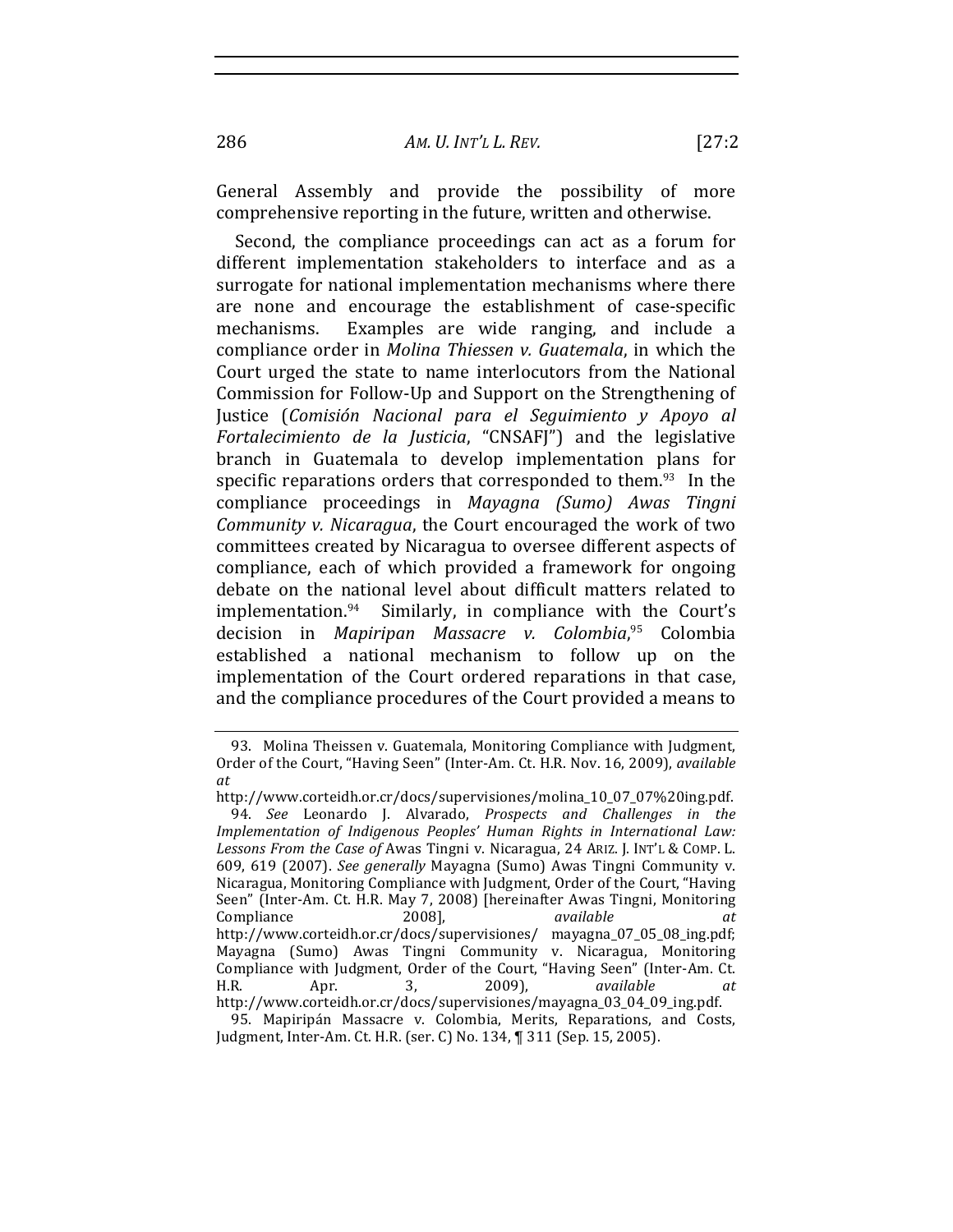2012] *STRATEGIZING FOR COMPLIANCE* 287

review its work on the regional level.<sup>96</sup>

Finally, the compliance phase of Inter-American Court litigation can provide an authoritative response to states that push back against national advocacy strategies related to compliance. Iust as advocacy initiatives that are born from national strategic action are crucial to give Court decisions meaning, the compliance phase of Court litigation provides a way to hold states accountable for negative reactions to these initiatives. In this regard, the compliance procedures provide advocates one way to recover some of the space they lost in the streamlining of the Court's procedures. Moreover, the compliance jurisprudence that is produced by this phase of litigation can be useful to advocates who are working to devise creative implementation strategies. Because many of the Court's reparations orders often follow a pattern, and the challenges faced by advocates urging that states comply with them can be similar, this body of jurisprudence can provide a means for advocates around the continent to communicate with one another and exchange strategies. Before reviewing the strategic value of this jurisprudence, it is important to systematize that jurisprudence so as to understand the framework that it provides for understanding tendencies of states with regard to the implementation of Court decisions.

## III.SYSTEMATIZING COMPLIANCE JURISPRUDENCE IN TERMS OF REPARATIONS TO BETTER UNDERSTAND THE IMPLEMENTATION OF COURT DECISIONS

In order to facilitate a closer look at the body of compliance jurisprudence that has been developed over the past decade and to identify some of its uses for inter-American litigants, preparation for the present article included a review of all 115 reparations decisions issued by the Court between 1989 and 2009. In 91 of those 115 decisions, the Court has issued

<sup>96.</sup> Mapiripán Massacre v. Colombia, Monitoring Compliance with Judgment, Order of the Court, "Having Seen" (Inter-Am. Ct. H.R. Jul. 8, 2009), *available! at*

http://www.corteidh.or.cr/docs/supervisiones/mapiripan\_08\_07\_09\_ing.pdf.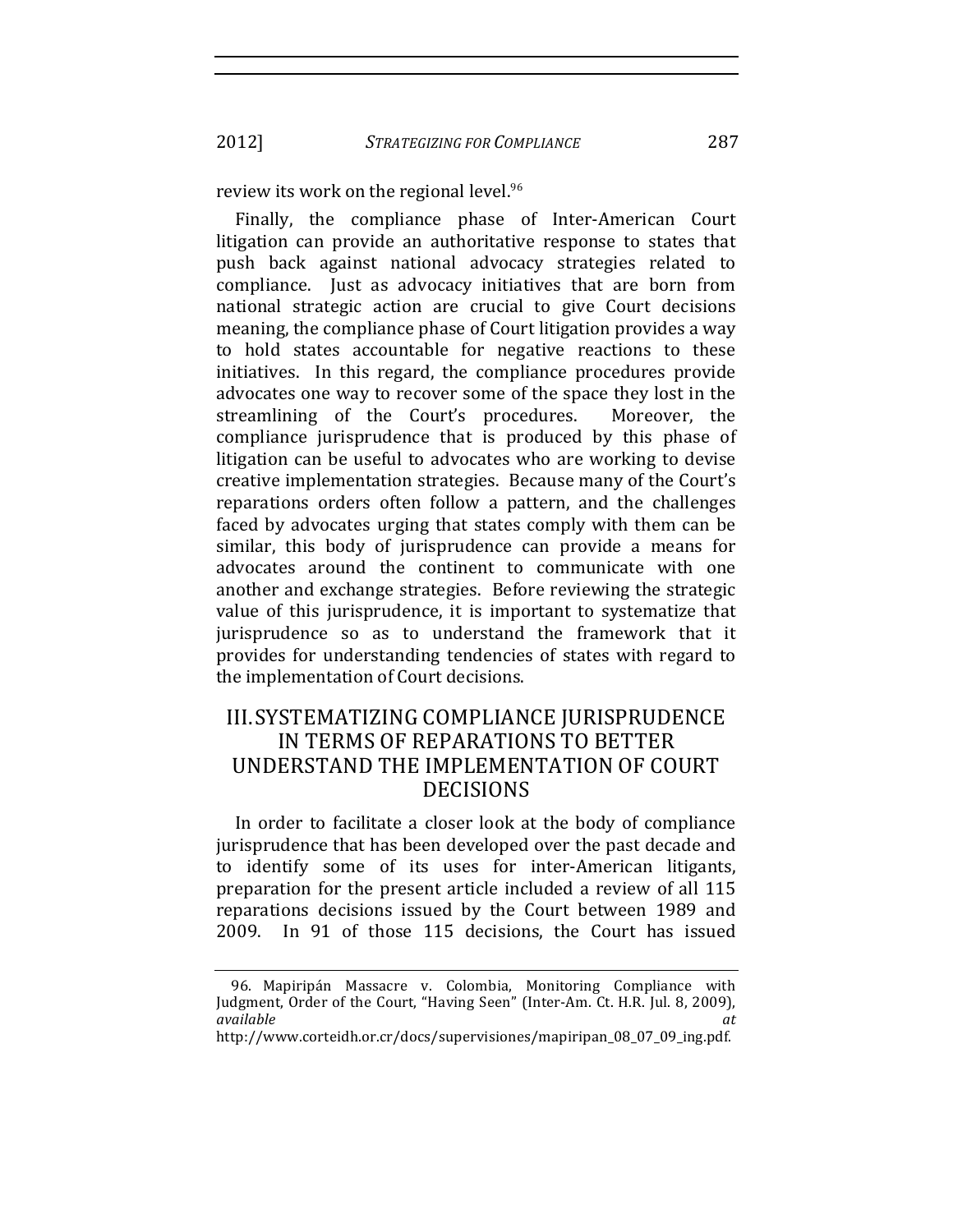compliance orders, and in many of those cases it has issued multiple such orders. $97$  Because the compliance orders are consistently organized as point-by-point discussions of the specific reparations ordered by the Court, this information was organized, systematized and coded in this way.<sup>98</sup>

It has been observed that the remedial approaches by the Inter-American Court have evolved progressively over the years into a broad and nuanced framework for repairing human rights violations.<sup>99</sup> That framework has also become somewhat consistent, and therefore reliable, which means that inter-American litigants can predict at the outset the range of reparations that may be available to them if they prevail in their litigation. Similarly, an analysis of the systematized compliance jurisprudence can provide insight into the likelihood of achieving implementation of those reparations.

The analysis undertaken for this article identified two tiers of reparations, separated by the frequency with which they have been ordered. The first tier, comprised of those reparations ordered most often by the Inter-American Court, includes: (1) money damages and costs, (2) symbolic recognitions of responsibility and apologies, (3) legislative and administrative measures to guarantee non-repetition, and (4) investigation, prosecution, and punishment of those responsible.<sup>100</sup>

The second tier of reparations is composed of a variety of measures ordered less frequently but still with some degree of

<sup>97.</sup> These 91 cases were identified by comparing the reparations decisions reported by the Inter-American Court on its website, http://www.corteidh. or.cr/casos.cfm, with the supervision orders also published on the website, http://www.corteidh.or.cr/supervision.cfm.

<sup>98.</sup> Compliance orders issued through March 2011 were reviewed as part of this study.

<sup>99.</sup> *See* Thomas M. Antkowiak, *Remedial Approaches to Human Rights Violations: The Inter-American Court of Human Rights and Beyond, 46 COLUM. J.* TRANSNAT'L L. 351, 365–86 (2008) (explaining the historical change in Inter-American Court reparation practices that has led to a varied and comprehensive remedial framework allowing for numerous non-monetary and equitable remedies).

<sup>100.</sup> *See id.* at 371–86 (outlining the current remedial approach adopted by the Inter-American Court toward individuals, society as a whole, and discrete communities).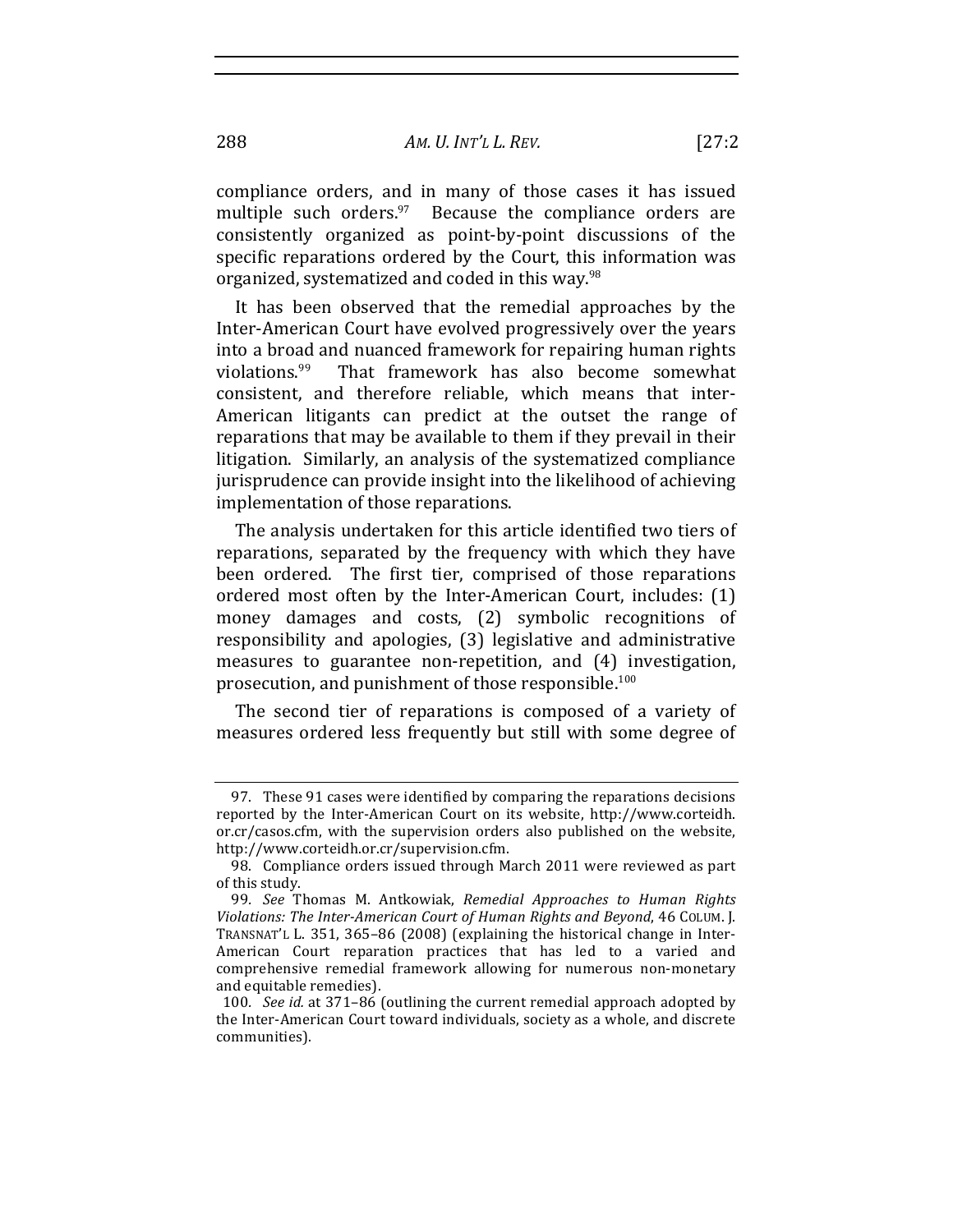2012] *STRATEGIZING FOR COMPLIANCE* 289

consistency, and includes: (5) human rights training for public officials, as well as a wide variety of restitution and cessation measures, such as: (6) annulling or otherwise revising national judicial or administrative decisions, (7) provision of medical and psychological care to survivors of human rights abuse, (8) return of victims' remains to their next-of-kin, (9) reinstatement to prior employment, (10) scholarships or educational benefits for affected persons,  $(11)$  protection of persons at risk,  $(12)$ amendment of public records, and  $(13)$  the establishment of development funds and other community remedies.<sup>101</sup>

While many victims' representatives are familiar with this range of possible remedial orders and will share this information with the individuals and communities they represent at different stages of litigation, what is less common is to acknowledge with the intended beneficiaries the likelihood of successful implementation of these remedies. While this is by no means a science, and representatives should feel neither completely confident in such predictions nor limited by them, with more than 90 regional experiences with implementation of Inter-American Court decisions on record, it would be irresponsible not to recognize the trends.

The category of reparations that is most consistently ordered by the Court is money damages and costs. As was described above, these were the only reparations ordered in the first Inter-American Court cases, and they have continued to be a central feature of the decisions of the Court even as the remedial framework has diversified. This category includes all monetary relief ordered by the Court to the victims and survivors identified in the proceedings, which can include individual victims, $102$  communities, $103$  and the families or next-of kin of

<sup>101</sup>*. See id.*

<sup>102.</sup> *See, e.g.*, Loayza-Tamayo v. Peru, Reparations and Costs, Judgment, Inter-Am. Ct. H.R. (ser. C) No. 42, ¶ 192(4a) (Nov. 27, 1998) [hereinafter Loayza-Tamayo] (awarding the victim, Ms. Maria Elena Loayza-Tamayo, \$99,190.30).

<sup>103</sup>*. See, e.g.*, Sawhoyamaxa Indigenous Community v. Paraguay, Merits, Reparations and Costs, Judgment, Inter-Am. Ct. H.R. (ser. C) No. 146, ¶ 8 (Mar. 29, 2006) (mandating that Paraguay pay compensation for non-pecuniary damages, costs and expenses to members of the Sawhoyamaza Community).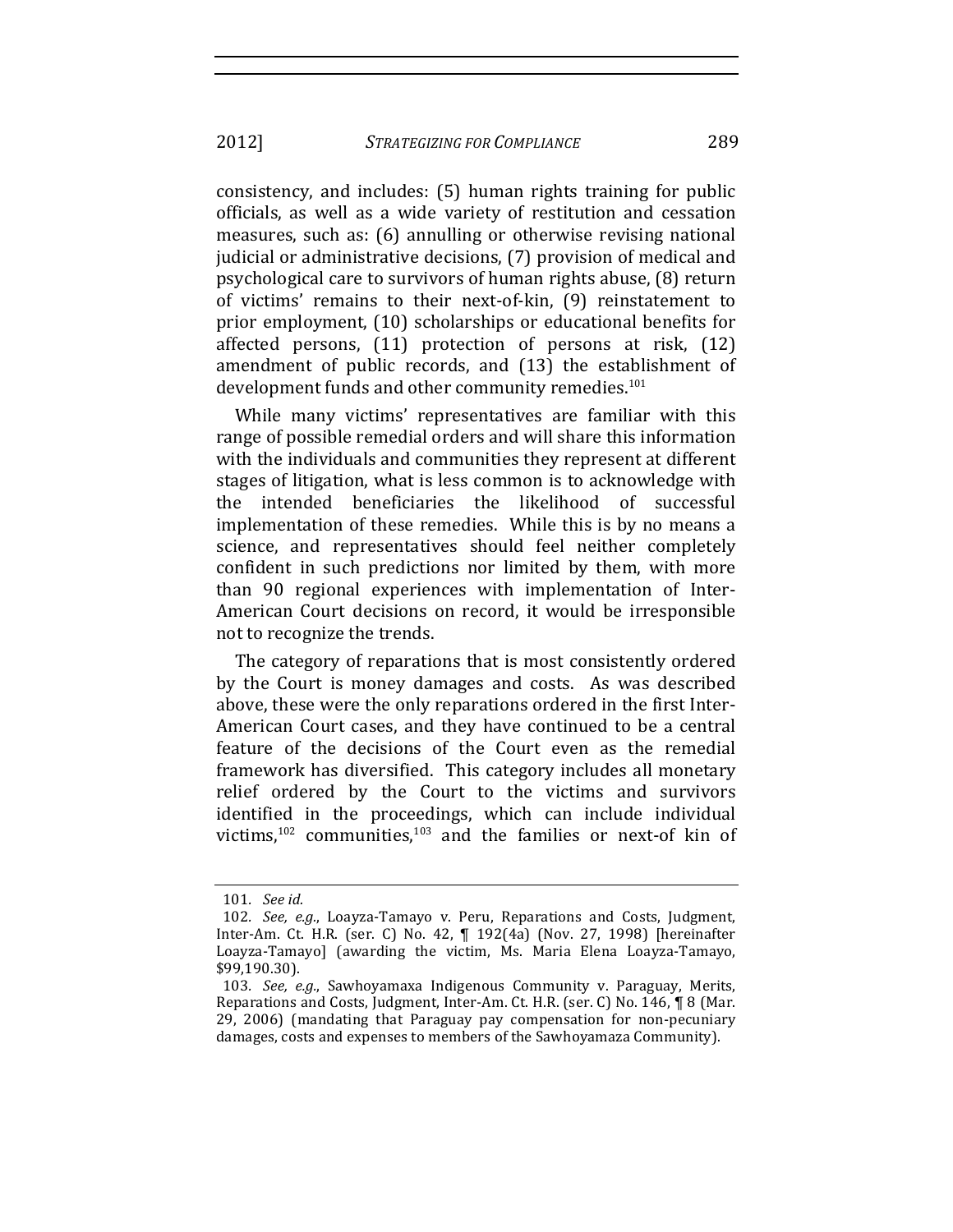290 *AM. U. INT'L!L. REV.* [27:2

those most directly affected.<sup>104</sup> Such compensation can be ordered to repair both material, and non-material losses.<sup>105</sup> This category also includes fees and costs that states are often ordered to pay to lawyers and NGOs that represent victims before national courts and the inter-American bodies.

According to the compliance jurisprudence in the 91 cases reviewed in preparing this article, the Court has issued 208 discrete measures ordering a state to pay money damages or costs, and states fully complied with 126, which constitutes an implementation rate of approximately 60 percent.<sup>106</sup> While  $60$ percent does not appear remarkable, considering the abovementioned rates of full implementation below 20 percent, this is actually quite a promising rate of compliance. Indeed, monetary damages are among the most reliably implemented measures, so for those survivors of human rights abuse looking principally for the state to recognize their injury through cash payments, the Inter-American Court could provide a good option.

Of course, when advising the potential beneficiaries of inter-American litigation, these rates can be calculated for specific countries as well as certain types of violations. For example, the Inter-American Court has issued 13 such orders against Ecuador, and the Ecuadorian state has implemented 9 monetary damages orders, which is a rate of 69 percent.<sup>107</sup> Paraguay on the other

<sup>104</sup>*. See, e.g.*, Loayza-Tamayo, *supra* note 102, ¶ 192(4b, d) (awarding \$18,000 to next of kin of the victim).

<sup>105</sup>*. See, e.g.*, Escué-Zapata v. Colombia, Merits, Reparations and Costs, Judgment, Inter-Am. Ct. H.R. (ser. C) No. 165,  $\P$  196(8) (July 4, 2007) (ordering Colombia to pay compensation for pecuniary and non-pecuniary damages).

<sup>106.</sup> The central criterion for this category was an order for payment of money. Excluded from this category are those orders from the Court instructing how such money should be paid, such as orders to set up a trust for a minor, pay the amount in a specific current, or not to charge taxes. Additionally, related orders to pay interest on late payments were excluded, inasmuch as compliance with such orders is related to non-implementation of underlying orders and it was decided that this might skew slightly the results.

<sup>107</sup>*. See, e.g.*, Acosta-Calderón v. Ecuador, Monitoring Compliance with Judgment, Order of the Court (Inter-Am. Ct. H.R. Feb. 7, 2008), *available at* http://www.corteidh.or.cr/docs/supervisiones/acosta\_07\_02\_08\_ing.pdf;

Albán Cornejo et al. v. Ecuador, Monitoring Compliance with Judgment, Order of the Court (Inter-Am. Ct. H.R. Aug. 27, 2010), *available at* http://www.corteidh.or. cr/docs/supervisiones/cornejo\_27\_08\_10\_ing.pdf; Benavides-Cevallos v. Ecuador, Monitoring Compliance with Judgment, Order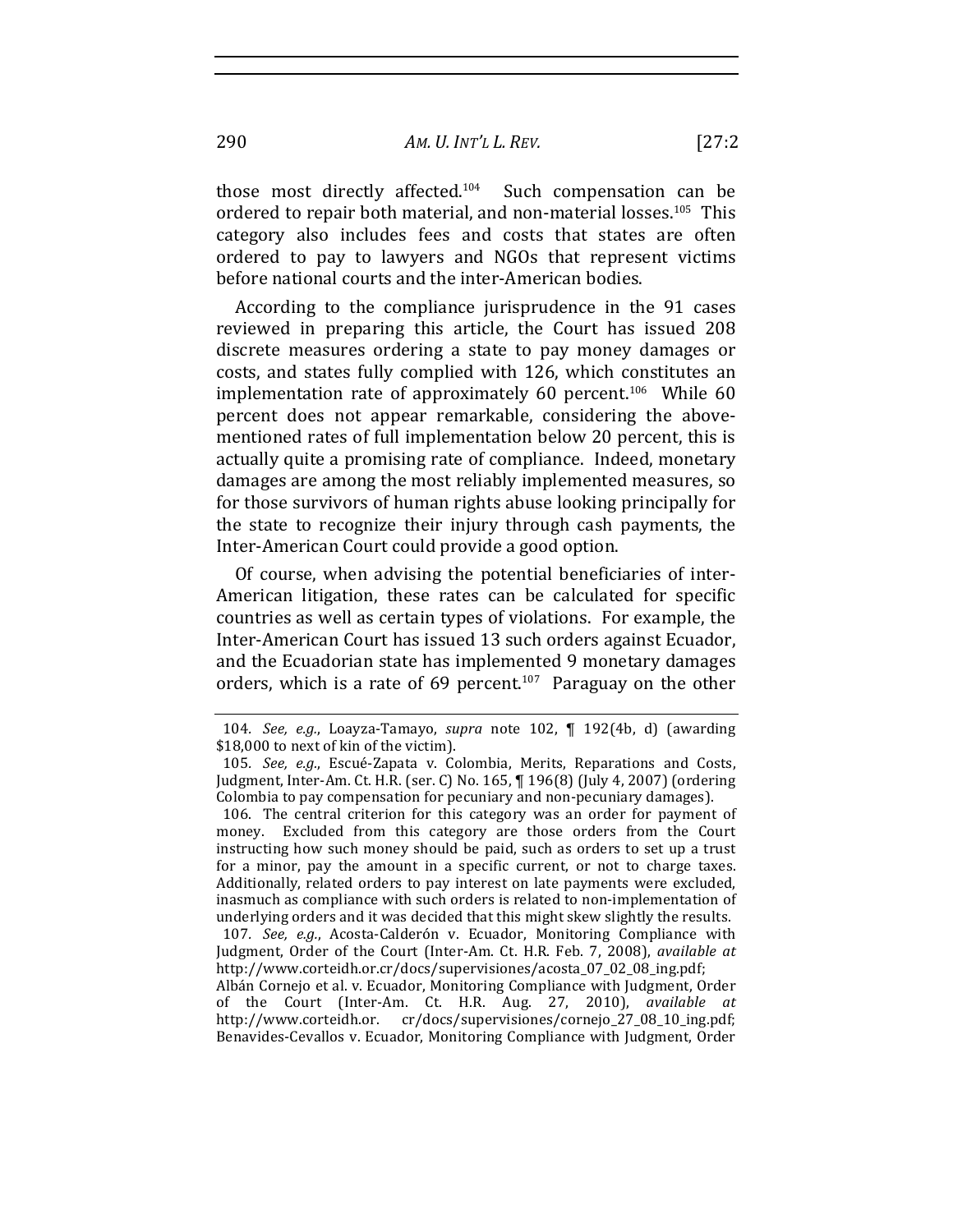hand has only implemented 5 out of 14, at a much lower rate of 36 percent.<sup>108</sup> As another point of comparison, the Paraguayan state has implemented money damages ordered in the freedom of expression case *Ricardo Canese v. Paraguay*, which is also the only case against Paraguay that the Court has deemed fully implemented and closed, but not in the indigenous rights cases *Yakye Axa v. Paraguay* and *Sawhoyamaxa v. Paraguay*.<sup>109</sup>

108. *See* Ricardo Canese v. Paraguay, Monitoring Compliance with Judgment, Order of the Court (Inter-Am. Ct. H.R. Aug. 6, 2008), *available at* http://www.corteidh.or.cr/docs/supervisiones/canese\_06\_08\_08\_ing.pdf;

Goiburú et al. v. Paraguay, Monitoring Compliance with Judgment, Order of the Court (Inter-Am. Ct. H.R. Nov. 19, 2009), *available at* http://www.corteidh.or.cr/ docs/supervisiones/goiburu\_19\_11\_09\_ing.pdf;! Vargas-Areco v. Paraguay, Monitoring Compliance with Judgment, Order of the Court (Inter-Am. Ct. H.R. Nov. 24, 2010), *available at* http://www.corteidh.or.cr/docs/supervisiones/ vargas\_24\_11\_10\_ing.pdf! (deciding to continue to monitor the state's failure to pay moratorium interest for compensation for pecuniary and non-pecuniary damages even though the state had made monetary payments to victims).

109*. Compare* Ricardo Canese v. Paraguay, Monitoring Compliance with Judgment, Order of the Court (Inter-Am. Ct. H.R. Aug. 6, 2008), *available at* http://www.corteidh.or.cr/docs/supervisiones/canese\_06\_08\_08\_ing.pdf,

with Yakye Axa Indigenous Community v. Paraguay, Monitoring Compliance with Judgment, Order of the Court (Inter-Am. Ct. H.R. Feb. 8, 2008), *available* at http://www.corteidh.or.cr/docs/supervisiones/yakyeaxa\_08\_02\_08ing.pdf, and Sawhoyamaxa Indigenous Community v. Paraguay, Monitoring Compliance with Judgment, Order of the President of the Court,  $\P\P$  14-16 (Inter-Am. Ct. H.R. May 20, 2009), *available* http://www.corteidh.or.cr/docs/supervisiones/sawhoya maxa\_20\_05\_09.pdf! (noting that the state party made partial payments to victims).

of the Court (Inter-Am. Ct. H.R. Nov. 27, 2003), *available at* http://www.corteidh.or.cr/docs/supervisiones/ cantoral\_14\_11\_10\_ing.pdf; Tibi v. Ecuador, Monitoring Compliance with Judgment, Order of the Court (Inter-Am. Ct. H.R. July 1, 2009), *available at* http://www.corteidh.or.cr/docs/supervisiones/tibi\_01\_07\_09%20\_ing.pdf! (recognizing that several orders for monetary damages were complied with, but also noting several orders of payment still fully or partially unfulfilled); Suárez-Rosero v. Ecuador, Monitoring Compliance with Judgment, Order of the President of the Court (Inter-Am. Ct. H.R. Mar. 20, 2009), *available at* http://www.corteidh. or.cr/docs/supervisiones/suarez\_20\_03\_09.pdf; Zambrano-Vélez et al. v. Ecuador, Monitoring Compliance with Judgment, Order of the Court (Inter-Am. Ct. H.R. Nov. 23, 2010), *available at* http://www.corteidh.or.cr/docs/supervisiones/ zambrano\_23\_11\_10\_ing.pdf! (declaring the state to have partially failed to comply with an order to pay monetary damages by failing to pay moratorium interest owed on the damages).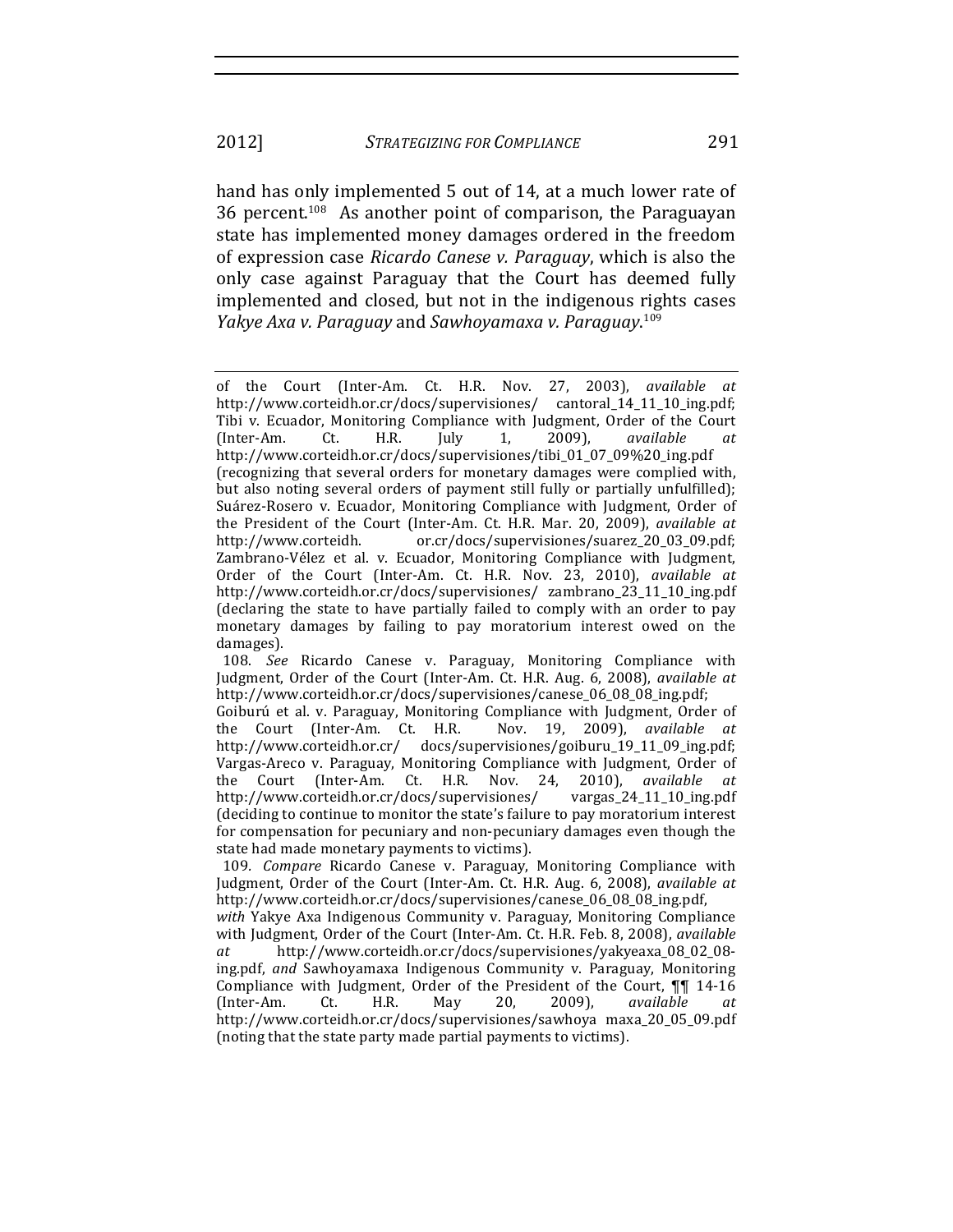292 *AM. U. INT'L!L. REV.* [27:2

The second category of reparations reviewed for this article includes a wide range of symbolic admissions of responsibility and apologies to affected persons which are largely innovations of the Inter-American Court. These measures require states to publish pertinent parts of the final decision in a newspaper of national circulation, organize and carry-out a public event acknowledging international responsibility for human rights violations and asking forgiveness from victims, build memorials, name plazas, streets, and buildings after victims, and create scholarships in victims' names.<sup>110</sup>

Out of 131 such measures ordered by the Court, 84 have been implemented, which is a rate of approximately 64 percent. These measures also enjoy a comparatively high rate of compliance, which means that victims can think creatively about how they would like their hardship recognized, and states may well comply. Important is that, while the implementation of these measures often requires little more than a simple executive act, they can be incredibly significant to survivors of human rights abuse that have searched years for some acknowledgment.

One context in which these measures have been particularly significant is in Guatemala, where the Court has ordered these measures in seven of the eleven cases reviewed for this article.<sup>111</sup>

<sup>110.</sup> *See, e.g.*, Myrna Mack-Chang v. Guatemala, Merits, Reparations and Costs, Judgment, Inter-Am. Ct. H.R. (ser. C) No. 101, ¶ 301(7-9, 11, 12) (Nov. 25, 2003) (ordering the state to publish facts of the case in a national newspaper, carry out a public act of acknowledgment of responsibility, publicly honor the victims, establish a scholarship in the name of Myrna Mack Chang, and name a well-known street after the victim).

<sup>111.</sup> *See, e.g.*, Villagrán-Morales et al. v. Guatemala, Reparations and Costs, Judgment, Inter-Am. Ct. H.R. (ser. C) No. 77, ¶ 123(17) (May 26, 2001) (ordering Guatemala to designate an educational center with a name relating to the victims of the case); Raxcacó-Reyes v. Guatemala, Merits, Reparations and Costs, Judgment, Inter-Am. Ct. H.R. (ser. C) No.  $133$ ,  $\P$   $145(13)$  (Sept. 15, 2005) (ordering the state to publish facts of the case in a national newspaper or gazette); Myrna Mack-Chang v. Guatemala, Merits, Reparations and Costs, Judgment, Inter-Am. Ct. H.R. (ser. C) No. 101, ¶ 301(8, 9, 11, 13) (Nov. 25, 2003); Molina-Theissen v. Guatemala, Reparations and Costs, Judgment, Inter-Am. Ct. H.R. (ser. C) No. 108,  $\P$  -106(4-6) (July 3, 2004) (mandating that the state pay pecuniary and non-pecuniary damages to victims as well as adopt and enforce legislation in compliance with international legal norms and treaties); Bámaca-Velásquez v. Guatemala, Reparations and Costs, Judgment, Inter-Am. Ct. H.R. (ser. C) No. 91, ¶ 106(3) (Feb. 22, 2002) (ordering the state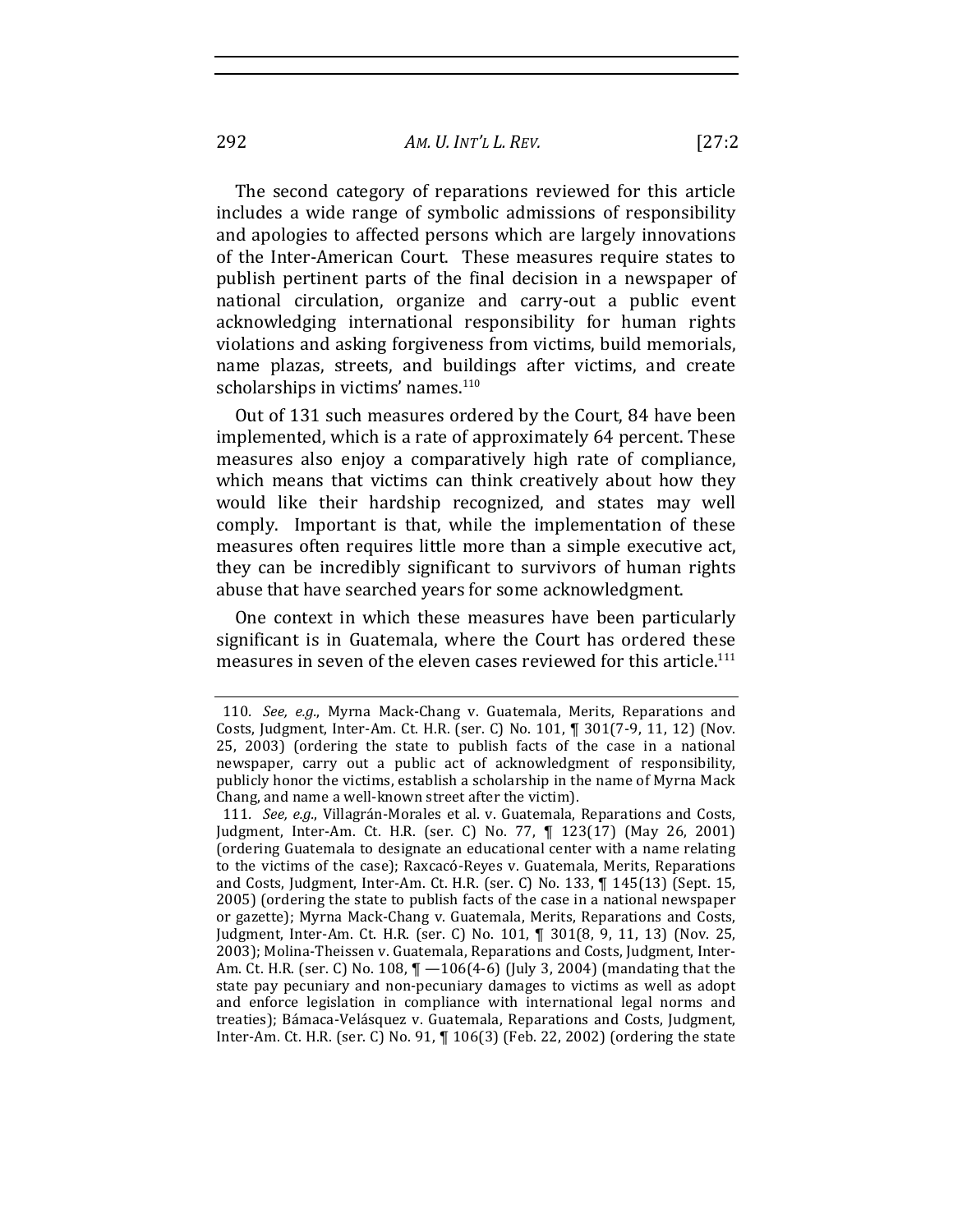In those seven cases, the Court has issued 19 orders for symbolic reparation, and Guatemala has implemented all but 2, which constitutes an implementation rate of approximately 89 percent.<sup>112</sup> The most common of such measures are orders to publish the Court's judgment in a periodical of national  $circulation<sub>113</sub>$  and the organization of a public ceremony admitting responsibility for the human rights violations and asking for forgiveness. $114$  Other symbolic measures ordered by

to publish the facts of the case and carry out an act of public recognition of responsibility); Carpio-Nicolle et al. v. Guatemala, Merits, Reparations and Costs, Judgment, Inter-Am. Ct. H.R. (ser. C) No.  $117$ ,  $\P$   $-155(4-6)$  (Nov. 22, 2004) (ordering the state to carry out a public act in recognition of its responsibility and publish facts of the case in the state gazette, a national newspaper, and in a bulletin with the highest circulation within the armed forces); Plan de Sánchez Massacre v. Guatemala, Reparations and Costs, Judgment, Inter-Am. Ct. H.R. (ser. C) No. 116, ¶ 125(2-6) (Nov. 19, 2004) (ordering the state to carry out a public act in each of the villages affected, publicly honor the victims, translate and publish the American Convention on Human Rights into the local dialect, and publish the facts of the judgment in national publications).

<sup>112.</sup> See Carpio-Nicolle et al. v. Guatemala, Monitoring Compliance with Judgment, Order of the Court (Inter-Am. Ct. H.R. July 1, 2009), *available at* http://www.corteidh.or.cr/docs/supervisiones/carpio\_01-07-09\_ing.pdf (declaring Guatemala's failure to hold a public ceremony acknowledging its responsibility as it was ordered to do); Plan de Sánchez Massacre v. Guatemala, Monitoring Compliance with Judgment, Order of the Court, ¶ 8(3b) (Inter-Am. Ct. H.R. July 1, 2009), *available at* http://www.corteidh.or.cr/docs/supervisiones/sanchez\_01\_07\_ 09\_ing.pdf! (noting Guatemala's failure to translate the American Convention on Human Rights into Maya-Achi and have it published).

<sup>113.</sup> *See* Bámaca-Velásquez v. Guatemala, Reparations and Costs, Judgment, Inter-Am. Ct. H.R. (ser. C) No. 91, ¶ 106(3) (Feb. 22, 2002); Myrna Mack-Chang v. Guatemala, Merits, Reparations and Costs, Judgment, Inter-Am. Ct. H.R. (ser. C) No. 101, ¶ 301(7) (Nov. 25, 2003); Carpio-Nicolle et al. v. Guatemala, Merits, Reparations and Costs, Judgment, Inter-Am. Ct. H.R. (ser. C) No. 117,  $\P$ 155(4) (Nov. 22, 2004); Molina-Theissen v. Guatemala, Reparations and Costs, Judgment, Inter-Am. Ct. H.R. (ser. C) No. 108,  $\P$  106(4) (July 3, 2004); Plan de Sánchez Massacre v. Guatemala, Reparations and Costs, Judgment, Inter-Am. Ct. H.R. (ser. C) No. 116, ¶ 125(4) (Nov. 19, 2004); Raxcacó-Reyes v. Guatemala, Merits, Reparations and Costs, Judgment, Inter-Am. Ct. H.R. (ser. C) No. 133, ¶ 145(13) (Sept. 15, 2005).

<sup>114.</sup> *See* Bámaca-Velásquez v. Guatemala, Reparations and Costs, Judgment, Inter-Am. Ct. H.R. (ser. C) No. 91, ¶ 106(3) (Feb. 22, 2002); Myrna Mack-Chang v. Guatemala, Merits, Reparations and Costs, Judgment, Inter-Am. Ct. H.R. (ser. C) No. 101, ¶ 301(9) (Nov. 25, 2003); Carpio-Nicolle et al. v. Guatemala, Merits, Reparations and Costs, Judgment, Inter-Am. Ct. H.R. (ser. C) No. 117, ¶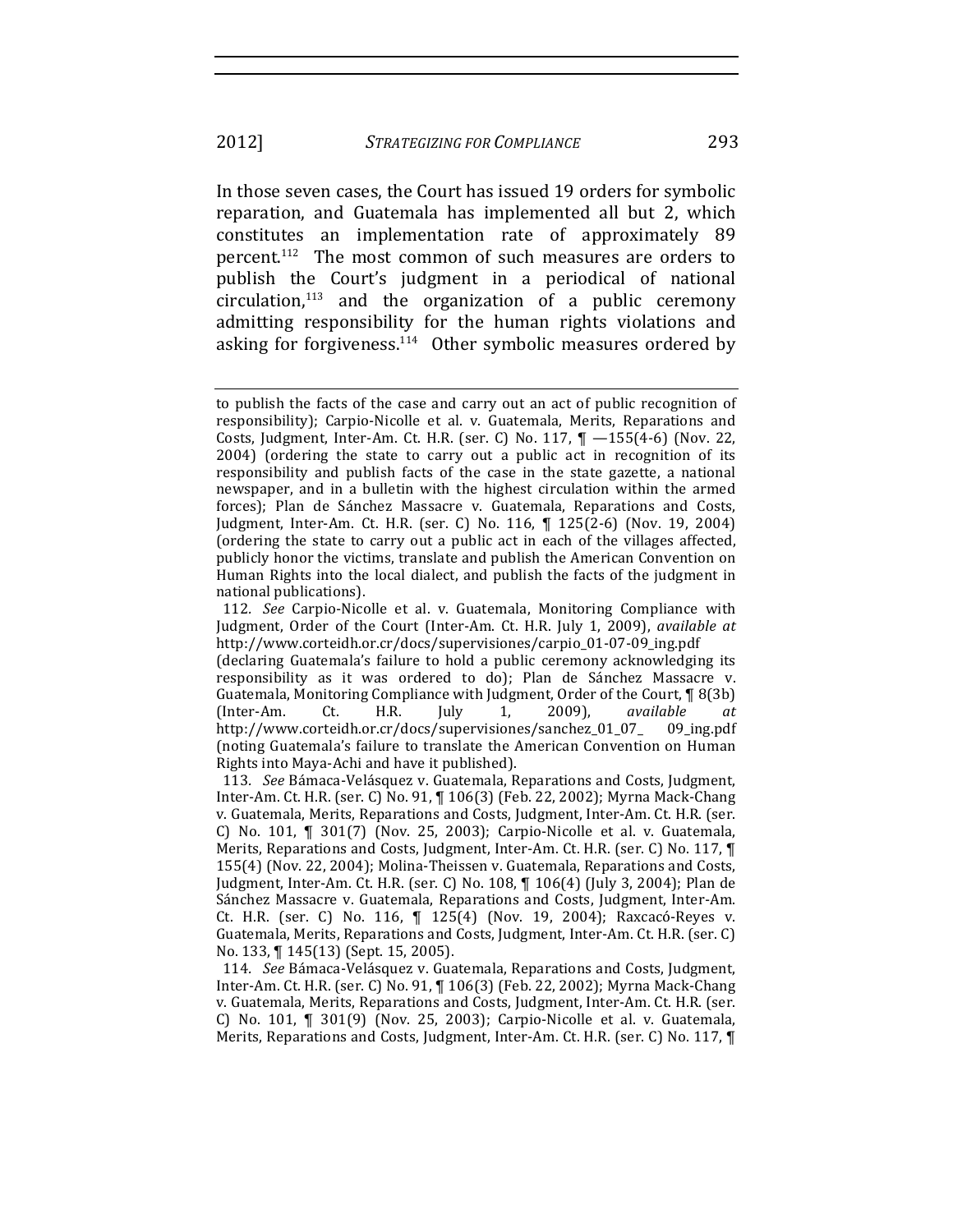the Court are requirements to name educational centers after children! murdered! in! *Villagran! Morales*! and! *Molina! Thiessen*,! naming a street and a scholarship after the victim in *Myrna Mack Chang*, and creating a memorial chapel for the victims in *Plan de* Sachez.<sup>115</sup> Two measures that have not been implemented by Guatemala include an order to translate the American Convention into Maya-Achi and disseminate it within the community of Plan de Sachez, $116$  and an order to hold a public ceremony to acknowledge state responsibility for the extrajudicial execution of a political opposition leader in *Carpio-Nicolle*.<sup>117</sup> In the Guatemalan context, the state's clear willingness to implement this type of order should encourage litigants to get more creative with the types of symbolic reparations they

After these two categories most often ordered in Inter-American Court decisions, there are numerous others that reveal a more troubling trend of non-implementation. The first of these is a category of legislative and administrative measures, which the Court will order when it identifies violations of a systemic nature. Such measures will often consist of an order to modify national legal frameworks to comply with international human

http://www.corteidh.or.cr/docs/supervisiones/sanchez\_01\_07\_09\_ ing.pdf.

request.

<sup>155(5) (</sup>Nov. 22, 2004); Molina-Theissen v. Guatemala, Reparations and Costs, Judgment, Inter-Am. Ct. H.R. (ser. C) No. 108, ¶ 106(5) (July 3, 2004); Plan de Sánchez Massacre v. Guatemala, Reparations and Costs, Judgment, Inter-Am. Ct. H.R. (ser. C) No. 116,  $\P$  125(2, 3) (Nov. 19, 2004).

<sup>115.</sup> See Villagrán-Morales et al. v. Guatemala, Reparations and Costs, Judgment, Inter-Am. Ct. H.R. (ser. C) No. 77, ¶ 123(7) (May 26, 2001); Myrna Mack-Chang v. Guatemala, Merits, Reparations and Costs, Judgment, Inter-Am. Ct. H.R. (ser. C) No. 101, ¶ 301(11, 13) (Nov. 25, 2003); Molina-Theissen v. Guatemala, Reparations and Costs, Judgment, Inter-Am. Ct. H.R. (ser. C) No. 108, ¶ 106(6) (July 3, 2004); Plan de Sánchez Massacre v. Guatemala, Reparations and Costs, Judgment, Inter-Am. Ct. H.R. (ser. C) No. 116, ¶ 125(6) (Nov. 19, 2004).

<sup>116.</sup> Plan de Sánchez Massacre v. Guatemala, Monitoring Compliance with Judgment, Order of the Court, ¶ 125(3) (Inter-Am. Ct. H.R. July 1, 2009), *available! at*

<sup>117.</sup> Carpio-Nicolle et al. v. Guatemala, Monitoring Compliance with Judgment, Order of the Court, ¶ 2b (Inter-Am. Ct. H.R. July 1, 2009), *available at* http://www.corteidh.or.cr/docs/supervisiones/carpio\_01-07-09\_ing.pdf (noting that the state had not complied with the order to carry out a public ceremony to acknowledge its responsibility).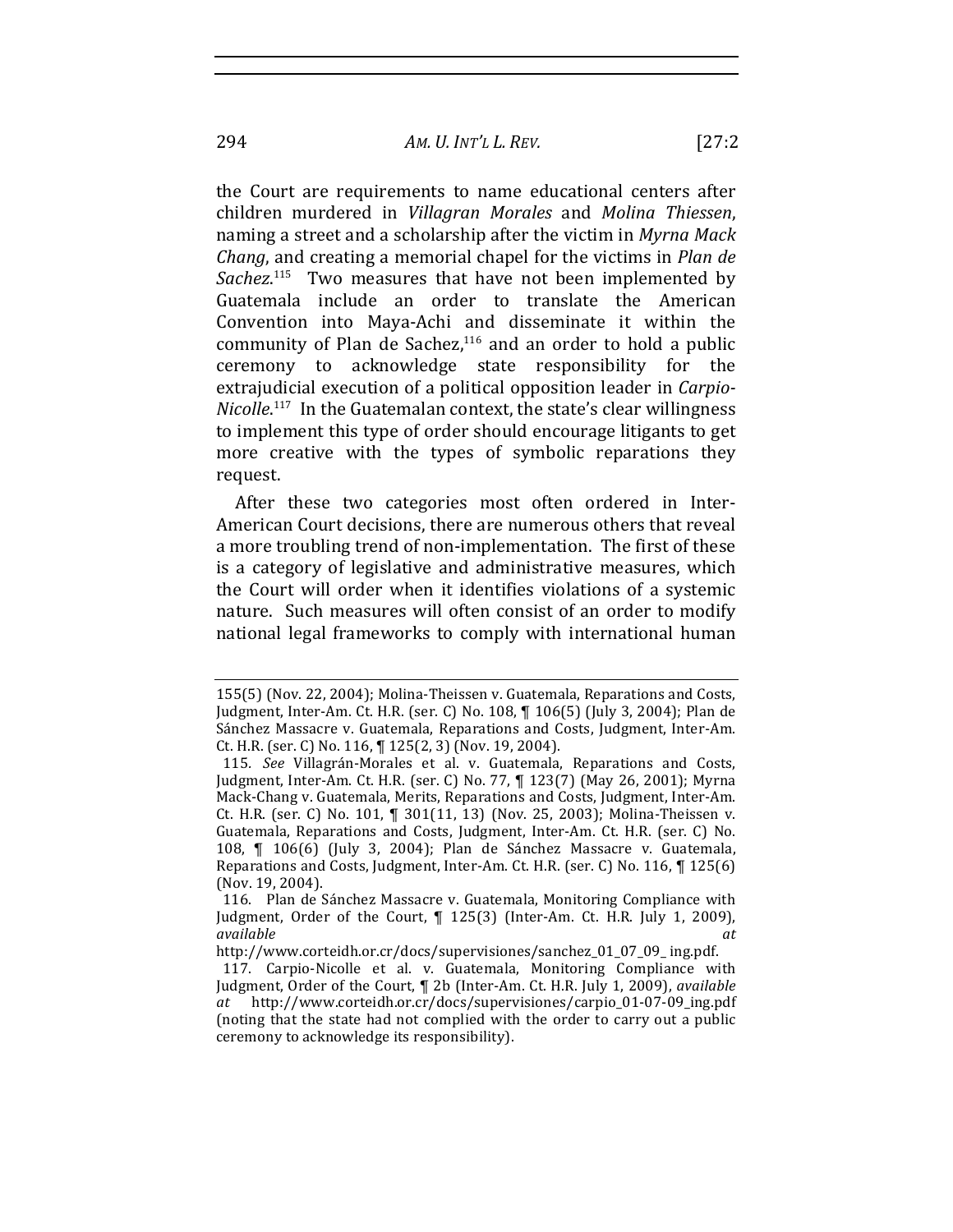rights standards, or to institute legislative and administrative measures to provide national institutions with all the necessary means to effectively perform their duties, in a way that permits the enjoyment of human rights. $118$  The Court has referred to improving access to national courts, the effectiveness of public prosecutors, and prison conditions.<sup>119</sup> Out of 77 legislative and administrative measures ordered by the Court, only 15 have been fully implemented, which constitutes a rate of implementation of approximately 19 percent.

If these reparations are purely administrative in nature, they can be implemented by the executive alone; however, it is much more common for the legislature to be implicated in the compliance process, which brings with it a unique set of complications. The countries that have implemented this category of reparations order are Argentina, Bolivia, Costa Rica, Chile, Ecuador, Guatemala, Honduras, Nicaragua, and Paraguay.<sup>120</sup> This does not mean of course that these countries

<sup>118.</sup> *See, e.g.*, Chaparro-Álvarez & Lapo-Íñiguez v. Ecuador, Preliminary Objections, Merits, Reparations, and Costs, Judgment, Inter-Am. Ct. H.R. (ser. C) No. 170,  $\P$  289(11) (Nov. 21, 2007) ("The state must adapt its legislation within a reasonable time to the parameters of the American Convention on Human Rights . . . ").

<sup>119.</sup> *See* Raxcacó-Reyes v. Guatemala, Merits, Reparations and Costs, Judgment, Inter-Am. Ct. H.R. (ser. C) No. 133, ¶ 145(7, 9) (Sept. 15, 2005).

<sup>120</sup>*. See* Herrera-Ulloa v. Costa Rica, Supervision of Compliance with Judgment, Order of the Court (Inter-Am. Ct. H.R. Nov. 22, 2010), *available at* http://www.corteidh.or.cr/docs/supervisiones/herrera\_%2022\_11\_10\_ing1. pdf; Villagrán-Morales et al. v. Guatemala, Monitoring Compliance with

Judgment, Order of the Court (Inter-Am. Ct. H.R. Jan. 27, 2009), *available at* http://www.corteidh.or.cr/docs/supervisiones/villagran\_27\_01\_09\_ing.pdf;

Juan Humberto Sánchez v. Honduras, Monitoring Compliance with Judgment, Order of the President (Inter-Am. Ct. H.R. May 22, 2009), *available at* http://www.corteidh.or.cr/docs/supervisiones/sanchez\_22\_05\_09.pdf;

Mayagna (Sumo) Awas Tingni Community v. Nicaragua, Monitoring Compliance with Judgment, Order of the Court (Inter-Am. Ct. H.R. Apr. 3, 2009),! *available! at*

http://www.corteidh.or.cr/docs/supervisiones/mayagna\_03\_04\_09\_ing.pdf; Goiburú et al. v. Paraguay, Monitoring Compliance with Judgment, Order of the Court (Inter-Am. Ct. H.R. Nov. 19, 2009) *available at* http://www.corteidh.or.cr/docs/supervisiones/goiburu\_19\_11\_09\_ing.pdf;

Vargas-Areco v. Paraguay, Monitoring Compliance with Judgment, Order of the Court (Inter-Am. Ct. H.R. Nov. 24, 2010), *available* http://www.corteidh.or.cr/docs/supervisiones/vargas\_24\_11\_10\_ing.pdf;

Barrios Altos v. Peru, Monitoring Compliance with Judgments, Order of the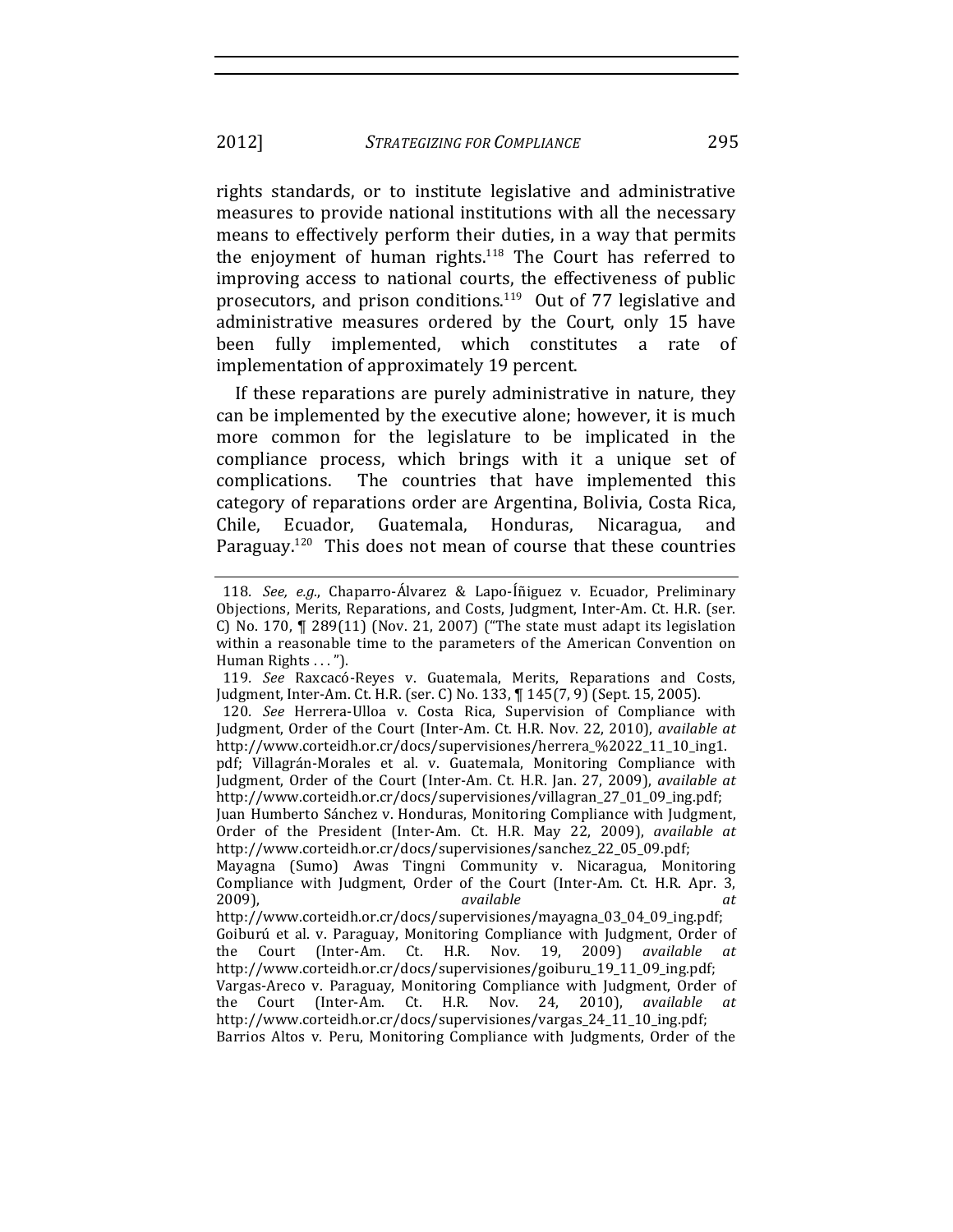will always implement such measures; indeed, there are a number of cases in which some of these same countries have not complied with orders to develop legislative or administrative measures to address systematic violations identified by the Court.<sup>121</sup> Nevertheless, a history of the legislature responding to

President (Inter-Am. Ct. H.R. Dec. 7, 2009), *available at* http://www.corteidh.or.cr/docs/supervisiones/barrios\_7\_12\_09.pdf; Kimel v. Argentina, Monitoring Compliance with Judgment, Order of the Court (Inter-Am.! Ct.! H.R.! Nov.! 15,! 2010),! *available! at* http://www.corteidh.or.cr/docs/supervisiones/kimel\_15\_11\_10\_ing.pdf; Trujillo-Oroza v. Bolivia, Monitoring Compliance with Judgment, Order of the Court (Inter-Am. Ct. H.R. Nov. 16, 2009), *available at* http://www.corteidh.or.cr/docs/supervisiones/trujillo\_16\_11\_09\_ing.pdf; Olmedo-Bustos et al. v. Chile, Compliance with Judgment, Order of the Court (Inter-Am. Ct. H.R. Nov. 28, 2003), *available at* http://www.corteidh.or.cr/docs/supervisiones/tentacion\_28\_11\_03\_ing.pdf; Claude-Reyes et al. v. Chile, Monitoring Compliance with Judgment, Order of the Court (Inter-Am. Ct. H.R. Nov. 24, 2008), *available at* http://www.corteidh.or.cr/docs/supervisiones/reyes\_24\_11\_08\_ing.pdf; Zambrano-Vélez et al. v. Ecuador, Monitoring Compliance with Judgment, Order of the Court (Inter-Am. Ct. H.R. Nov. 23, 2010), *available at* http://www.corteidh.or.cr/docs/supervisiones/zambrano\_23\_11\_10\_ing.pdf.. 121*. See, e.g.*, Bulacio v. Argentina, Monitoring Compliance with Judgment, Order of the Court,  $\P$ <sub>1</sub> 29-35 (Inter-Am. Ct. H.R. Nov. 26, 2008), *available at* http://www.corteidh.or.cr/docs/supervisiones/bulacio\_26\_11\_08\_ing1.pdf! (noting Argentina had taken numerous steps to reform the legislative environment in the country in regards to protecting children and teenagers but that it had failed to fully and effectively adopt and integrate the proposed reforms into domestic legislation); Miguel Castro-Castro Prison v. Peru, Monitoring Compliance with Judgment, Order of the President-in-Office of the Court (Inter-Am. Ct. H.R. Dec. 21, 2010), *available at* http://www.corteidh.or.cr/docs/supervisiones/castro\_21\_12\_10\_ing.pdf! (noting the state's complete failure to implement any orders of the judgment including creating human rights education programs); Sawhoyamaxa Indigenous Community v. Paraguay, Monitoring Compliance with Judgment, Order of the President of the Court,  $\P$  1(7-10) (Inter-Am. Ct. H.R. May 20, 2009),! *available! at* http://www.corteidh.or.cr/docs/supervisiones/sawhoyamaxa\_20\_05\_09.pdf! (calling for a public hearing in Bolivia due to the state's failure to implement legislation to facilitate the return of tribal lands to the Sawhoyamaxa indigenous community); Yatama v. Nicaragua, Monitoring Compliance with Judgment, Order of the Court,  $\P\P$  13-18 (Inter-Am. Ct. H.R. May 28, 2010), *available! at*

http://www.corteidh.or.cr/docs/supervisiones/yatama\_28\_05\_10\_ing.pdf! (noting Nicaragua's failure to comply with orders mandating legislative changes in the Supreme Court and election laws); López-Álvarez v. Honduras, Monitoring Compliance with Judgment, Order of the Court, **¶¶** 17-20 (Inter-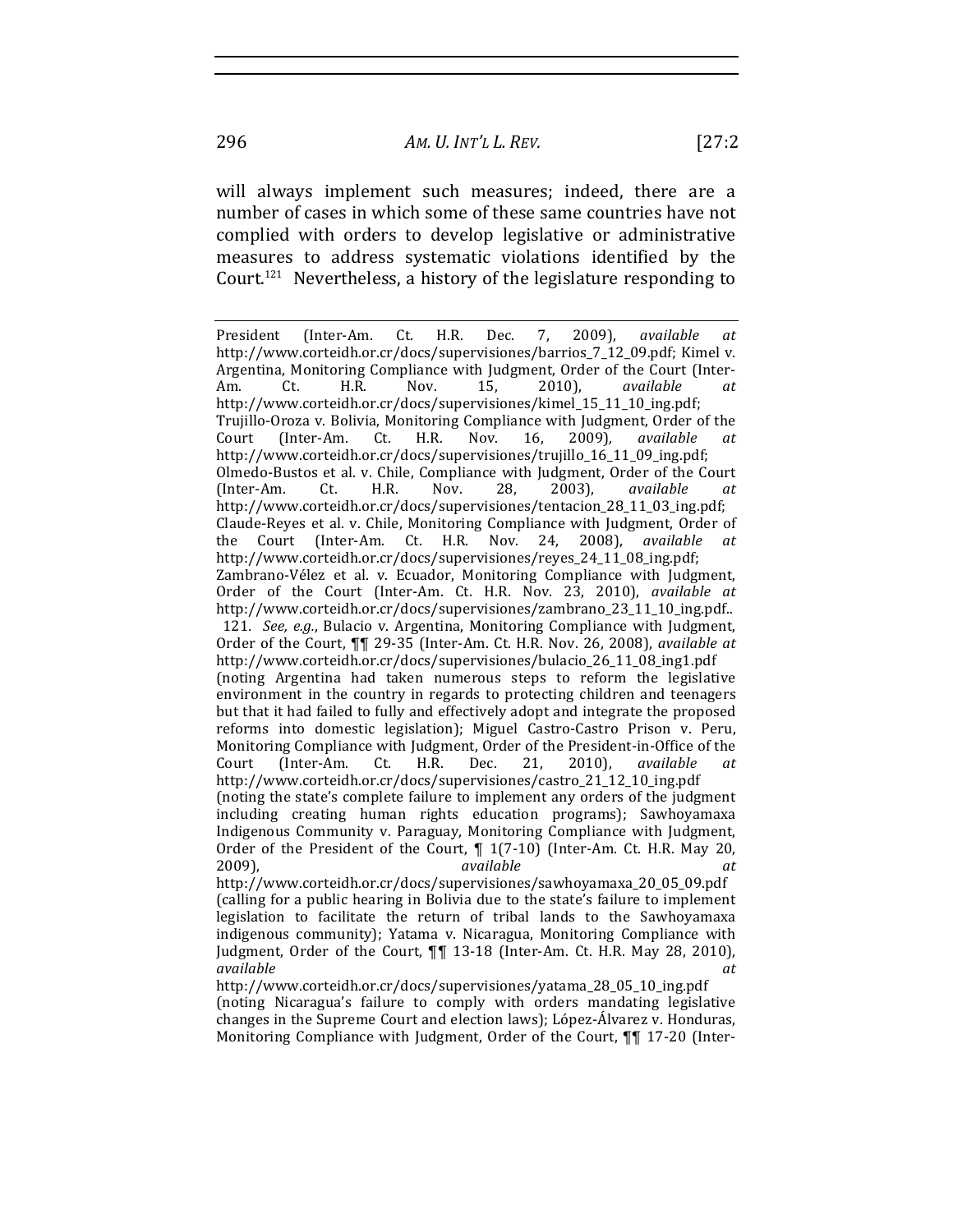an order from the Inter-American Court creates a precedent that can make an argument for similar action in the future more compelling.

One context in which there has been substantial success with implementing these types of measures is in Chile, which amended its Constitution in 2003 in compliance with the Inter-American Court's 2001 reparations order in "The Last Temptation of Christ" (Olmedo-Bustos et al.) v. Chile.<sup>122</sup> In 2006, the Court issued a reparations order in *Claude-Reyes et al. v.* Chile, which led Chile to promulgate a law on access to state-held information. $123$ Significantly, the law established a state institution dedicated to the oversight of the exercise of this newly articulated right. Notably, both of these cases involved freedom of expression, an issue that was also central to the next case against Chile, *Palamara-Iribarne v. Chile*, but which also raised the more contentious issue of the need to limit military jurisdiction.<sup>124</sup> The proper scope of military jurisdiction is a controversial issue, in Chile and throughout the region, but a process is currently under way in Chile to amend the legislative

Ct. H.R. Feb.  $2008$ ), available Am. 6, at http://www.corteidh.or.cr/docs/supervisiones/lopezal 06 02 08 ing.pd (noting the state's failure to adopt measures to reform the prison system as ordered); Fermín Ramírez v. Guatemala, Monitoring Compliance with Judgment, Order of the Court, ¶¶ 2(a-b), 5(a, d) (Inter-Am. Ct. H.R. May 9,  $2008$ ), available  $at$ 

http://www.corteidh.or.cr/docs/supervisiones/raxcaco\_09\_05\_08\_ing.pdf (noting that Guatemala failed to comply with several orders, in two separate cases, to change the penal code, reform prisons, and change the procedure relating to the death penalty); Chaparro-Álvarez and Lapo-Íñiguez. v. Ecuador, Monitoring Compliance with Judgment, Order of the Court, ¶¶ 12-15 (Inter-Am.  $H.R.$ Feb. Ct. 22,  $2011$ ), available at. http://www.corteidh.or.cr/docs/supervisiones/chaparro  $22_02_11$  ing.pdf (noting the state's failure to purge the criminal records of the victims through legislative reform).

<sup>122.</sup> See Olmedo-Bustos et al. v. Chile, Compliance with Judgment, Order of the Court, ¶ 19 (Inter-Am. Ct. H.R. Nov. 28, 2003), available at http://www.corteidh.or.cr/docs/supervisiones/tentacion\_28\_11\_03\_ing.pdf. 123. Claude-Reyes et al. v. Chile, Monitoring Compliance with Judgment, Order of the Court, ¶¶ 8-14 (Inter-Am. Ct. H.R. Nov. 24, 2008), available at

http://www.corteidh.or.cr/docs/supervisiones/reyes\_24\_11\_08\_ing.pdf. 124. Palamara-Iribarne v. Chile, Monitoring Compliance with Judgment,

Order of the Court, ¶¶ 27-30 (Inter-Am. Ct. H.R. Nov. 30, 2007), available at http://www.corteidh.or.cr/docs/supervisiones/palamara\_30\_11\_07\_ing.pdf.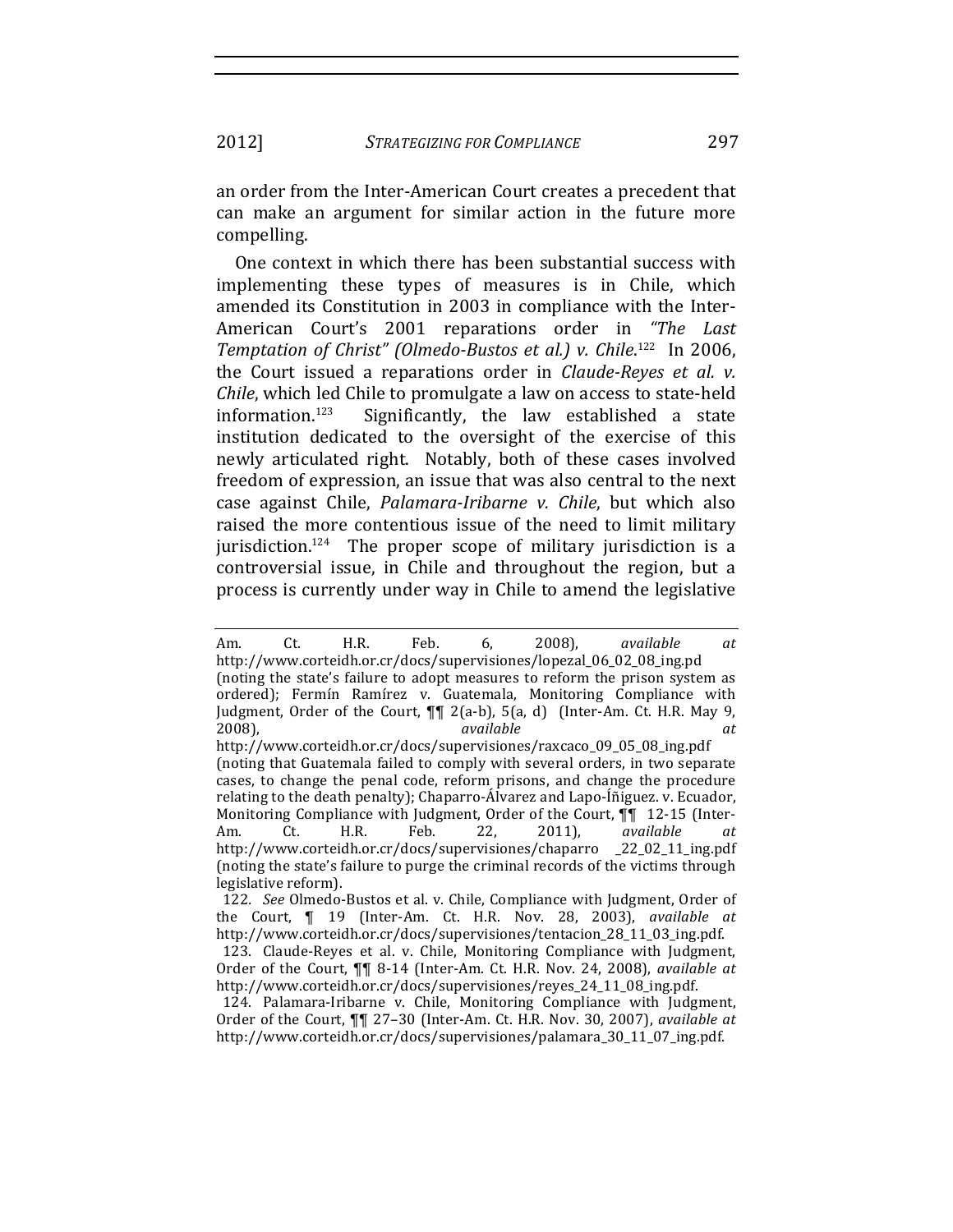298 *AM. U. INT'L!L. REV.* [27:2

framework to comply with the Inter-American Court order.

Perhaps the greatest challenge in the compliance context is achieving state implementation of orders to investigate, prosecute and punish those responsible for the human rights violations at issue in a case. These reparations are a fundamentally important and fairly common feature of the Court's reparations decisions. The standard order will require states to investigate the facts established before the Court, identify the perpetrators of human rights violations found in the decision, and prosecute and sanction the perpetrators in accordance with national legal norms and international human rights law.<sup>125</sup> This refers to either state agents or private citizens. and may also explicitly include the direct perpetrators as well as the intellectual authors of human rights violations. $126$ 

Out of 57 discrete measures ordering the investigation, prosecution and punishment of human rights violators, only 1 has been fully implemented, $127$  which represents a 2 percent compliance rate. This single victory aside, clearly, if a central goal of inter-American litigation is to bring human rights abusers to justice, that goal is not being met. More importantly, this means that if the central goal of victims' next of kin is to bring those responsible to justice, the inter-American system may not give them the remedy they seek. As is often the case, pursuing justice may be adequate, but there is certainly a difference and this difference should be communicated to the intended beneficiaries of the litigation.

The second tier of reparations orders identified in the analysis of compliance jurisprudence performed for this article are less consistently ordered by the Court, but appear with enough

<sup>125.</sup> *See, e.g.*, Myrna Mack-Chang v. Guatemala, Merits, Reparations and Costs, Judgment, Inter-Am. Ct. H.R. (ser. C) No. 101, ¶ 301(5) (Nov. 25, 2003). 126. *See, e.g.*, Pueblo Bello Massacre v. Colombia, Merits, Reparations and Costs, Judgment, Inter-Am. Ct. H.R. (ser. C) No. 140, ¶ 296(7) (Jan. 31, 2006) (ordering the state to take measures to investigate all possible participants in the 1990 Pueblo Bello massacre, including those responsible by "act or omission").

<sup>127.</sup> *See* Castillo-Páez v. Peru, Monitoring Compliance with Judgment, Order of the Court,  $\P$ <sub>1</sub> 7-11 (Inter-Am. Ct. H.R. Apr. 3, 2009), *available at* http://www.corteidh.or.cr/docs/supervisiones/castillo\_03\_04\_09\_ing.pdf.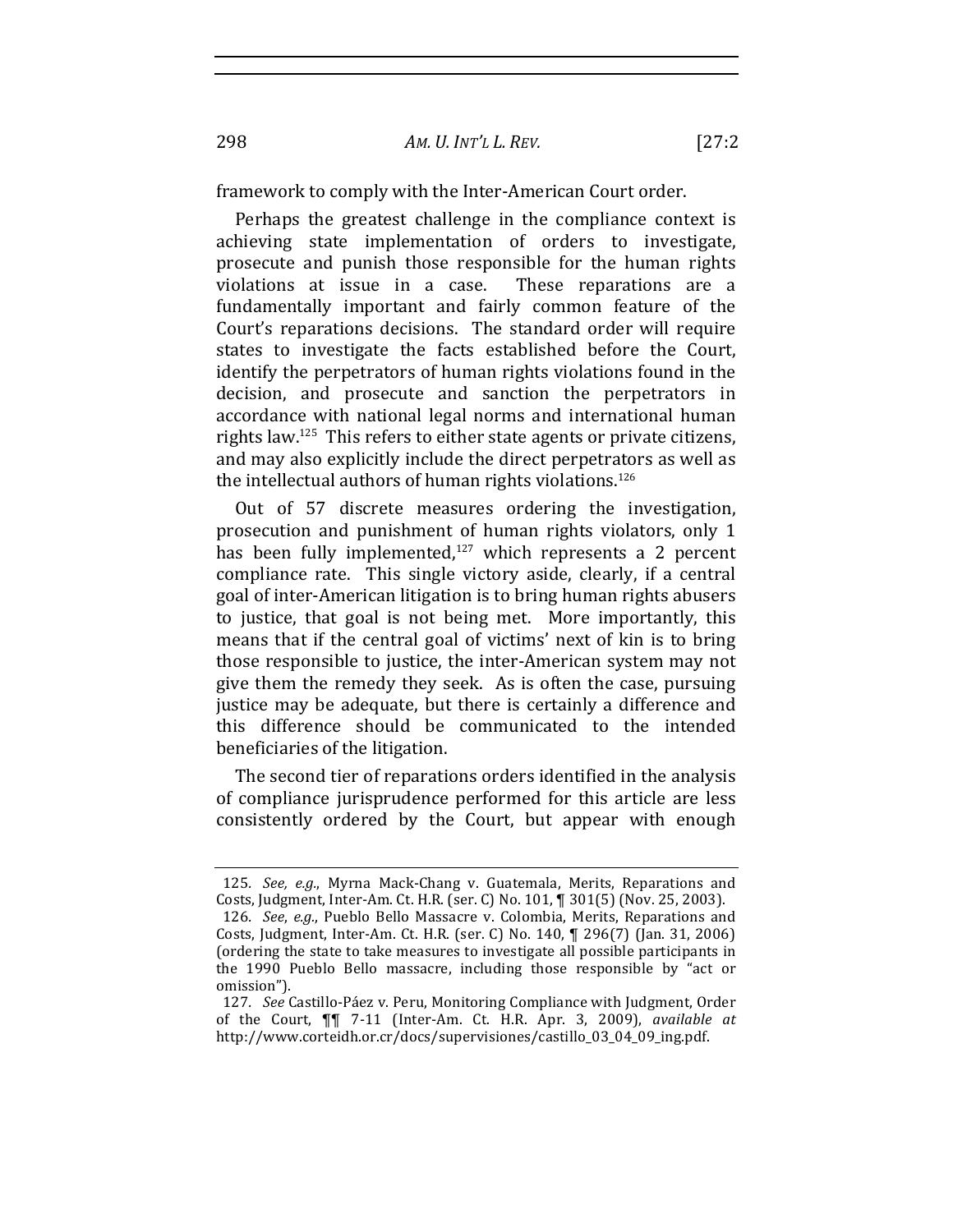frequency to be accounted for in the case planning and compliance strategizing processes. The Court will on occasion order states to design and implement training programs for public officials, such as police, armed forces, and judicial employees, in relevant areas of international human rights obligations with the goal of preventing future violations and ensure the full exercise of all rights. Of 24 discrete measures under supervision, 9 have been fully implemented, which represents an implementation rate of 38 percent. States that have complied with this type of order are Bolivia, Chile, Colombia, Ecuador, and Guatemala.<sup>128</sup>

One interesting example of compliance can be found in Colombia, where the government created a single permanent human rights training program on human rights law and international humanitarian law for its armed forces, which satisfied the requirements of four separate Inter-American Court orders.<sup>129</sup> This program, entitled "Comprehensive Policy on

<sup>128</sup>*. See* Trujillo-Oroza v. Bolivia, Monitoring Compliance with Judgment, Order of the Court, *¶* 1d (Inter-Am. Ct. H.R. Nov. 16, 2009), *available at* http://www.corteidh.or.cr/docs/supervisiones/ituango\_07\_07\_09\_ing.pdf; Claude-Reyes et al. v. Chile, Monitoring Compliance with Judgment, Order of the Court, **¶¶** 15-21 (Inter-Am. Ct. H.R. Nov. 24, 2008), *available at* http://www.corteidh.or.cr/docs/supervisiones/reyes\_24\_11\_08\_ing.pdf; Rochela Massacre v. Colombia, Monitoring Compliance with Judgment, Order of the Court,  $\P$  1(f) (Inter-Am. Ct. H.R. Aug. 26, 2010), *available at* http://www.corteidh.or.cr/docs/supervisiones/rochela\_26\_08\_10\_ing.pdf; Mapiripán Massacre v. Colombia, Monitoring Compliance with Judgment, Order of the Court, *[ 1(b)* (Inter-Am. Ct. H.R. July 08, 2009), *available at* http://www.corteidh.or.cr/docs/supervisiones/mapiripan\_08\_07\_09\_ing.pdf; Ituango Massacres v. Colombia, Monitoring Compliance with Judgment, Order of the Court, **¶** 1a (Inter-Am. Ct. H.R. July 7, 2009), *available at* http://www.corteidh.or.cr/docs/supervisiones/ituango\_07\_07\_09\_ing.pdf; Gutiérrez-Soler v. Colombia, Monitoring Compliance with Judgment, Order of the Court, **¶** 1b-c (Inter-Am. Ct. H.R. Jan. 31, 2008), *available at* http://www.corteidh.or.cr/docs/supervisiones/gutierrez\_31\_01\_081.pdf; Zambrano-Vélez et al. v. Ecuador, Monitoring Compliance with Judgment, Order of the Court, ¶ 1d (Inter-Am. Ct. H.R. Sept. 21, 2009), *available at* http://www.corteidh.or.cr/docs/supervisiones/castillo\_03\_04\_09\_ing.pdf; Myrna Mack-Chang v. Guatemala, Monitoring Compliance with Judgment, Order of the Court,  $\parallel$  12 (Inter-Am. Ct. H.R. Sept. 12, 2005), *available at* http://www.corteidh.or.cr/docs/supervisiones/mack\_12\_09\_051.pdf. 129*. See, e.g.*, Gutiérrez-Soler v. Colombia, Monitoring Compliance with

Judgment, Order of the Court,  $\P1$  (c-d) (Inter-Am. Ct. H.R. Jan. 31, 2008), *available! at*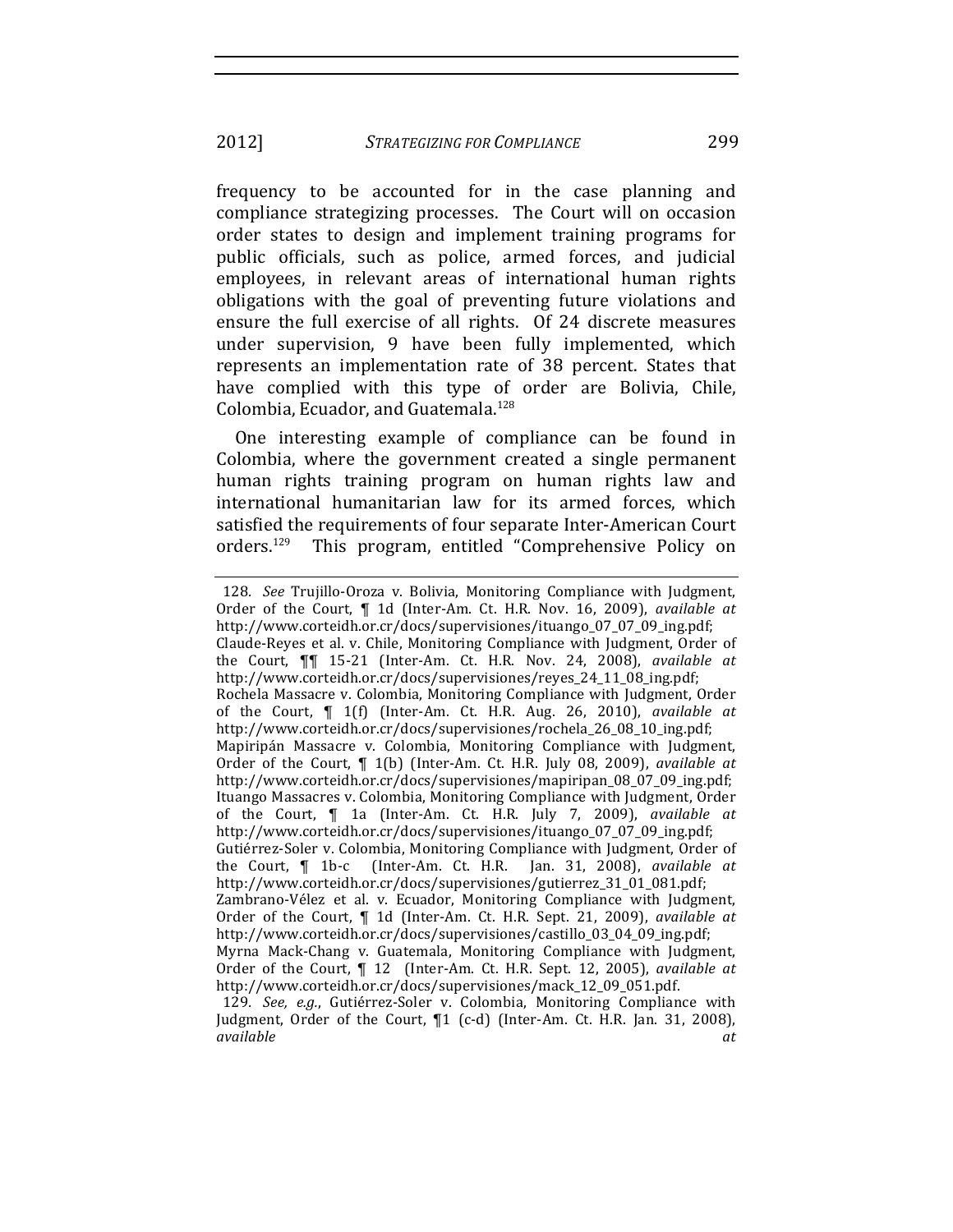Human Rights and International Humanitarian Law" was created in January 2008, and includes the creation of a "Human Rights" Directorate" in the Army, and a cooperation agreement with the Inter-American Human Rights Institute ("IIDH") to supervise the program. The state has also submitted a detailed report on the program during a private hearing with the Court.<sup>130</sup> The Court concluded, in a compliance order issued in Mapiripán that:

"... education on human rights within the Armed Forces is vital to create guarantees of non-repetition of facts as the ones seen in the instant case. Therefore, it positively values the progress mentioned by the State at the hearing [and] ... considers that the State complied with this measure of reparation, as to the design and development of human rights and international humanitarian law training program, in view of the fact that these are permanent program." $131$  (Emphasis added.)

Human rights education may often seem like an appropriate means of addressing systematic or society-wide human rights problems. Certainly, there exist substantial differences of opinion between what constitutes genuine human rights education, and the experiences of programs that have been developed in compliance with Inter-American Court orders can provide an important perspective in this debate.

The Court has ordered a wide variety of restitution and cessation measures that can be identified and grouped together for purposes of analysis. For example, the Court has issued

300

http://www.corteidh.or.cr/docs/supervisiones/gutierrez\_31\_01\_081\_pdf; La Rochela Massacre v. Colombia, Monitoring Compliance with Judgment, Order of the Court, ¶ 1(f) (Inter-Am. Ct. H.R. Aug. 26, 2010), available at http://www.corteidh.or.cr/docs/supervisiones/rochela\_26\_08\_10\_ing.pdf; Ituango Massacres v. Colombia, Monitoring Compliance with Judgment, Order of the Court, ¶ 1(a) (Inter-Am. Ct. H.R. July 7, 2009), available at http://www.corteidh.or.cr/docs/supervisiones/ituango\_07\_07\_09\_ing.pdf; Mapiripán Massacre v. Colombia, Monitoring Compliance with Judgment, Order of the Court, "Considering,"  $\P$  62-64 (Inter-Am. Ct. H.R. July 8, 2009), available  $at$ 

http://www.corteidh.or.cr/docs/supervisiones/mapiripan\_08\_07\_09\_ing.pdf. 130. See Mapiripán Massacre v. Colombia, Monitoring Compliance with Judgment, Order of the Court, "Considering," ¶¶ 62-64 (Inter-Am. Ct. H.R. July 8. 2009). available

http://www.corteidh.or.cr/docs/supervisiones/mapiripan\_08\_07\_09\_ing.pdf. 131. Id. ¶ 64.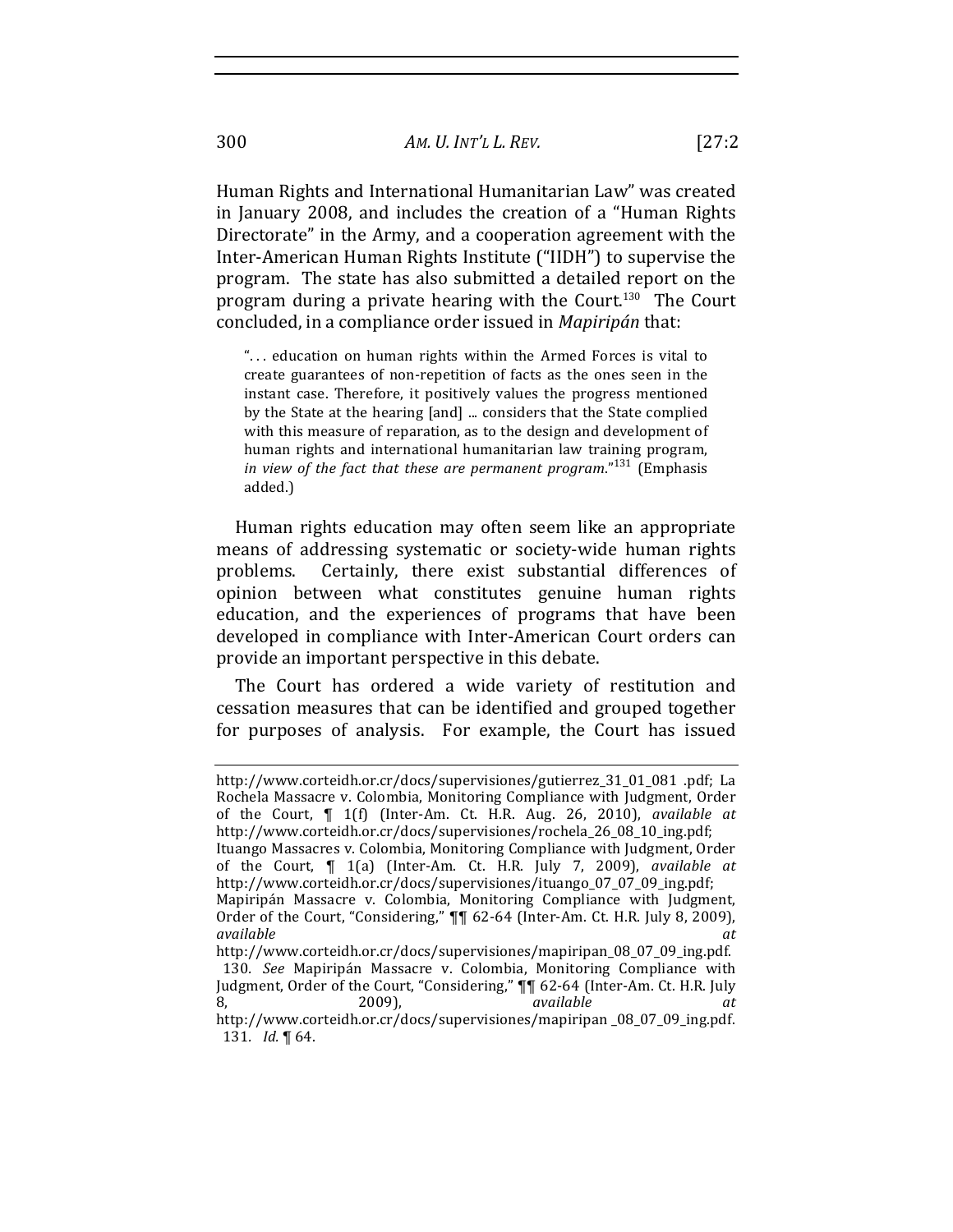orders to annul or otherwise revisit judicial or administrative decisions on 16 occasions, and states have complied with 9 such orders.<sup>132</sup> Additionally, the Court has ordered on 7 occasions that states amend public records of such unjust state actions, and states have complied with  $6$  of those orders.<sup>133</sup> This could provide some hope for people who turn to the inter-American system to address unfair judicial proceedings.

Unfortunately, other restitution and cessation measures do not provide the same type of promise. For example, the Court has ordered that the state in question provide medical or

.

<sup>132.</sup> *See, e.g.*, Cantos v. Argentina, Monitoring Compliance with Judgment, Order of the Court (Inter-Am. Ct. H.R. Aug. 26, 2010), *available at* http://www.corteidh.or.cr/docs/supervisiones/cantos 26 08 10 ing.pdf (noting that Argentina "has failed to carry out its obligation of informing this Court about the measures adopted to comply with that ordered in the Judgment on merits . . ."); Herrera-Ulloa v. Costa Rica, Supervision of Compliance with Judgment, Order of the Court (Inter-Am. Ct. H.R. Nov. 22, 2010), *available available at* http://www.corteidh.or.cr/docs/supervisiones/herrera\_%2022\_11\_10\_ing1. pdf (finding that Costa Rica had complied with the Court's orders); *see also* Fermín Ramírez v. Guatemala, Monitoring Compliance with Judgment, Order of the Court (Inter-Am. Ct. H.R. May 9, 2008), *available at* http://www.corteidh.or.cr/docs/supervisiones/raxcaco\_09\_05\_08\_ing.pdf; *id.* (reviewing compliance of two cases in one order, *Fermín Ramírez v. Guatemala* and *Raxcaco Reyes v. Guatemala*, in which the court ordered the state to annul or revisit judicial or administrative decisions); Tristan Donoso v. Panama, Monitoring Compliance with Judgment, Order of the Court (Inter-Am. Ct. H.R. Sept. 1, 2010), *available at* http://www.corteidh.or.cr/docs/supervisiones/tristan\_01\_09\_10\_ ing.pdf; Cantoral-Benavides v. Peru, Monitoring Compliance with Judgment, Order of the Court (Inter-Am. Ct. H.R. Nov. 14, 2010), *available* http://www.corteidh.or.cr/docs/supervisiones/cantoral\_14\_11\_10\_ing.pdf. 133. *See* Kimel v. Argentina, Monitoring Compliance with Judgment, Order of the Court (Inter-Am. Ct. H.R. Nov. 15, 2010), *available at* http://www.corteidh.or.cr/docs/supervisiones/kimel\_15\_11\_10\_ing.pdf; Chaparro-Álvarez & Lapo-Íñiguez v. Ecuador, Monitoring Compliance with Judgment, Order of the Court (Inter-Am. Ct. H.R. Feb. 22, 2011), *available at* http://www.corteidh.or.cr/docs/supervisiones/chaparro\_22\_02\_11\_ing.pdf; Acosta-Calderón v. Ecuador, Monitoring Compliance with Judgment, Order of the Court (Inter-Am. Ct. H.R. Feb. 7, 2008), *available at* http://www.corteidh.or.cr/docs/supervisiones/acosta\_07\_02\_08\_ing.pdf; Gómez-Paquiyauri Brothers v. Peru, Monitoring Compliance with Judgment, Order of the Court (Inter-Am. Ct. H.R. May 3, 2008), *available at* http://www.corteidh.or.cr/docs/supervisiones/gomez\_%2003\_05\_08\_ing.pdf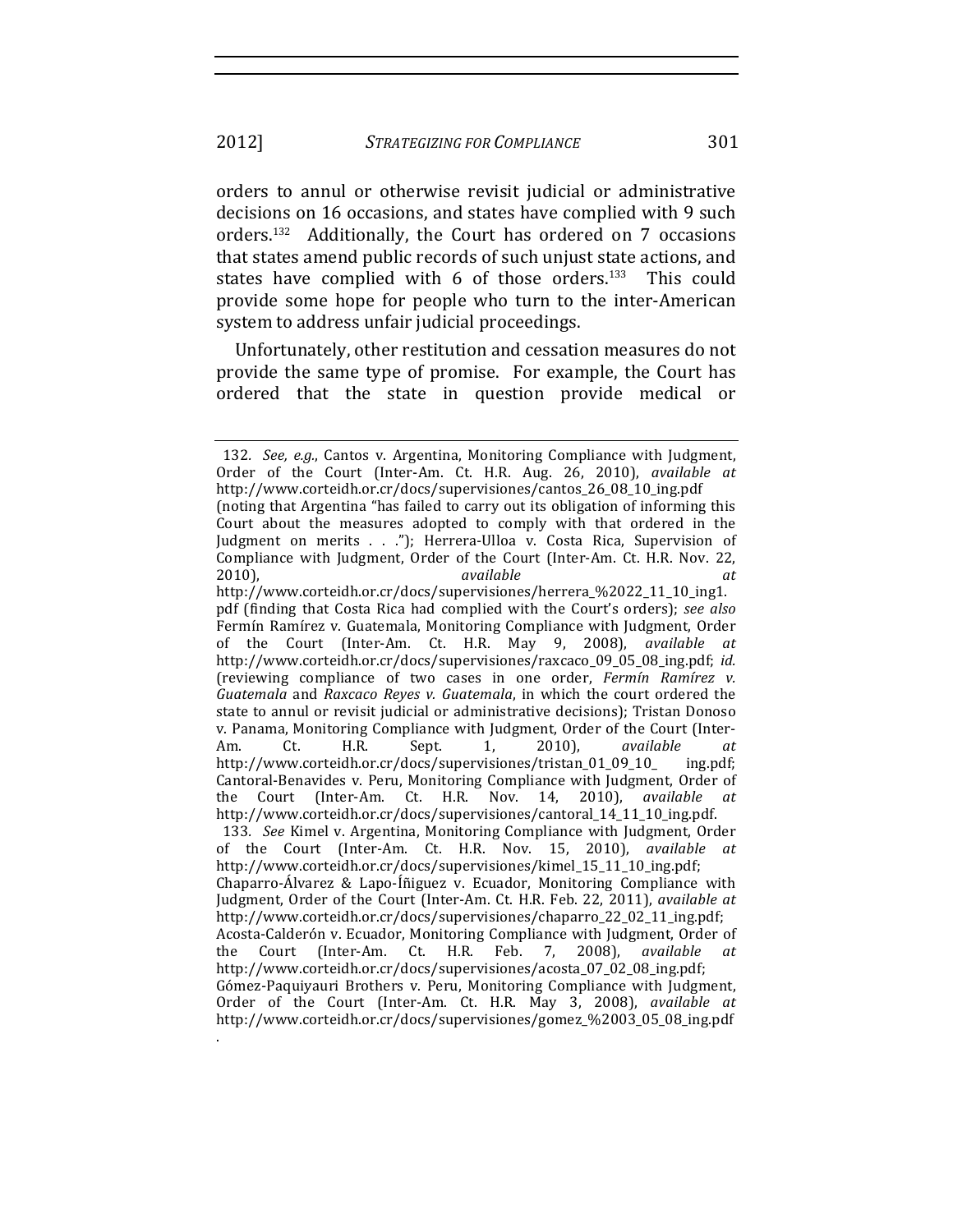psychological care to survivors of human rights abuse on 30 occasions, and every one of those orders is in some stage of incomplete compliance. $134$  Similarly, in 10 cases the Court has

<sup>134.</sup> *See* 19 Tradesmen v. Colombia, Monitoring Compliance with Judgment, Order of the Court (Inter-Am. Ct. H.R. July 8, 2009), *available at* http://www.corteidh.or.cr/docs/supervisiones/comerciantes\_08\_07\_09\_ing.p df; Gutiérrez-Soler v. Colombia, Monitoring Compliance with Judgment, Order of the Court (Inter-Am. Ct. H.R. June 30, 2009), *available at* http://www.corteidh.or.cr/docs/supervisiones/gutierrez\_30\_06\_09\_ing.pdf; Ituango Massacres v. Colombia, Monitoring Compliance with Judgment, Order of the Court (Inter-Am. Ct. H.R. Feb. 28, 2011), *available at* http://www.corteidh.or.cr/docs/supervisiones/ituango\_28\_02\_11\_ing.pdf; Mapiripán Massacre v. Colombia, Monitoring Compliance with Judgment, Order of the Court (Inter-Am. Ct. H.R. July 8, 2009), *available at* http://www.corteidh.or.cr/docs/supervisiones/mapiripan\_08\_07\_09\_ing.pdf; Pueblo Bello Massacre v. Colombia, Monitoring Compliance with Judgment, Order of the Court (Inter-Am. Ct. H.R. July 9, 2009), *available at* http://www.corteidh.or.cr/docs/supervisiones/bello\_09\_07\_09\_ing.pdf; Rochela Massacre v. Colombia, Monitoring Compliance with Judgment, Order of the Court (Inter-Am. Ct. H.R. Aug. 26, 2010), *available at* http://www.corteidh.or.cr/docs/supervisiones/rochela\_26\_08\_10\_ing.pdf; Valle-Jaramillo et al. v. Colombia, Monitoring Compliance with Judgment, Order of the Court (Inter-Am. Ct. H.R. May 15, 2011), *available at* http://www.corteidh.or.cr/docs/supervisiones/jaramillo\_15\_05\_11\_ing.pdf; Escué-Zapata v. Colombia, Monitoring Compliance with Judgment, Order of the Court (Inter-Am. Ct. H.R. Feb. 21, 2011), *available at* http://www.corteidh.or.cr/docs/supervisiones/escue\_21\_02\_11\_ing.pdf; García-Prieto et al. v. El Salvador, Monitoring Compliance with Judgment, Order of the Court (Inter-Am. Ct. H.R. Aug. 27, 2011), *available at* http://www.corteidh.or.cr/docs/supervisiones/garcia\_27\_08\_10\_ing.pdf; Serrano-Cruz Sisters v. El Salvador, Monitoring Compliance with Judgment, Order of the Court (Inter-Am. Ct. H.R. Feb. 3, 2010), *available at* http://www.corteidh.or.cr/docs/supervisiones/serrano\_03\_02\_10\_ing.pdf; Plan de Sánchez Massacre v. Guatemala, Monitoring Compliance with Judgment, Order of the Court (Inter-Am. Ct. H.R. Feb. 21, 2011), *available at* http://www.corteidh.or.cr/docs/supervisiones/sanchez\_21\_02\_11\_ing.pdf; Fermín Ramírez v. Guatemala, Monitoring Compliance with Judgment, Order of the Court (Inter-Am. Ct. H.R. May 9, 2008), *available at* http://www.corteidh.or.cr/docs/supervisiones/raxcaco\_09\_05\_08\_ing.pdf; *id.* (reviewing compliance of two cases in one order, *Fermín Ramírez v. Guatemala* and *Raxcaco Reyes v. Guatemala*); Heliodoro Portugal v. Panama, Monitoring Compliance with Judgment, Order of the Court (Inter-Am. Ct. H.R. Apr.! 20,! 2010),! *available! at* http://www.corteidh.or.cr/docs/supervisiones/portugal\_20\_04\_10%20ing.p df; Goiburú et al. v. Paraguay, Monitoring Compliance with Judgment, Order of the Court (Inter-Am. Ct. H.R. Nov. 19, 2009), *available at* http://www.corteidh.or.cr/docs/supervisiones/goiburu\_19\_11\_09\_ing.pdf; "Juvenile Reeducation Institute" v. Paraguay, Monitoring Compliance with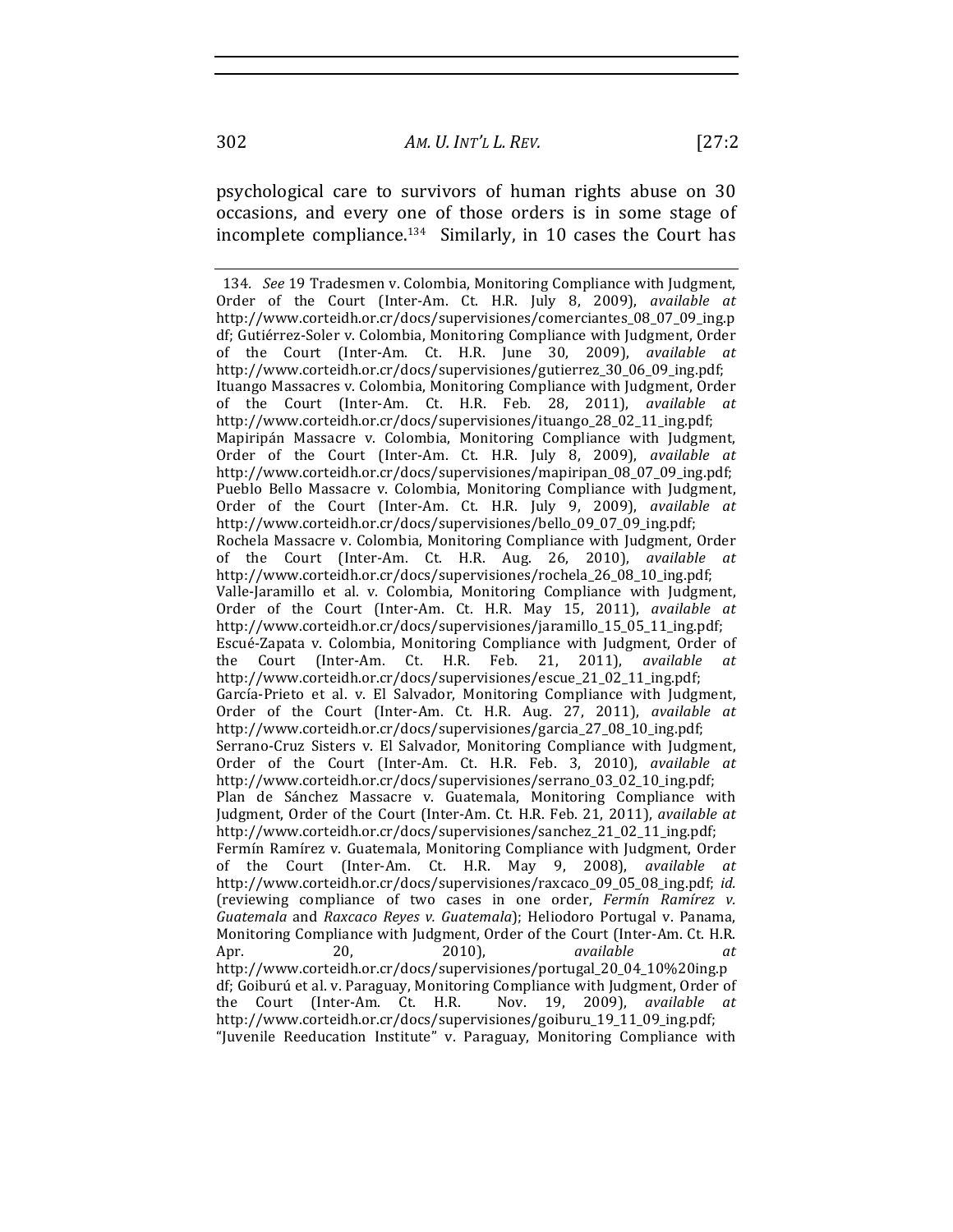ordered the state to either ensure the lives, safety and security of the victims and their representatives, or guarantee a safe return to the country for expatriated victims, 7 of which were issued against Colombia, and none of which have been implemented.<sup>135</sup>

http://www.corteidh.or.cr/docs/supervisiones/castro\_21\_12\_10\_ing.pdf.

135. *See* 19 Tradesmen v. Colombia, Monitoring Compliance with Judgment, Order of the Court, ¶ 10, 11 (Inter-Am. Ct. H.R. July 8, 2009), *available at* 

Judgment, Order of the Court (Inter-Am. Ct. H.R. Nov. 19, 2009), *available at* http://www.corteidh.or.cr/docs/supervisiones/instituto\_19\_11\_09\_ing.pdf; Vargas-Areco v. Paraguay, Monitoring Compliance with Judgment, Order of the Court (Inter-Am. Ct. H.R. Nov. 24, 2010), *available at* http://www.corteidh.or.cr/docs/supervisiones/vargas\_24\_11\_10\_ing.pdf; Baldeón-García v. Peru, Monitoring Compliance with Judgment, Order of the Court (Inter-Am. Ct. H.R. Apr. 3, 2009), *available at* http://www.corteidh.or.cr/docs/supervisiones/baldeon%20\_03\_04\_09\_ing.p df; Barrios Altos v. Peru, Monitoring Compliance with Judgments, Order of the President (Inter-Am. Ct. H.R. Dec. 7, 2009), *available at* http://www.corteidh.or.cr/docs/supervisiones/barrios\_7\_12\_09.pdf; Cantoral-Benavides v. Peru, Monitoring Compliance with Judgment, Order of the Court (Inter-Am. Ct. H.R. Nov. 14, 2010), *available at* http://www.corteidh.or.cr/docs/supervisiones/cantoral\_14\_11\_10\_ing.pdf; Cantoral-Huamaní & García-Santa Cruz v. Peru, Monitoring Compliance with Judgment, Order of the Court (Inter-Am. Ct. H.R. Feb. 22, 2011), *available at* http://www.corteidh.or.cr/docs/supervisiones/cantoral\_22\_02\_11\_ing.pdf;! De la Cruz-Flores v. Peru, Monitoring Compliance with Judgment, Order of the Court (Inter-Am. Ct. H.R. Sept. 1, 2010), *available at* http://www.corteidh.or.cr/docs/supervisiones/cruz\_01\_09\_10\_ing.pdf; Durand & Ugarte v. Peru, Monitoring Compliance with Judgment, Order of the Court (Inter-Am. Ct. H.R. Aug. 5, 2008), *available at* http://www.corteidh.or.cr/docs/supervisiones/durand\_05\_08\_08\_ing.pdf; García-Asto & Ramírez-Rojas v. Peru, Monitoring Compliance with Judgment, Order of the Court (Inter-Am. Ct. H.R. July 12, 2007), *available at* http://www.corteidh.or.cr/docs/supervisiones/garcia\_12\_07\_071.pdf; Gómez-Palomino v. Peru, Monitoring Compliance with Judgment, Order of the Court (Inter-Am. Ct. H.R. Dec. 21, 2010), *available at* http://www.corteidh.or.cr/docs/supervisiones/gomez\_%2021\_12\_10\_ing.pdf ; Huilca-Tecse v. Peru, Monitoring Compliance with Judgment, Order of the Court (Inter-Am. Ct. H.R. Feb. 7, 2008), *available at* http://www.corteidh.or.cr/docs/supervisiones/huilca\_%2007\_02\_08\_ing.pdf; La Cantuta v. Peru, Monitoring Compliance with Judgment, Order of the Court (Inter-Am. Ct. H.R. Nov. 20, 2009), *available at* http://www.corteidh.or.cr/docs/supervisiones/cantuta\_20\_11\_09\_ing1.pdf; Lori Berenson-Mejía v. Peru, Monitoring Compliance with Judgment, Order of the Court (Inter-Am. Ct. H.R. Sept. 22, 2006), *available at* http://www.corteidh.or.cr/docs/supervisiones/lori\_22\_09\_06\_ing.pdf; Miguel Castro-Castro Prison v. Peru, Monitoring Compliance with Judgment, Order of the President-in-Office of the Court (Inter-Am. Ct. H.R. Dec. 21, 2010), *available! at*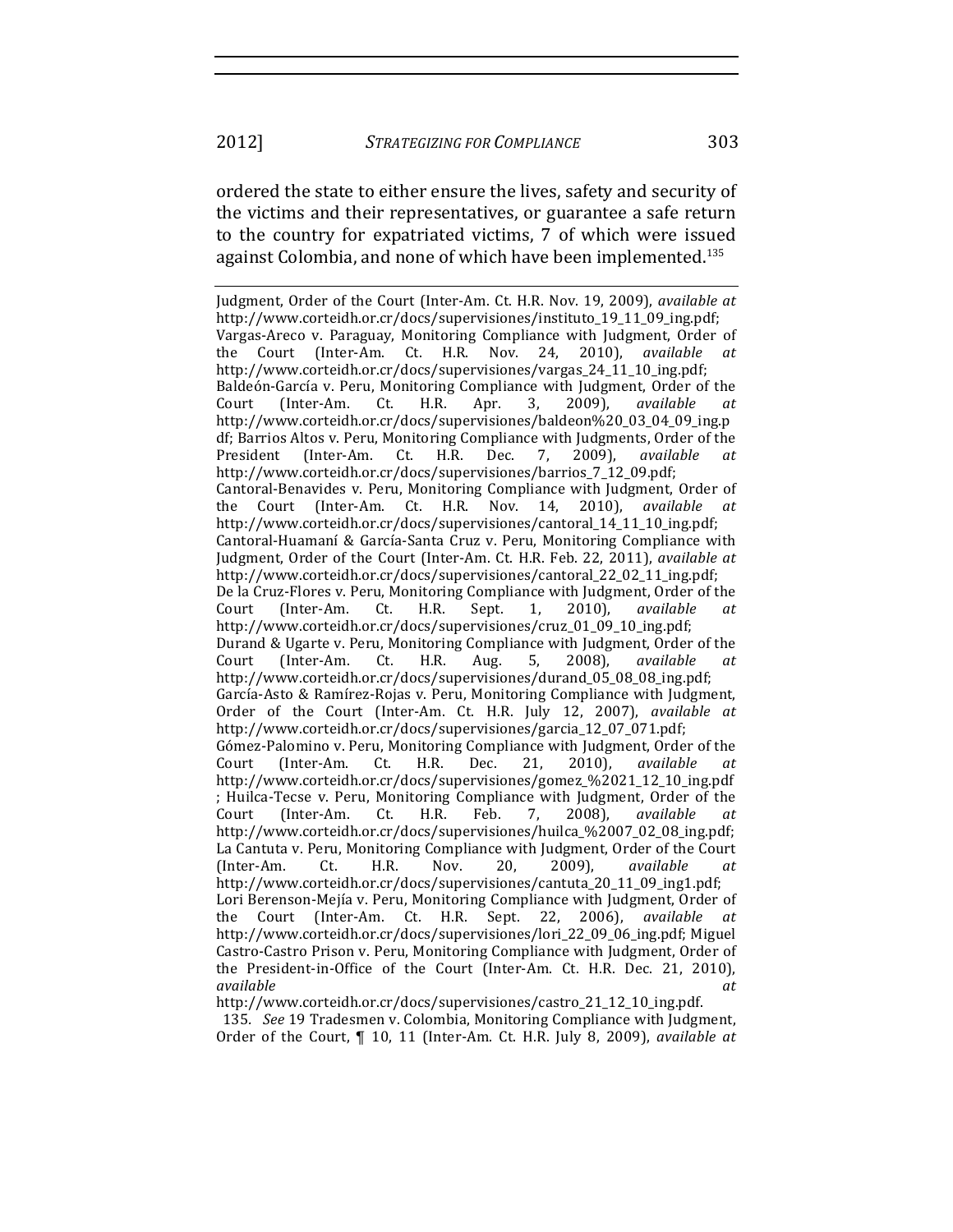Other orders have been only slightly better received by states. The Court has ordered the reinstatement of victims to their prior employment on 7 occasions, and states have complied on 2 occasions.<sup>136</sup> States have only complied with 1 of 12 Court orders to provide scholarships and other educational benefits for the victims or their next of kin.<sup>137</sup> The Court has ordered the state to locate and return the remains of victims of extrajudicial executions and forced disappearances to their next of kin on 23 occasions, and just twice states have complied. $138$  Finally, the

http://www.corteidh.or.cr/docs/supervisiones/comerciantes\_08\_07\_09\_ing.p df; Gutiérrez-Soler v. Colombia, Monitoring Compliance with Judgment, Order of the Court (Inter-Am. Ct. H.R. June 30, 2009), *available at* http://www.corteidh.or.cr/docs/supervisiones/gutierrez\_30\_06\_09\_ing.pdf; Ituango Massacres v. Colombia, Monitoring Compliance with Judgment, Order of the Court (Inter-Am. Ct. H.R. Feb. 28, 2011), *available at* http://www.corteidh.or.cr/docs/supervisiones/ituango\_28\_02\_11\_ing.pdf; Mapiripán Massacre v. Colombia, Monitoring Compliance with Judgment, Order of the Court (Inter-Am. Ct. H.R. July 8, 2009), *available at* http://www.corteidh.or.cr/docs/supervisiones/mapiripan\_08\_07\_09\_ing.pdf; Pueblo Bello Massacre v. Colombia, Monitoring Compliance with Judgment, Order of the Court (Inter-Am. Ct. H.R. July 9, 2009), *available at* http://www.corteidh.or.cr/docs/supervisiones/bello\_09\_07\_09\_ing.pdf; Valle-Jaramillo et al. v. Colombia, Monitoring Compliance with Judgment, Order of the Court (Inter-Am. Ct. H.R. May 15, 2011), *available at* http://www.corteidh.or.cr/docs/supervisiones/jaramillo\_15\_05\_11\_ing.pdf; "Juvenile Reeducation Institute" v. Paraguay, Monitoring Compliance with Judgment, Order of the Court (Inter-Am. Ct. H.R. Nov. 19, 2009), *available at* http://www.corteidh.or.cr/docs/supervisiones/instituto\_19\_11\_09\_ing.pdf; Moiwana Community v. Suriname, Monitoring Compliance with Judgment, Order of the Court (Inter-Am. Ct. H.R. Nov. 22, 2010), *available at* http://www.corteidh.or.cr/docs/supervisiones/moiwana\_22\_11\_10\_ing1.pdf; Blanco-Romero et al v. Venezuela, Monitoring Compliance with Judgment, Order of the Court (Inter-Am. Ct. H.R. July 7, 2009), *available at* http://www.corteidh.or.cr/docs/supervisiones/blanco\_07\_07\_09\_ing.pdf. 136. *See* De la Cruz-Flores v. Peru, Monitoring Compliance with Judgment, Order of the Court (Inter-Am. Ct. H.R. Sep. 1, 2010), *available at* http://www.corteidh.or.cr/docs/supervisiones/cruz\_01\_09\_10\_ing.pdf; Ivcher-Bronstein v. Peru, Monitoring Compliance with Judgment, Order of the Court (Inter-Am. Ct. H.R. Aug. 27, 2010), *available at* http://www.corteidh.or.cr/docs/supervisiones/ivcher\_27\_08\_10\_ing1.pdf. 137*. See* Loayza-Tamayo v. Peru, Monitoring Compliance with Judgment, Order of the Court (Inter-Am. Ct. H.R. Feb. 6, 2008), *available at* http://www.corteidh.or.cr/docs/supervisiones/loayza\_06\_02\_08\_ing.pdf. 138. *See* Paniagua-Morales et al. v. Guatemala, Monitoring Compliance with Judgment, Order of the Court (Inter-Am. Ct. H.R. Feb. 27, 2007), *available at* 

http://www.corteidh.or.cr/docs/supervisiones/paniagua\_27\_11\_07\_ing.pdf;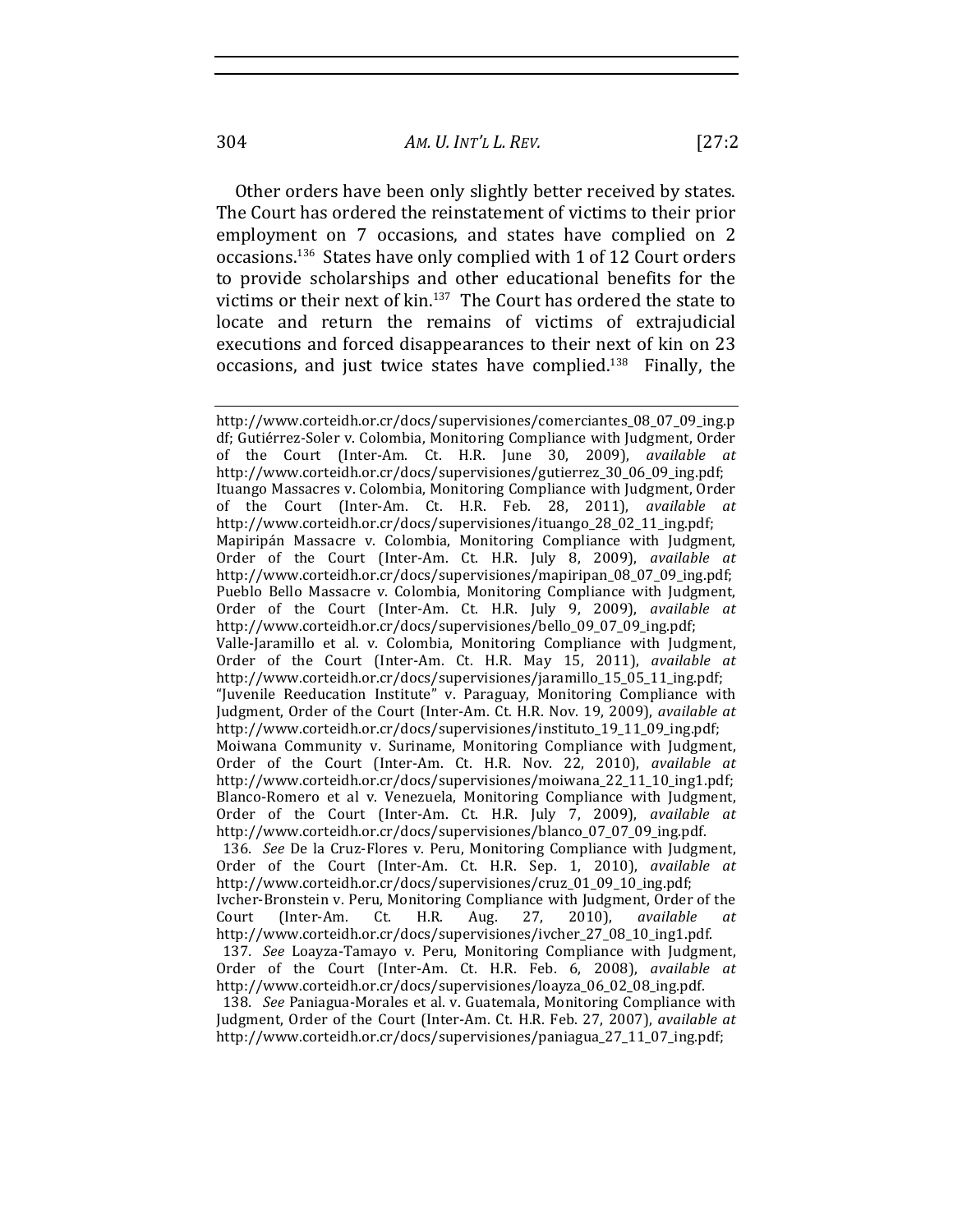Court has ordered the establishment of development funds and community support projects in 9 cases that have involved human rights abuses against entire communities, and only one such order has been implemented.<sup>139</sup>

Highlighting that measures of non-repetition, justice, restitution, and cessation have exceedingly low rates of implementation is, of course, not meant to imply that they should not be pursued. Indeed, working to prevent future harm, seeking justice for the perpetrators of human rights abuse, and restoring victims' rights can be some of the most important goals of human rights litigation, and are often what the participants in the litigation most desire. However, these low rates of implementation do provide a basis to responsibly counsel clients about the challenges they will face in the course of inter-American litigation. Additionally, they provide a roadmap to representatives for how they should be organizing and prioritizing their evolving compliance strategies throughout the course of litigation.

# IV. THE ROLE OF COMPLIANCE JURISPRUDENCE IN FORMULATING STRATEGIES TO COMPEL STATES TO IMPLEMENT THE COURT'S REPARATIONS ORDERS

In the same way that the Court's compliance jurisprudence can provide insight into the likelihood of implementation of different reparations, it can help litigants to anticipate what the implementation trouble areas will be. The predictability of these challenges, together with the years that such litigation projects endure, provides an important opportunity for representatives to begin to strategize to accomplish their implementation goals. For example, if the intended beneficiaries of a certain litigation

Juan Humberto Sánchez v. Honduras, Monitoring Compliance with Judgment, Order of the President, ¶ 10b (Inter-Am. Ct. H.R. Nov. 21, 2007), *available at* http://www.corteidh.or.cr/docs/supervisiones/sanchez\_21\_11\_07\_ing.pdf.

<sup>139.</sup> *See* Escué-Zapata v. Colombia, Monitoring Compliance with Judgment, Order of the Court, ¶ 17-21 (Inter-Am. Ct. H.R. Feb. 22, 2011), *available at* http://www.corteidh.or.cr/docs/supervisiones/escue\_18\_05\_10\_ing.pdf (noting that the State reported compliance, representatives initially contested exchange rate then eventually joined Commission in recognizing compliance, the Court then declared compliance).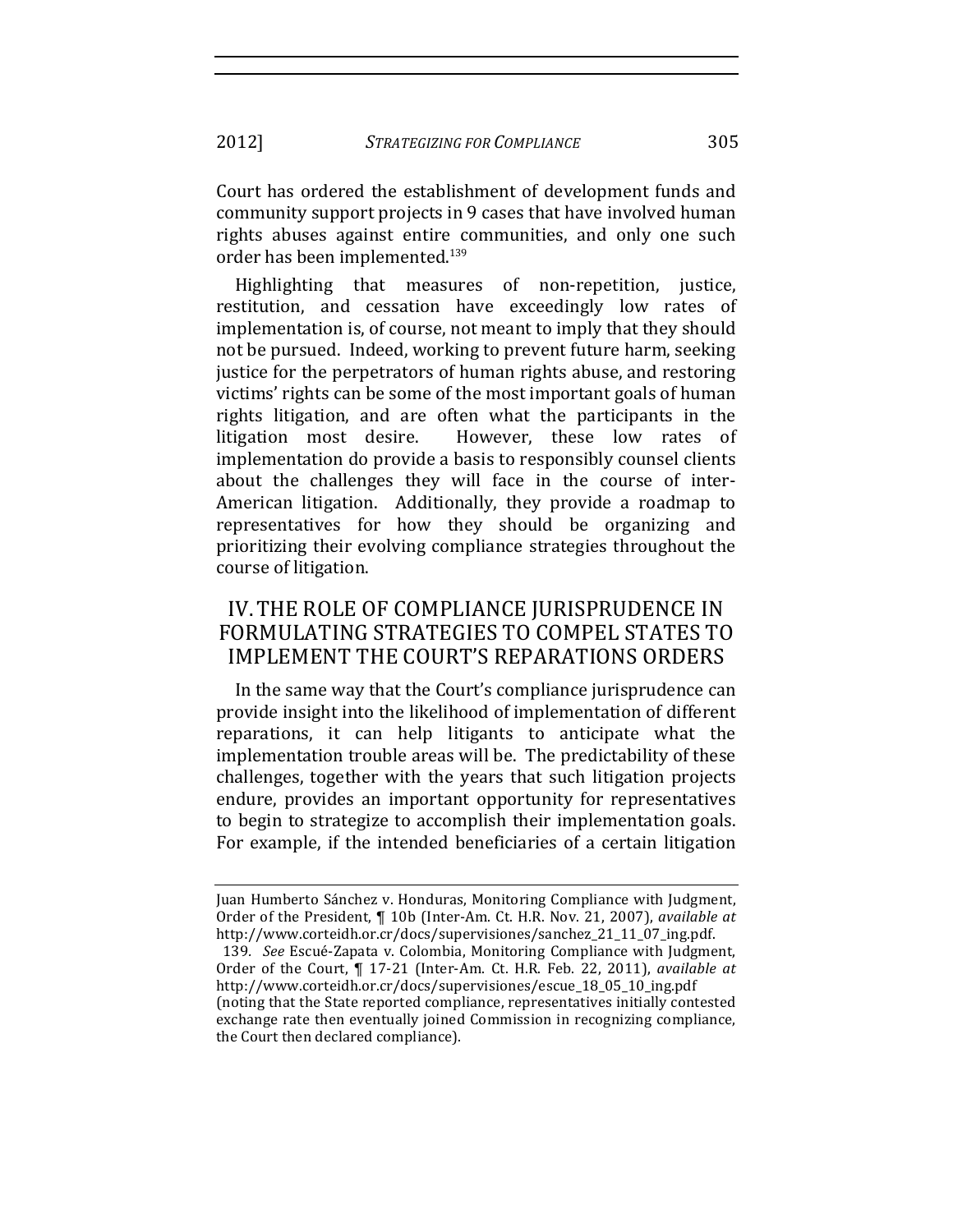project have established the investigation, prosecution and punishment of those responsible for the disappearance of their family member as the central goal of the litigation, the compliance jurisprudence can provide guidance for the representative in explaining the challenges of reaching such a goal. At the same time, the representative has access to 57 documented attempts at achieving such individualized responsibility through the inter-American process, which provides dozens of approaches that may have produced incremental victories. In this way, the compliance jurisprudence can also inform a strategy moving forward to both shape a final decision that is more implementable, and simultaneously work to create the conditions most conducive to implementation. Specific examples are drawn from the compliance jurisprudence of the first tier – most commonly ordered – reparations highlighted in the previous section.

#### A. APPROACHES TO MONEY DAMAGES AND SYMBOLIC REPARATIONS

In the less controversial context of money damages and costs, there are lessons that can inform litigation strategies in both successful and unsuccessful implementation efforts. For instance, in the three Panamanian cases in which compliance orders have been handed down, money damages and costs have been ordered on 6 occasions and 2 have yet to reach compliance.<sup>140</sup> The case that is still pending compliance is *Baena Ricardo et al v. Panama*, in which the Court ordered the state to pay 270 workers the lost salaries they were entitled under national law.<sup>141</sup> When this is compared with the other two cases,

<sup>140.</sup> *See* Baena Ricardo et al. v. Panama, Monitoring Compliance with Judgment, Order of the Court (Inter-Am. Ct. H.R. Feb. 22, 2011), *available at* http://www.corteidh.or.cr/docs/supervisiones/baena\_22\_02\_11\_ing.pdf; Heliodoro Portugal v. Panama, Monitoring Compliance with Judgment, Order of the Court (Inter-Am. Ct. H.R. Apr. 20, 2010), *available at* http://www.corteidh.or.cr/docs/supervisiones/portugal\_20\_04\_10%20ing.p df; Tristan Donoso v. Panama, Monitoring Compliance with Judgment, Order of the Court (Inter-Am. Ct. H.R. Sep. 1, 2010), *available at* http://www.corteidh.or.cr/docs/supervisiones/tristan\_01\_09\_10\_ing.pdf. 141. Baena Ricardo et al. v. Panama, Monitoring Compliance with Judgment, Order of the Court (Inter-Am. Ct. H.R. Feb. 22, 2011), *available at* http://www.corteidh.or.cr/docs/supervisiones/baena\_22\_02\_11\_ing.pdf.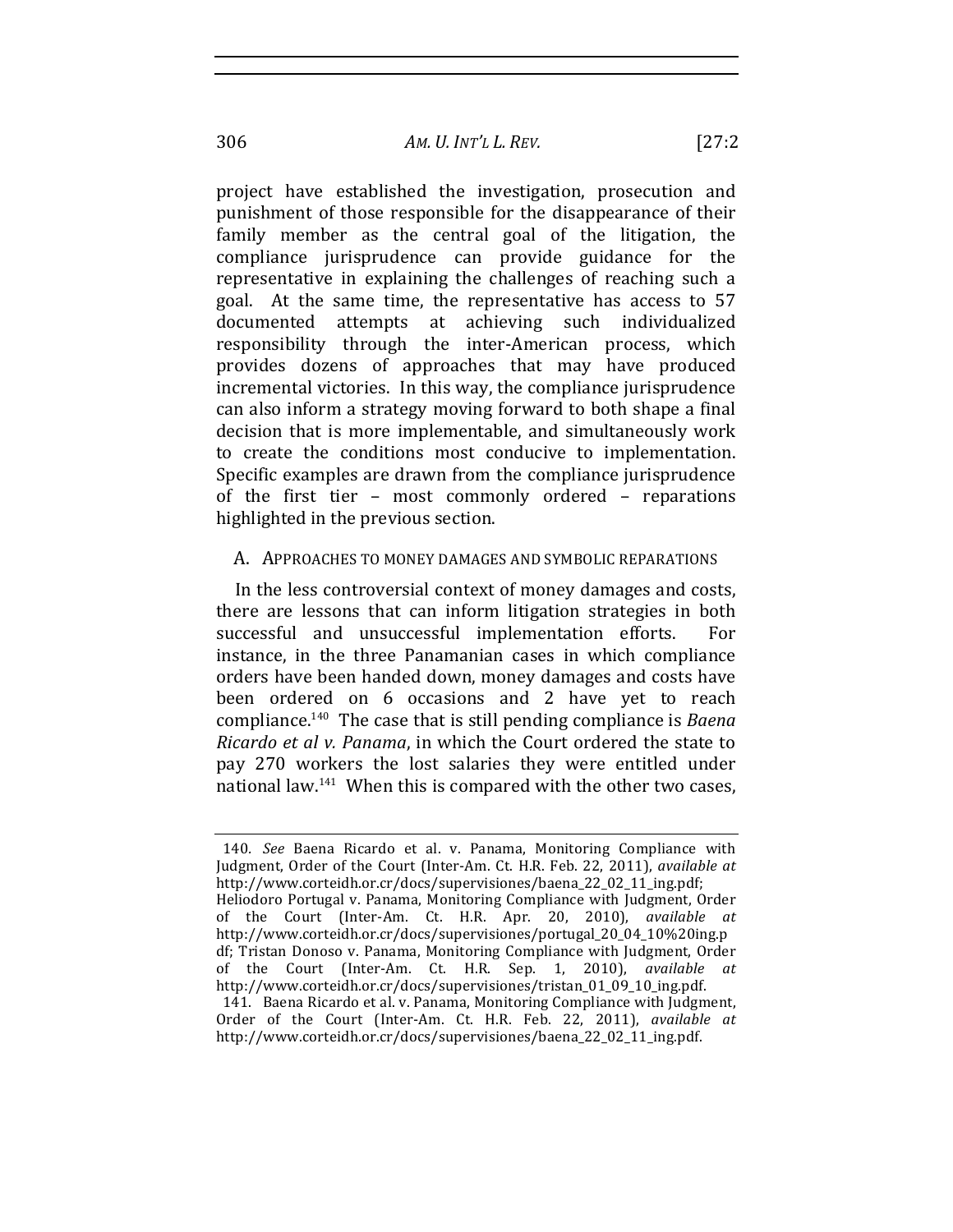#### 2012] *STRATEGIZING FOR COMPLIANCE* 307

*Heliodoro! Portugal! v.! Panama*! and! *Tristan! Donoso! v.! Panama*,! a! distinction that is instantly apparent is the number of victims, which corresponds directly to the size of the damages order. Taking a closer look at the compliance jurisprudence reveals that the problem is not necessarily related to the amount of the damages ordered, but that the Court ordered the state to pay the 270 workers lost salaries and other compensation as they are entitled under national legal and administrative procedures.<sup>142</sup>

The compliance record shows that between 2002 and 2003 the state made the ordered payments, however it failed to provide information on how it performed the required calculations and the Inter-American Court ultimately found Panama to be non-compliant with this aspect of the reparations order. $143$  In a second round of payments, some 202 victims signed agreements with the State while others refused to do so, an act of resistance that resulted in non-payment for many. Accordingly, it would appear that the non-compliance in this case is only partially a function of the number of victims and the resulting complexity of the matter. Part of the problem is that the final decision about how much the individuals should be paid by the state was sent back to state institutions to resolve.<sup>144</sup> Ultimately, it appears to have led to more conflicts and a protracted process of implementation in which the money damages – apparently uncontroversial in the Panamanian context – have still not been paid after a decade.<sup>145</sup>

The lesson for victims' representatives that are developing

<sup>142.</sup> *See* Baena Ricardo et al. v. Panama, Monitoring Compliance with Judgment, Order of the Court (Inter-Am. Ct. H.R. Feb. 22, 2011), *available at* http://www.corteidh.or.cr/docs/supervisiones/baena\_22\_02\_11\_ing.pdf.

<sup>143.</sup> See Baena Ricardo et al. v. Panama, Monitoring Compliance with Judgment, Order of the Court, ¶ 4 (Inter-Am. Ct. H.R. Nov. 28, 2005), *available at*!http://www.corteidh.or.cr/docs/supervisiones/baena\_28\_11\_051.pdf.

<sup>144.</sup> *See* Baena Ricardo et al. v. Panama, Monitoring Compliance with Judgment, Order of the Court,  $\P\P$  9-14 (Inter-Am. Ct. H.R. Oct. 30, 2008), *available! at*

http://www.corteidh.or.cr/docs/supervisiones/baena\_30\_10\_08\_ing.pdf! (outlining the dispute between the state and the parties over how to calculate reparations, interest, and what law or procedure to apply).

<sup>145.</sup> See Baena Ricardo et al. v. Panama, Monitoring Compliance with Judgment, Order of the Court (Inter-Am. Ct. H.R. Feb. 22, 2011), *available at* http://www.corteidh.or.cr/docs/supervisiones/baena\_22\_02\_11\_ing.pdf.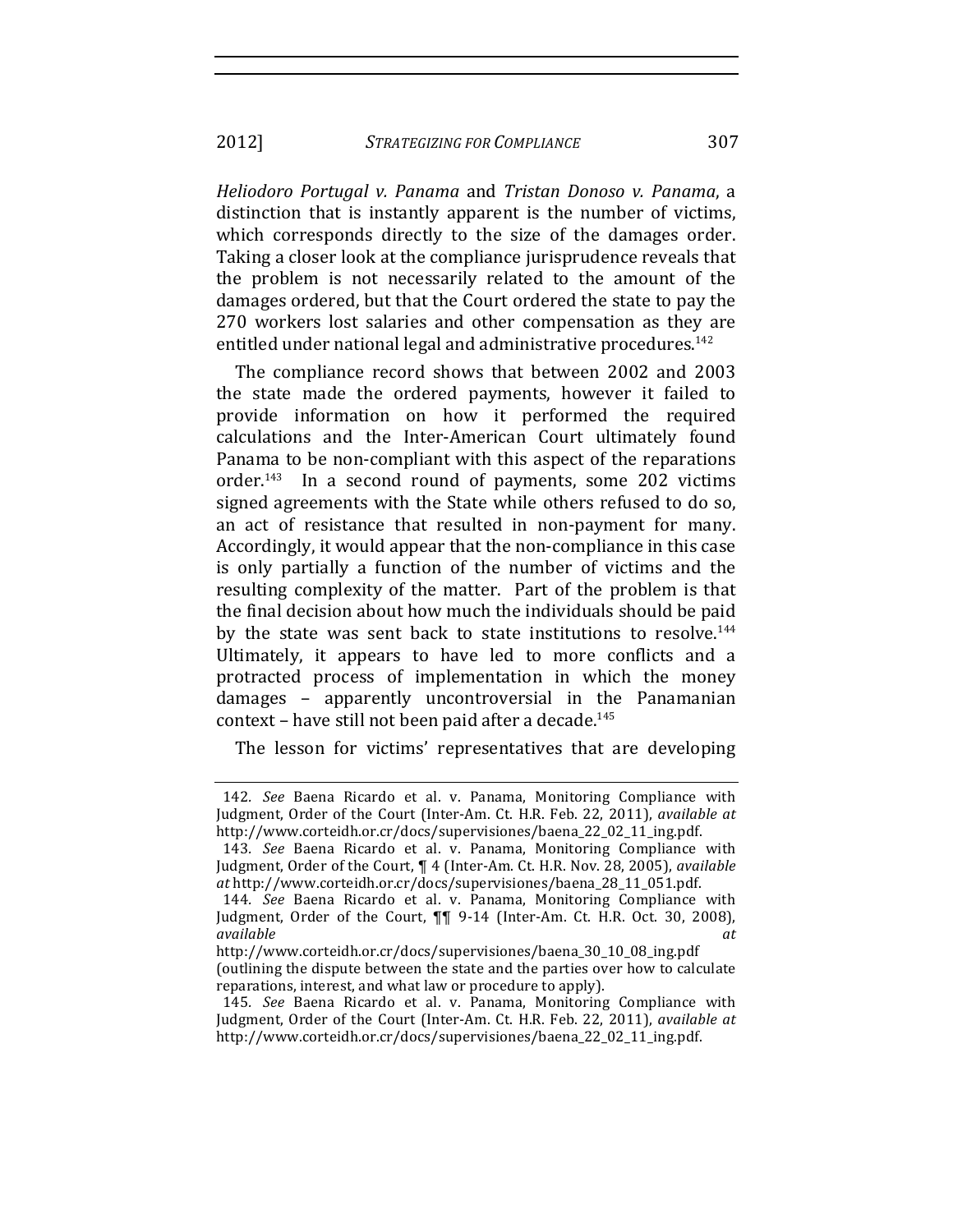compliance strategies in similarly complex cases would be to plead the case in the reparations stage in a way that would permit the Court to set the amount of payment to each victim, as it often does. This would obviate the need for additional national procedures and perhaps bring the intended beneficiaries of the litigation years closer to the money they deserve. Most importantly, this level of consideration implicates a phase of the litigation that is probably not considered by the victims' representatives when they are first preparing the case. However, if money payments are important to the victims, and the process itself provides no guarantee that these payments will be made, it is incumbent on the representatives that they begin to strategize in this regard from the outset.

A similarly strategic approach may also be possible in the context of symbolic reparations. For example, the previous section described how the Court has ordered a wide range of such reparations in Guatemala, and the implementation record of that country indicates that it has embraced this approach to remedying past wrongs. This past track record of success may encourage representatives to help the intended beneficiaries of the litigation to brainstorm creative symbolic acts that might help their healing process. The reality is that victims of human rights abuse very rarely think in these terms, and truth be told, neither does the average representative. But reference to the compliance jurisprudence can instigate this creative process, and over the course of litigation, reasonable symbolic goals can be set. Meeting these goals can return some sense of control and provide for a feeling of vindication, where those sensations can be absent with the more difficult processes of justice and systemic reform.

As an example, a recent friendly settlement agreement signed between the family of the deposed President of Guatemala, Jacobo Árbenz Guzmán and the Guatemalan state reflects a willingness to go far beyond the standard remedy. In its press release, the Inter-American Commission reviewed some of the reparations agreed to between the parties:

the State will hold a public ceremony recognizing its responsibility; send a letter of apology to the next of kin; name a hall of the National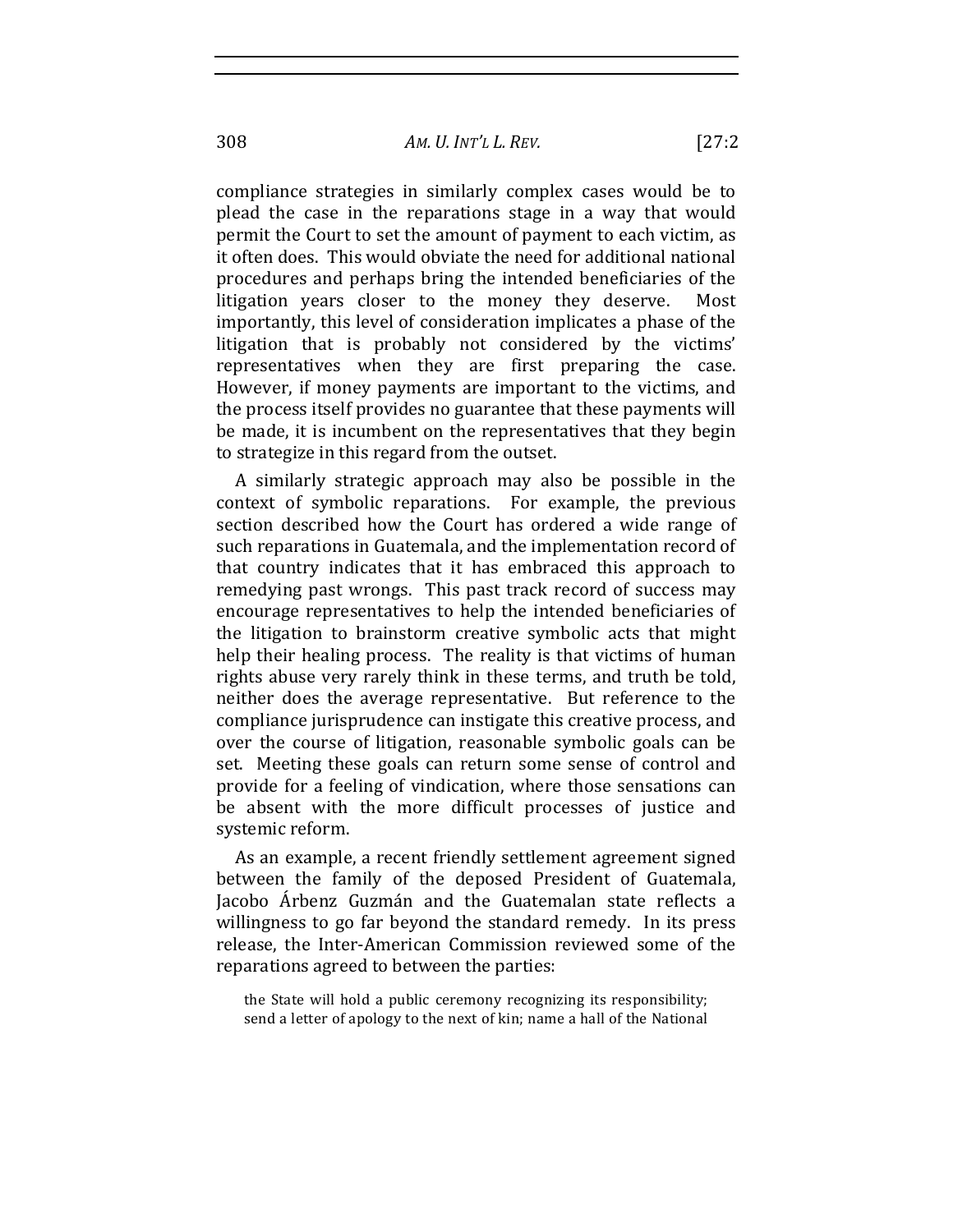Museum of History and the highway to the Atlantic after the former president; revise the basic national school curriculum (Currículo Nacional Base); establish a degree program in Human Rights, Pluriculturalism, and Reconciliation of Indigenous Peoples; hold a photographic exhibition on Arbenz Guzmán and his legacy at the National Museum of History; recover the wealth of photographs of the Arbenz Guzmán family; publish a book of photos; reissue the book *Mi Esposo el President Arbenz* ("My Husband President Arbenz"); prepare and publish a biography of the former President; and issue a series of postage stamps in his honor.<sup>146</sup>

As negotiated outcomes, friendly settlement agreements provide an opportunity to achieve what might not otherwise be available through litigation. Such negotiations, however, are subject to the implementation considerations that apply to litigated outcomes, and knowing that Guatemala has historically been open to a wide range of symbolic reparations undoubtedly encouraged the creativity reflected in the above agreement. While the parties have yet to report on implementation, there is cause for optimism.

The preceding examples touch on the two types of reparations that are most often ordered by the Inter-American Court, which also enjoy the highest rates of compliance. The situation obviously complicates considerably when it comes to the legislative and administrative measures of non-repetition, and the orders to investigate, prosecute, and punish perpetrators that are rarely, if ever, implemented by offending states. This makes compliance strategies that much more imperative in these areas, and the potential value of compliance jurisprudence that much greater.

#### B. CONSIDERATIONS FOR IMPLEMENTING LEGISLATIVE REFORMS

Examples of success in urging national administrative and legislative reform pursuant to Inter-American Court orders are few and far between, but those that exist should be fully explored

<sup>146.</sup> Press Release, IACHR Satisfied with Friendly Settlement Agreement in Arbenz Case Involving Guatemala, IACHR Press Release No. 46/11 (May 20, 2011) ; *see also* Elizabeth Malkin, *Guatemala to Restore Legacy of a President the! U.S.! Helped! Depose*,! N.Y. TIMES,! May! 23,! 2011,! http://www.nytimes.com/2011/ 05/24/world/americas/24guatemala.html.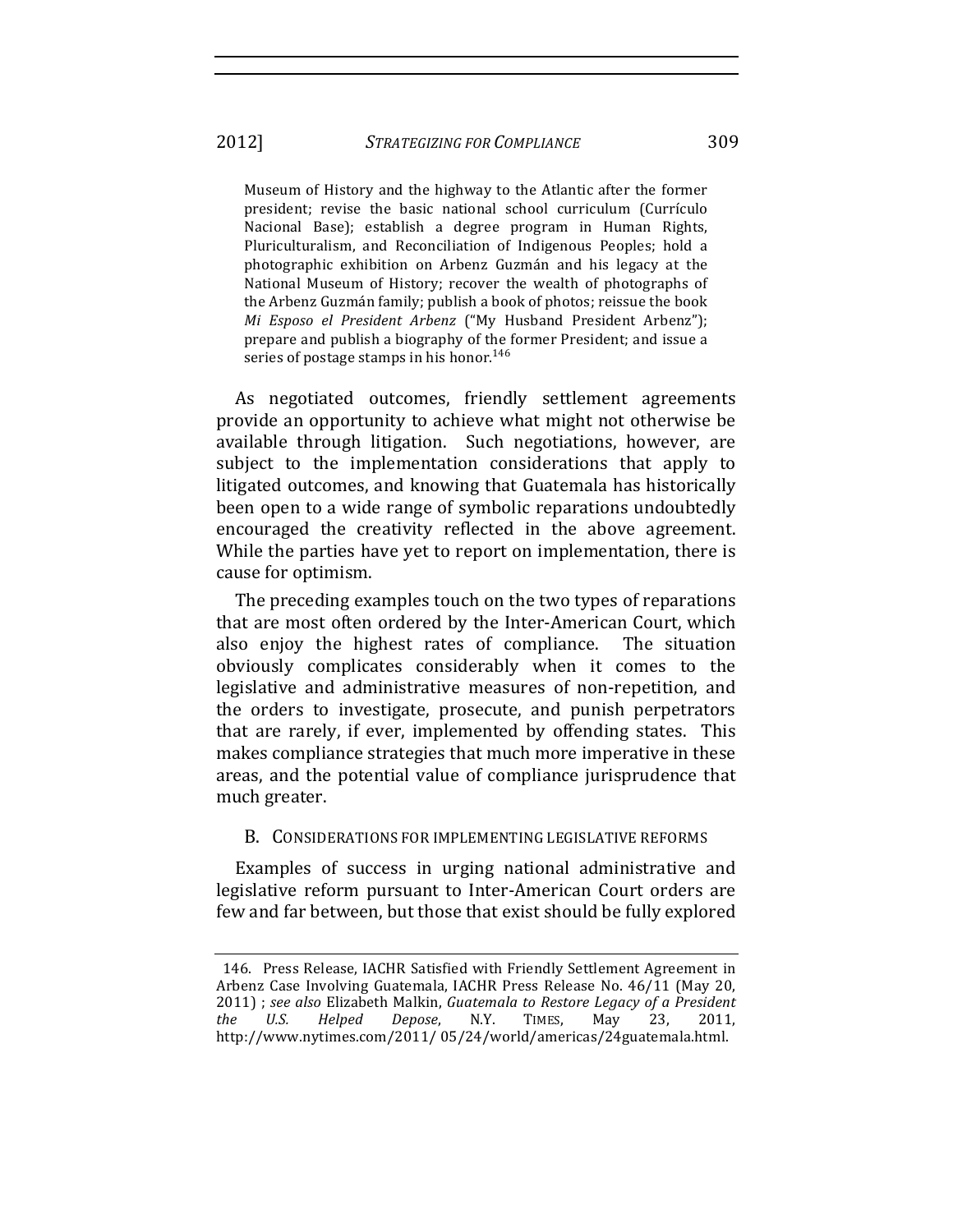310 *AM. U. INT'L!L. REV.* [27:2

as models for compliance strategy. A range of examples exist, including the development of legislative initiatives to protect vulnerable populations, $147$  the establishment of certain human rights violations as crimes in the national legal framework, $148$ reforming court procedures to provide adequate due process guarantees, $149$  and demarcating and titling indigenous lands.<sup>150</sup>

In the case of *Villagran Morales v. Guatemala*, the Court ultimately found that Guatemala complied with its order to amend its internal legislation to provide adequate protection for minors when it adopted the Integral Protection of Children and Adolescents Act by Decree 27-03, which protects the rights of the child in accordance with Article 19 of the American Convention.<sup>151</sup> An important aspect of this compliance effort was highlighted by the representatives, who reported that the state created an Office of the Public Defender of Children and Youth as well as courts specializing in children and adolescents, and indicated that such institutional developments would facilitate monitoring compliance with the new legislation.<sup>152</sup> Notably, the Inter-American Commission highlighted that this change came about after an "important effort by civil society during many years."<sup>153</sup> While there is not an abundance of information about this effort in the supervision jurisprudence, the models for institutional implementation and oversight noted by the

150. *See, e.g.*, Asaw Tingi, Monitoring Compliance with Judgment, Order of the Court (Inter-Am. Ct. H.R. May 7, 2008), *available at* http://www.corteidh.or.cr/docs/supervisiones/mayagna\_07\_05\_08\_ing.pdf.

<sup>147</sup>*. See, e.g.*, Villagran Morales et al. v. Guatemala, Compliance with Judgment, Order of the Court (Inter-Am. Ct. H.R. Nov. 27, 2003), *available at* http://www.corteidh.or.cr/docs/supervisiones/villagran\_27\_11\_03\_ing.pdf. 148*. See, e.g.*, Trujillo-Oroza v. Bolivia, Monitoring Compliance with Judgment, Order of the Court (Inter-Am. Ct. H.R. Nov. 21, 2007), *available at* http://www.corteidh.or.cr/docs/supervisiones/trujillo\_21\_11\_07\_ing.pdf. 149. See, e.g., Herrera-Ulloa v. Costa Rica, Monitoring Compliance with

Judgment, Order of the Court (Inter-Am. Ct. H.R. Jul. 9, 2009) [hereinafter Herrera-Ulloa, Monitoring Compliance 2009], *available at* http://www.corteidh.or.cr/docs/supervisiones/herrera\_09\_07\_09\_ing.pdf.

<sup>151.</sup> Villagran Morales v. Guatemala, Monitoring Compliance with Judgment, Order of the Court, "Having Seen" (Inter-Am. Ct. H.R. Nov. 27, 2003), *available at*

http://www.corteidh.or.cr/docs/supervisiones/villagran\_27\_11\_03\_ing.pdf. 152. *Id.* at 6.

<sup>153</sup>*. Id.* at!5.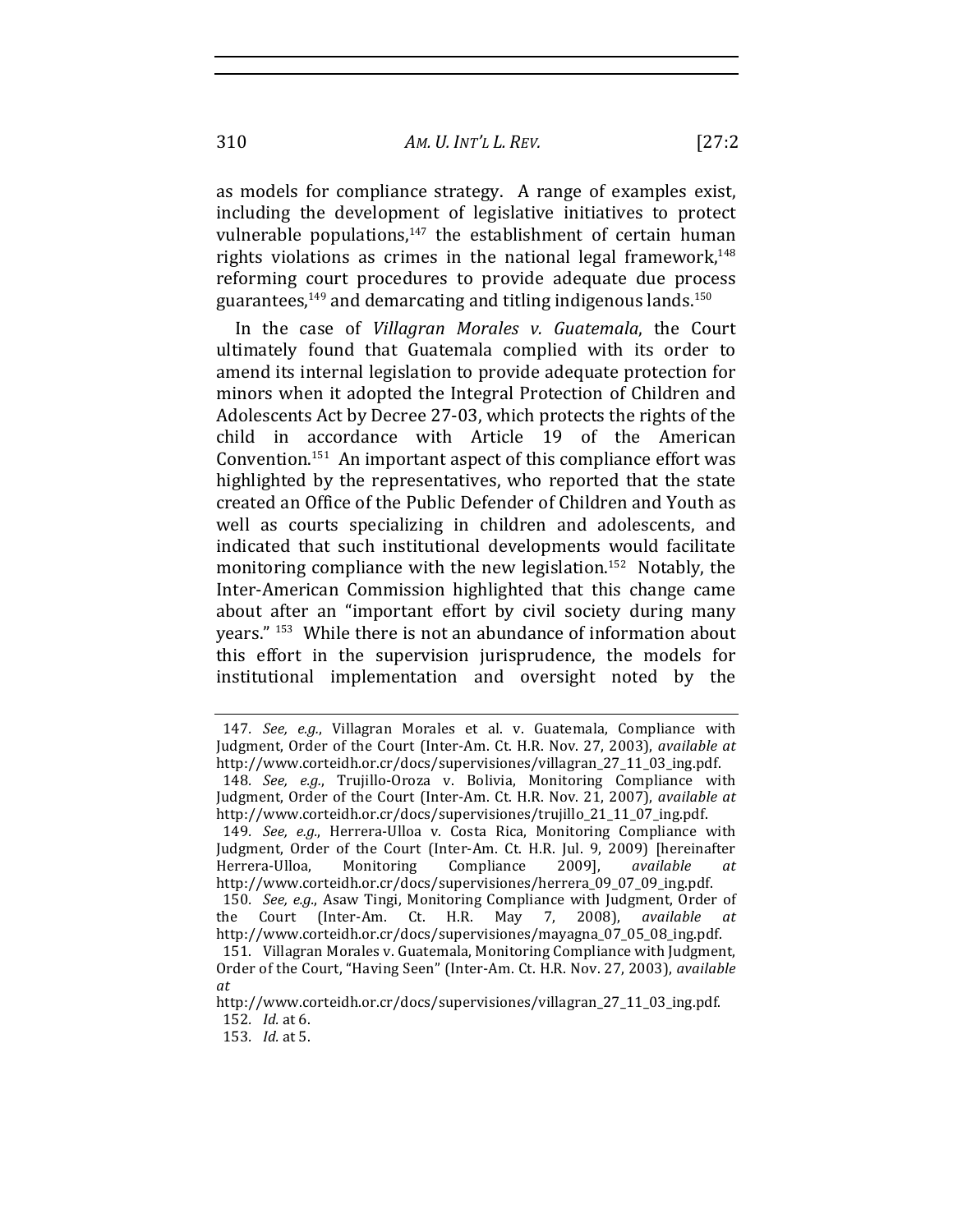#### representatives are important.

The Bolivian state complied with the Inter-American Court's order to incorporate the crime of forced disappearance into its legislative framework in *Trujillo Oroza v. Bolivia*.<sup>154</sup> This process started with the executive branch urging the legislature to consider during its 2004-2005 sessions a proposal to criminalize forced disappearance that had been introduced in  $2001-2002$ <sup>155</sup> In 2005, purportedly in response to these urgings by the executive, the legislature began working on a technical report on the proposal to incorporate the crime of forced disappearance into national law.<sup>156</sup> The Court recognized the concerns of the Commission that this process had been ongoing for many years, and recalling that it had ordered the promulgation of such legislation within a reasonable time period.<sup>157</sup> Nevertheless, the Bolivian state completed this process when it incorporated the crime of forced disappearance of people into a section in its Penal Code through the enactment of National Act  $N<sup>o</sup>$  3326.<sup>158</sup> This process highlights both the importance of generating a legislative proposal in advance, as well as the importance of pronouncements by the executive and the elaboration of analytical reports when legislation ordered by the Inter-American Court is pending on the national level.

More complex legislative processes are also recorded in the compliance jurisprudence, such as the process by which Costa Rica expanded the ability to appeal judicial decisions and use the "recourse of cassation" in compliance with the Inter-American Court decision in *Herrera Ulloa v. Costa Rica*.<sup>159</sup> Within a couple years of the Court's decision, the state reported that a bill for the

<sup>154.</sup> Trujillo Oroza v. Bolivia, Monitoring Compliance with Judgment, Order of the Court, "Having Seen" (Inter-Am. Ct. H.R. Nov. 21, 2007), *available at* http://www.corteidh.or.cr/docs/supervisiones/trujillo\_21\_11\_07\_ing.pdf. 155*. See id.*

<sup>156.</sup> Trujillo Oroza v. Bolivia, Monitoring Compliance with Judgment, Order of the Court, Inter-Am. Ct. H.R. (Sept. 12, 2005), *available at* http://www.corteidh.or.cr/docs/supervisiones/trujillo\_12\_09\_051.pdf.

<sup>157</sup>*. Id.*

<sup>158.</sup> Trujillo Oroza v. Bolivia, *supra* note 154, at 7.

<sup>159.</sup> Herrera-Ulloa v. Costa Rica, Supervision of Compliance with Judgment, Order of the Court, Inter-Am. Ct. H.R. (Nov. 22, 2010), ¶ 11, *available at* http http://corteidh.or.cr/docs/supervisiones/herrera\_%2022\_11\_10\_ing1.pdf.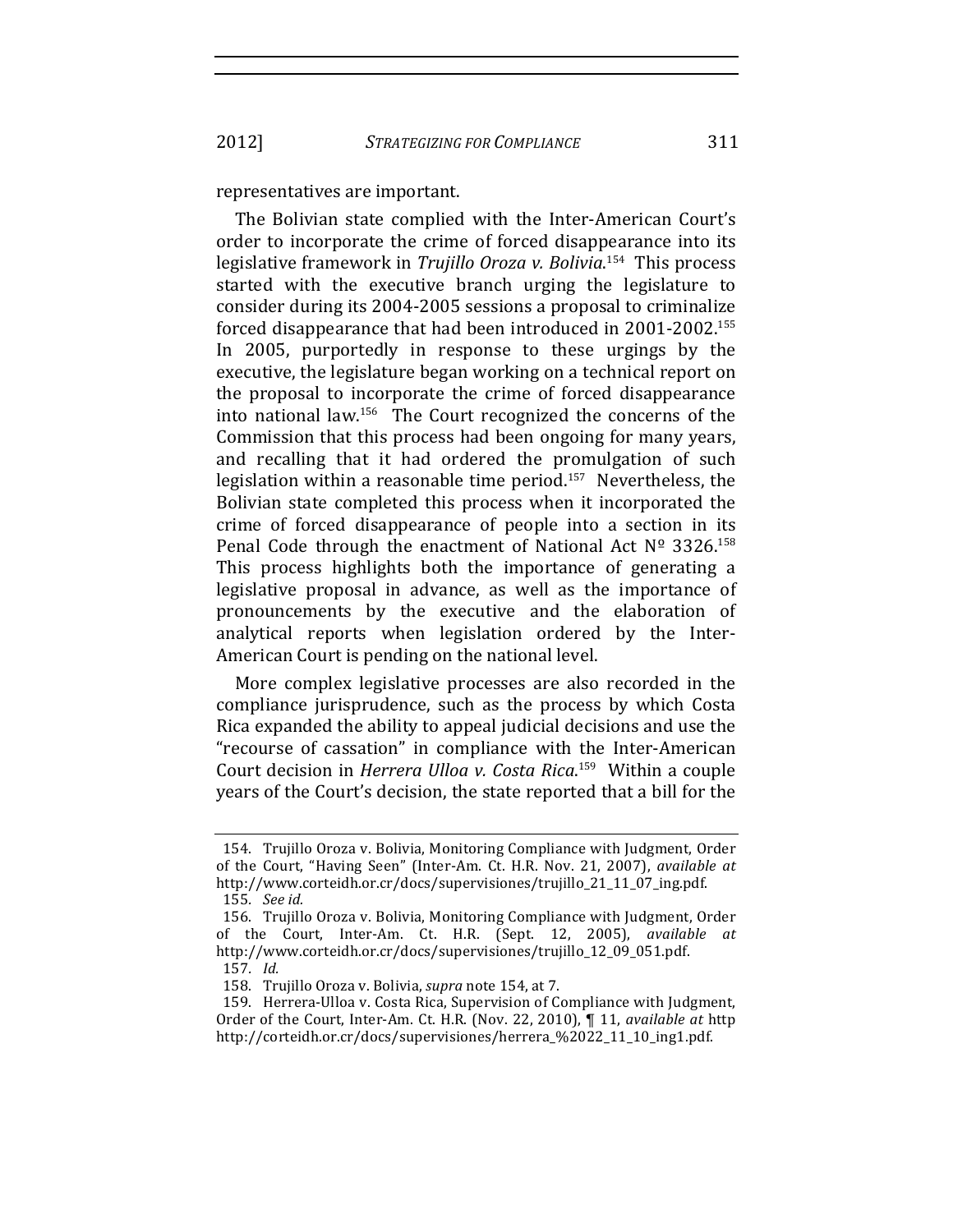enactment of a law entitled "Relaxation of Criminal Cassation Requirements Law" was unanimously approved by the Legislative Assembly's Permanent Commission on Legal Affairs.<sup>160</sup> The state further reported that both the Supreme Court of Justice and the Criminal Cassation Court had adjusted their case law in accordance with the Inter-American Court decision, and claimed that implementation was near completion.<sup>161</sup>

The representatives in this case argued that the proposed reform was a compromise between the existing judicial system and the one envisioned by the Inter-American Court decision, and that a genuine guarantee of appeal was more appropriate than a relaxation of existing onerous requirements in the appeals process.<sup>162</sup> The Commission highlighted a different legislative proposal mentioned by the state in a compliance hearing before the Court, a "bill to establish the motion for appeal, introduce other amendments to appellate proceedings and adopt new trial rules," which it felt would genuinely remedy the situation.<sup>163</sup> This was ultimately the proposal passed by the Costa Rican legislature, which led to a consensus among the parties that the state had fully complied with the Court's order.<sup>164</sup> An important strategy to highlight in these proceedings was the amicus participation of prominent national lawyers in the compliance proceedings, some of whom were also active in lobbying in favor of the congressional bill that was ultimately passed and deemed to constitute compliance with the Court's reparations order.<sup>165</sup> As described above, the possibility of expert opinions with regard to implementation is specifically contemplated by the Court's 2010 Rules of Procedure.

In! the! supervision! phase! of! *Mayagna! (Sumo)! Awas! Tingni! Community v. Nicaragua*, the state reported on the adoption of

<sup>160.</sup> Herrera-Ulloa v. Costa Rica, Monitoring Compliance with Judgment, Order of the Court, "Having Seen" (Inter-Am. Ct. H.R. Jul. 9, 2009), *available at* http://www.corteidh.or.cr/docs/supervisiones/herrera\_09\_07\_09\_ing.pdf.

<sup>161</sup>*. Id.*

<sup>162.</sup> *See id.* 1 21.

<sup>163.</sup> *Id.* 125.

<sup>164.</sup> Herrera-Ulloa v. Costa Rica, *supra* note 160.

<sup>165.</sup> Herrera-Ulloa, Monitoring Compliance 2009, supra note 160, ¶ 7.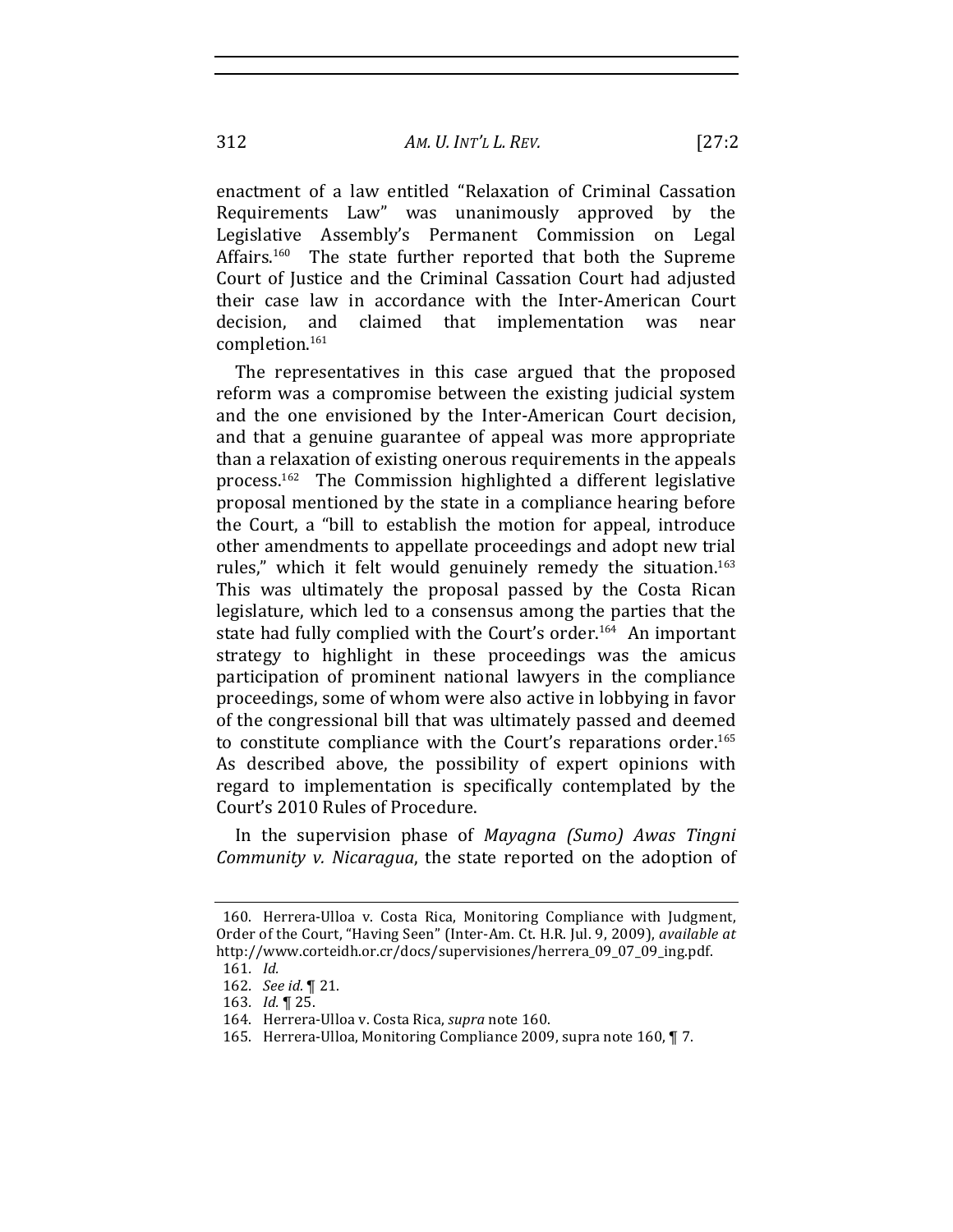Act No. 445, entitled "Act concerning the Communal Property Regime of the Indigenous Peoples and Ethnic Communities of the Autonomous Regions of the Atlantic Coast and of the Coco, Bocay, Indio and Maiz Rivers."<sup>166</sup> This was the first decision of any supranational tribunal that recognized the special quality of indigenous land rights, and it continues to be the only inter-American case in which an order to demarcate and title indigenous land has been fully implemented. For this reason, advocates should pay special attention to the legislative vehicle that facilitated compliance. The law established a specific procedure for the demarcation and titling of lands by institutional authorities, which included the following stages:  $(1)$ presentation of the demarcation application to the Intersectoral Demarcation and Titling Commission ("CIDT"), which must be accompanied by a document called a "diagnosis"; (2) dispute settlement; (3) measurement of the land and marking of the boundaries; (4) titling, and (5) clearance (dealing with nonindigenous third parties who may be in the area claimed).<sup>167</sup> Notably, money was specifically allocated for the preparation of the initial report on titling the lands, and a consultancy firm was hired for this purpose. $168$ 

It is important to highlight that the community's representatives took the position in the context of the supervision proceedings that the excessive delay in moving between the stages established by the law made it ineffective.<sup>169</sup> Despite this position taken by the representatives, the Commission opined that the law constituted compliance and the Court ultimately took this position as well.<sup>170</sup> This is important to highlight because it demonstrates the utility of building reasonable timeframes into legislation of this nature. Further, the supervision orders can provide important guidance on the means for overcoming time delays, such as emphasizing when more financial resources might be necessary and when

<sup>166.</sup> Awas Tingni, Monitoring Compliance 2008, *supra* note 94.

<sup>167.</sup> *Id.* at  $\P$  9.

<sup>168.</sup> *Id.* at  $\overline{$  17.

<sup>169.</sup> *See id.* at  $\P$  13.

<sup>170</sup>*. See id.* at  $\P$  15.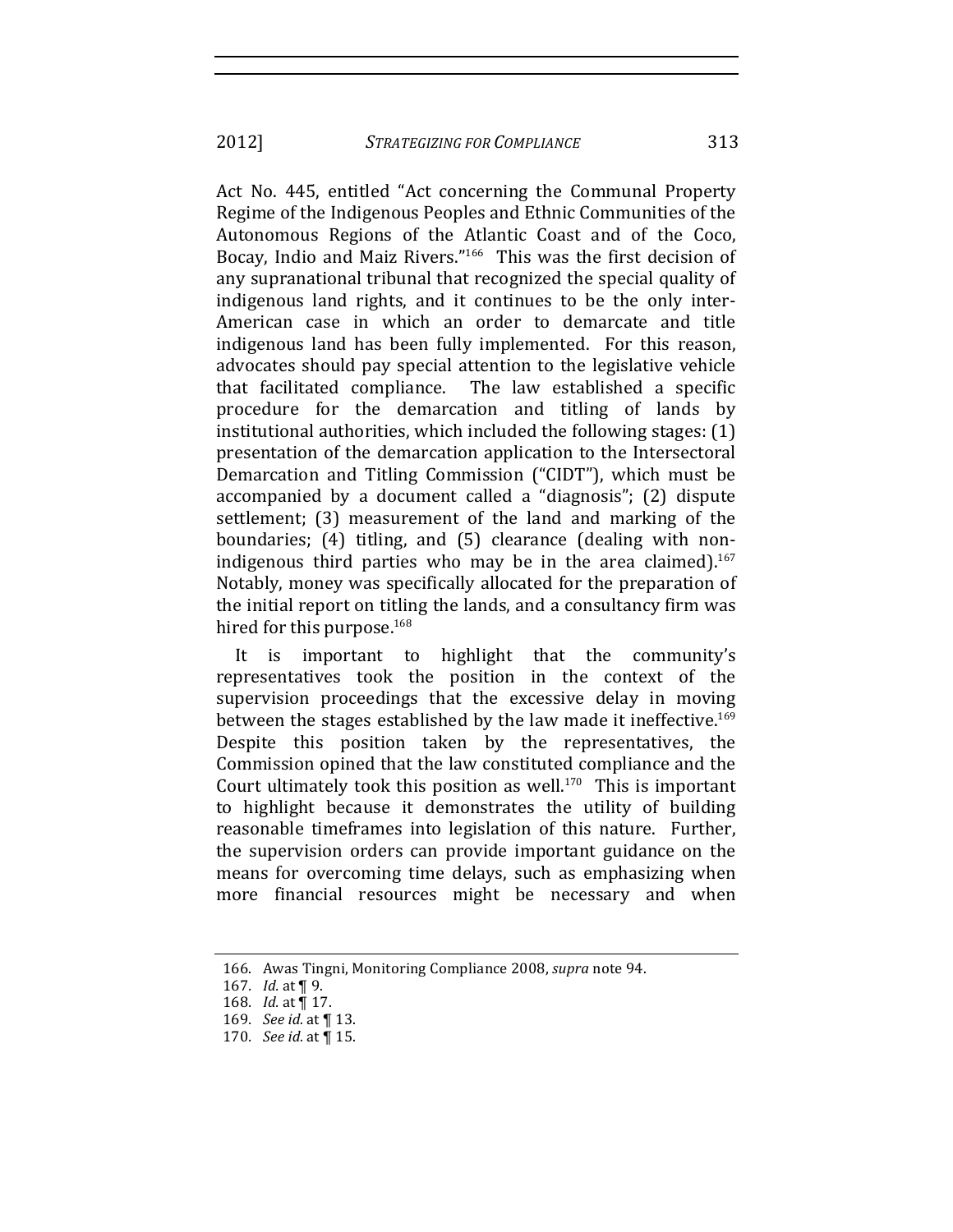consultants could be useful.<sup>171</sup>

Certain lessons can be generalized from these experiences in the compliance proceedings of the Court. Villagran Morales and the Awas Tingni proceedings highlight the importance of normative development accompanied by an institutional framework within the state to oversee implementation. Awas Tingni, which provides more detail about the various considerations, highlights costs and the contracting of non-state actors to facilitate the process of compliance, which can inform the nature of future requests to the Court in both the reparations and supervision phases of litigation. All of these examples counsel in favor of developing legislative proposals, and Trujillo Oroza and Herrera Ulloa can be read to encourage the initiation of legislative processes before a final decision of the Inter-American Court is issued in a particular case.

Any legislative process developed with the aim of complying with a decision of the Court is going to take time, and often the only thing that distinguishes such a legislative process from any other is of its resonance with a Court decision. Accordingly, any efforts to start such a process in anticipation of a decision would be important, and if a proposal is already being considered when the Court decision comes down, the process can be reinvigorated as opposed to simply initiated. Finally, *Herrera Ulloa* highlights the important role of the supervision hearings and the authority of the Court to compel the state to reconsider an inadequate legislative proposal and refine its efforts, and points to the possible role of expert opinions to inform the Court in this regard.

### C. ANTICIPATING BARRIERS TO JUSTICE

As was noted in the previous section, there is only one Court order to investigate, prosecute and punish persons responsible for human rights violations that has been fully implemented. That case, Castillo Páez v. Peru, will be explored below. It bears emphasis that a number of factors contribute to the low level of full implementation of justice measures. Often cited problems

 $[27:2]$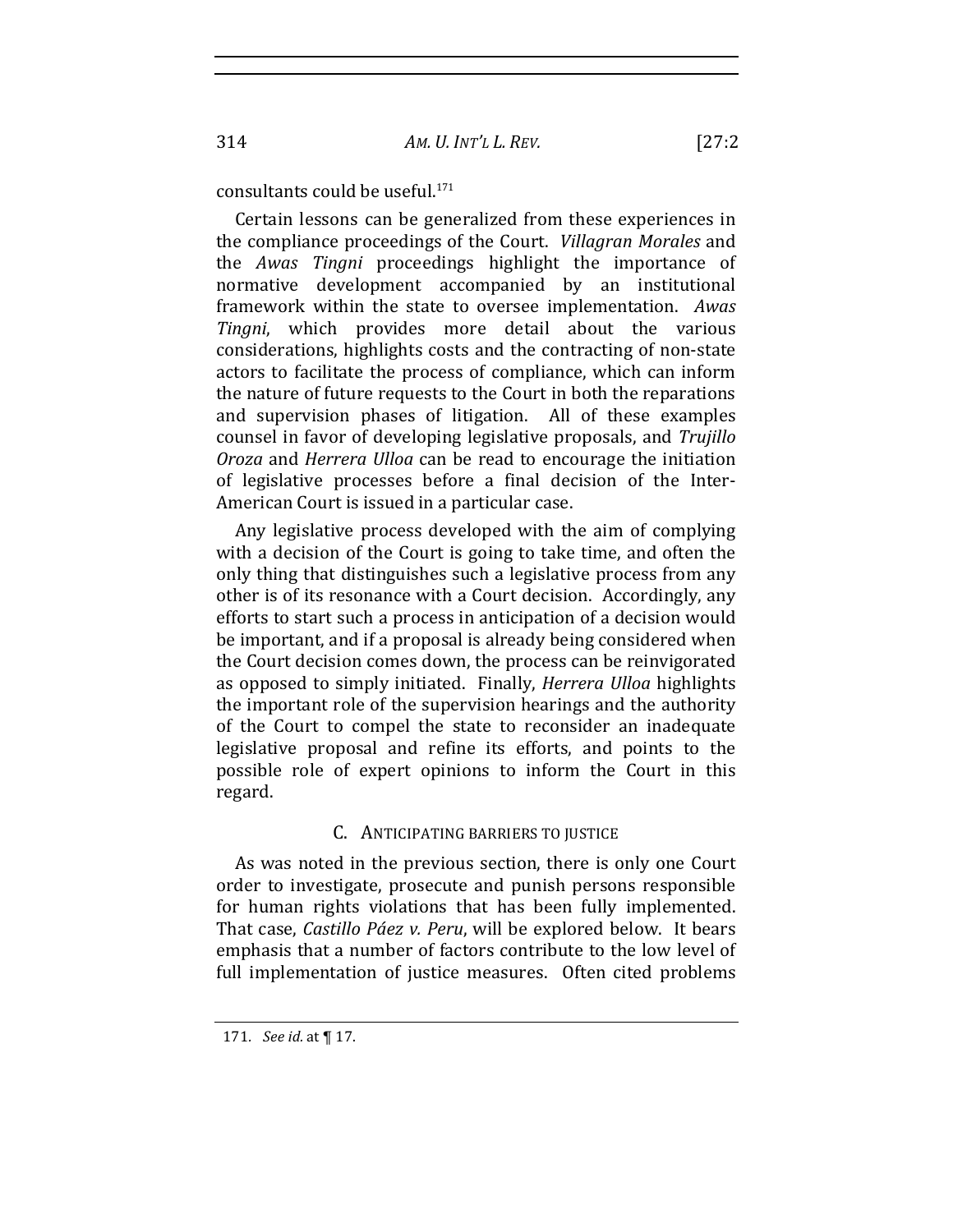2012] *STRATEGIZING FOR COMPLIANCE* 315

are that judges and prosecutors responsible for opening these investigations can be the subject of extreme political pressure, severe resource constraints, and, in some contexts, serious physical danger. All of these issues can compound the challenges inherent in achieving full accountability for violations of human rights which often implicate numerous state actors from all different levels of government. In this context, partial compliance can still represent a substantial victory. Perhaps the most obvious example is the investigation, prosecution and punishment of former Peruvian President Alberto Fujimori, his security chief Vladimiro Montesinos, and various members of the band of political assassins known as *Grupo Coling*, all reported as partial compliance with the Inter-American Court decisions in *La Cantuta v. Peru and Barrios Altos v. Peru.*<sup>172</sup> Accordingly, while cases of partial compliance could easily be an important part of the discussion about strategies for compliance with any type of inter-American remedy, they are of particular value to an analysis of barriers to justice and will be included here.

Addressing first the issue of investigation, there are a number of considerations that should be highlighted. The first is that opening investigations, while perhaps not difficult as a formal matter, can be very complicated as a political matter when the suspected perpetrators are state agents. For example, three years after the Court issued its 2007 reparations order in Zambrano-Vélez et al. v. Ecuador to investigate a 1993 extrajudicial execution, the investigation was still in its initial stage.<sup>173</sup> The state reported to the Court that it was in direct communication with the Prosecutor General's office about its error in failing to properly investigate, and that it had

<sup>172.</sup> See generally La Cantuta v. Peru, Monitoring Compliance with Judgment, Order of the Court, "Having Seen" (Inter-Am. Ct. H.R. Nov. 20, 2009),! *available! at*

http://www.corteidh.or.cr/docs/supervisiones/cantuta\_20\_11\_09\_ing1.pdf; Barrios Altos v. Peru, Monitoring Compliance with Judgment, Order of the Court, "Having Seen" (Inter-Am. Ct. H.R. Dec. 7, 2009), *available at* http://www.corteidh.or.cr/docs/supervisiones/barrios\_7\_12\_09.pdf.

<sup>173</sup>*. See* Zambrano-Vélez et al. v. Ecuador, Monitoring Compliance with Judgment, Order of the Court, "Having Seen" (Inter-Am. Ct. H.R. Nov. 23, 2010), *available at* 

http://www.corteidh.or.cr/docs/supervisiones/zambrano\_23\_11\_10\_ ing.pdf.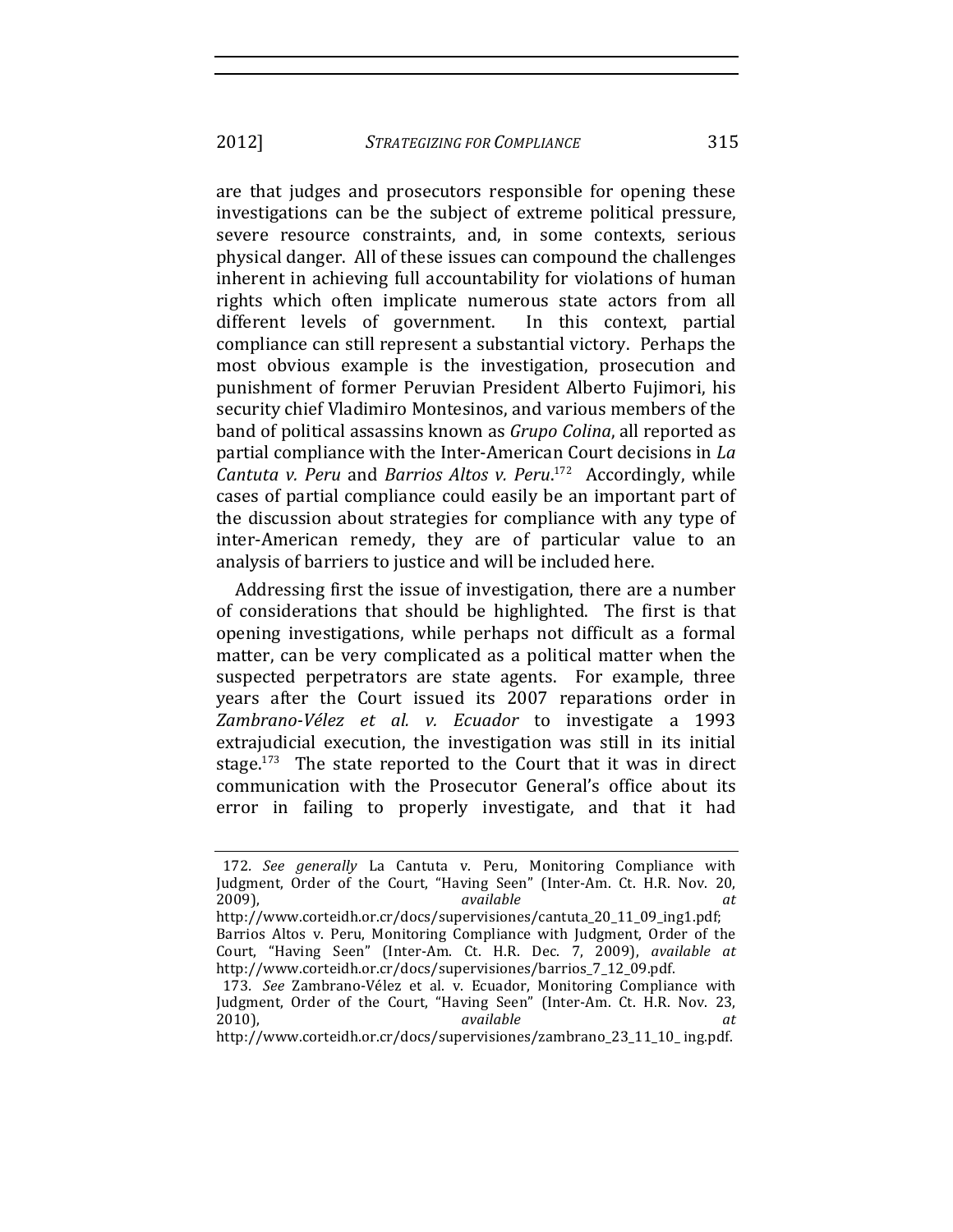316 *AM. U. INT'L!L. REV.* [27:2

coordinated with the Public Defense Office to present an action of non-compliance with the Inter-American Court before the national courts. $174$  Additionally, the state indicated that it had initiated disciplinary actions against the judge that had initially pronounced the statutory period for prosecution to have run  $-$  a common problem that will be discussed in more detail below.<sup>175</sup> Representatives rightfully noted that these efforts had not brought about meaningful action.<sup>176</sup>

In *Garrido and Baigorria v. Argentina*, the Supreme Court of Mendoza, in an implicit recognition of the inadequacies of the institutional mechanisms in place to carry out the necessary investigation, created an *ad hoc* Investigation Commission through an administrative provision.<sup>177</sup> That Commission carried out an investigation into the forced disappearance of the victims and submitted a final report that was later published and presented in an official and public ceremony.<sup>178</sup> As a result of this investigation, a judge was removed from office because of irregularities in the proceedings, and monetary rewards were publically offered for information about the disappearances and the victims' remains. $179$ 

Creating *ad hoc* mechanisms is one way to compensate for inadequacies in existing state institutions, but it is not sustainable. For that reason, it is important to also focus on the ways in which state institutions have grown to better handle the investigation and prosecution of human rights violations. *Castillo Páez v. Peru*, the one example of full compliance cited above, provides an important example of how judiciaries can create the conditions necessary to implement Inter-American Court decisions through institutional development and judicial reasoning. After the Court's 1998 reparations order, $180$  the state

<sup>174</sup>*. See id.*!¶!5.

<sup>175.</sup> *See id.* 110.

<sup>176</sup>*. See id.* 16.

<sup>177</sup>*. See* Garrido and Baigorria v. Argentina, Monitoring Compliance with Judgment, Order of the Court, "Having Seen" (Inter-Am. Ct. H.R. Nov. 27, 2007), *available* **at** *at* 

http://www.corteidh.or.cr/docs/supervisiones/garrido\_27\_11\_07\_ing. pdf. 178. *See id.*  $\P\P$  6-12.

<sup>179</sup>*. See id.*

<sup>180.</sup> Castillo-Páez v. Peru, Reparations and Costs, Judgment, Inter-Am. Ct.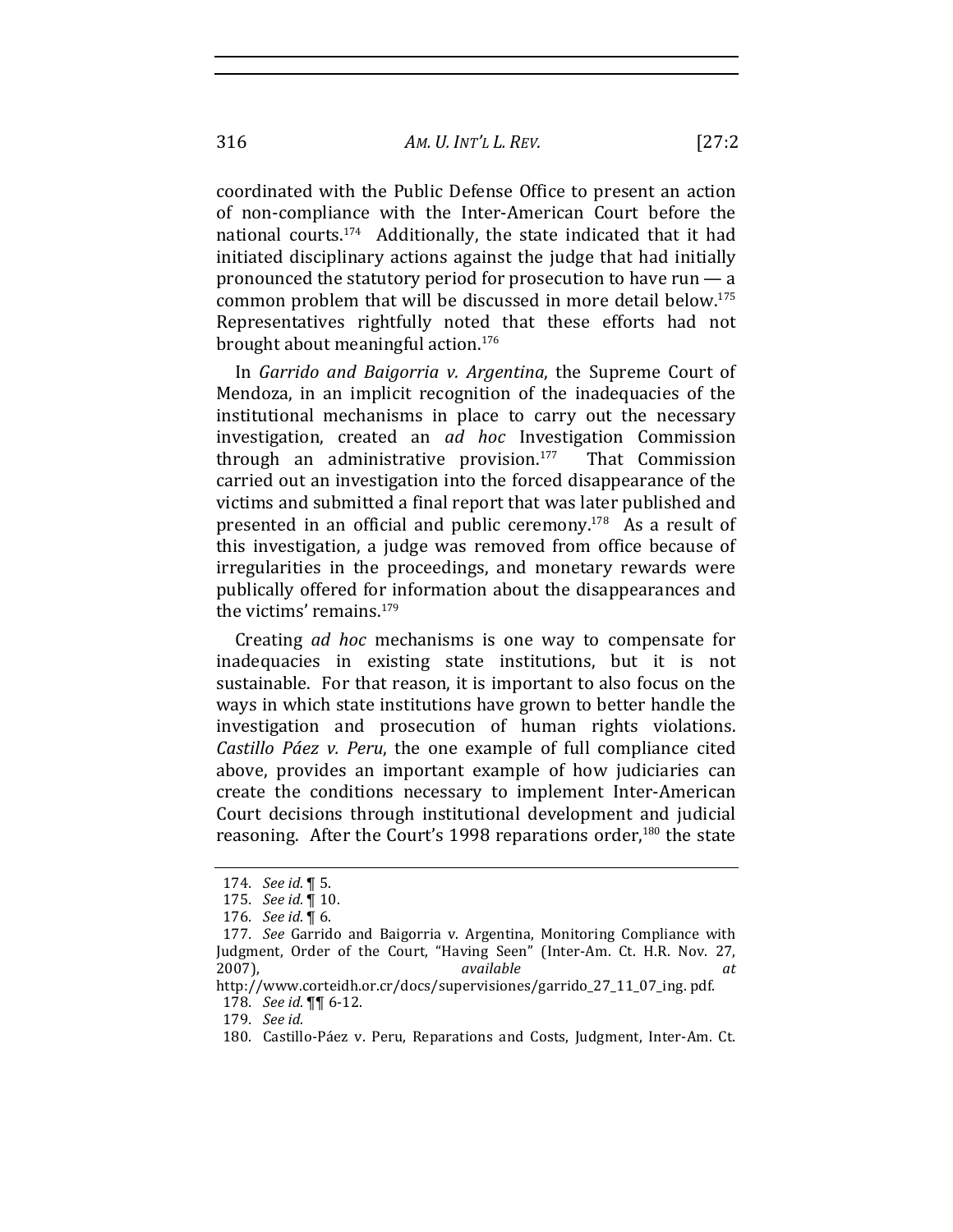2012] *STRATEGIZING FOR COMPLIANCE* 317

reported that by 2002 it had initiated investigations and formalized criminal complaints against  $16$  suspects.<sup>181</sup> The representatives pointed out however that these people had not been charged with forced disappearance  $-$  a crime against humanity — because at the time no such crime existed under the Peruvian criminal code, and that decision had "resulted in a different focus on the investigation in the instant case and in allowing the indictees to remain at large." $182$  In 2004, the Peruvian judiciary created the National Criminal Chamber, with jurisdiction to hear "crimes against [h]umanity and crimes that constituted cases of violations to human rights," and in 2005, the indictees were charged with forced disappearance.<sup>183</sup> In 2007-08, four of the accused were found guilty of forced disappearance and the presiding court specifically rejected their defense that forced disappearance did not exist under Peruvian law at the time of the offense, and found that certain elements of the crime of forced disappearance continued until the bodies were located, and prosecution of the ongoing crime was therefore permitted.<sup>184</sup> An appeal by those convicted was rejected on this same rationale.<sup>185</sup>

This means of judicially addressing an impediment to meaningful prosecution can serve as an example to others facing the challenge of holding persons accountable for crimes that occurred many years prior. Problems of this nature are frequent in the context of regional human rights litigation, and representatives have had to face impediments to justice arising from statutes of limitation, the prohibition against instituting criminal proceedings against the same person for the same crime twice ("double jeopardy"), and amnesty laws that prohibit

H.R. (ser. C) No. 43 (Nov. 27, 1998).

<sup>181.</sup> Castillo-Páez v. Peru, Monitoring Compliance with Judgment, Order of the Court, "Having Seen," **[13 (Inter-Am. Ct. H.R. Nov. 27, 2003)**, *available at* http://www.corteidh.or.cr/docs/supervisiones/castillo\_27\_11\_03\_ing.pdf. 182. *Id.* 121.

<sup>183.</sup> Castillo-Páez v. Peru, Monitoring Compliance with Judgment, Order, Inter-Am. Ct. H.R., ¶ 8(c)-(d) (Apr. 3, 2009), *available at* http://www.corteidh.or.cr/ docs/supervisiones/castillo\_03\_04\_09\_ing.pdf.

<sup>184.</sup> *See id.* ¶ 8(f).

<sup>185.</sup> *See id.*  $\P\P$  8(h), 9.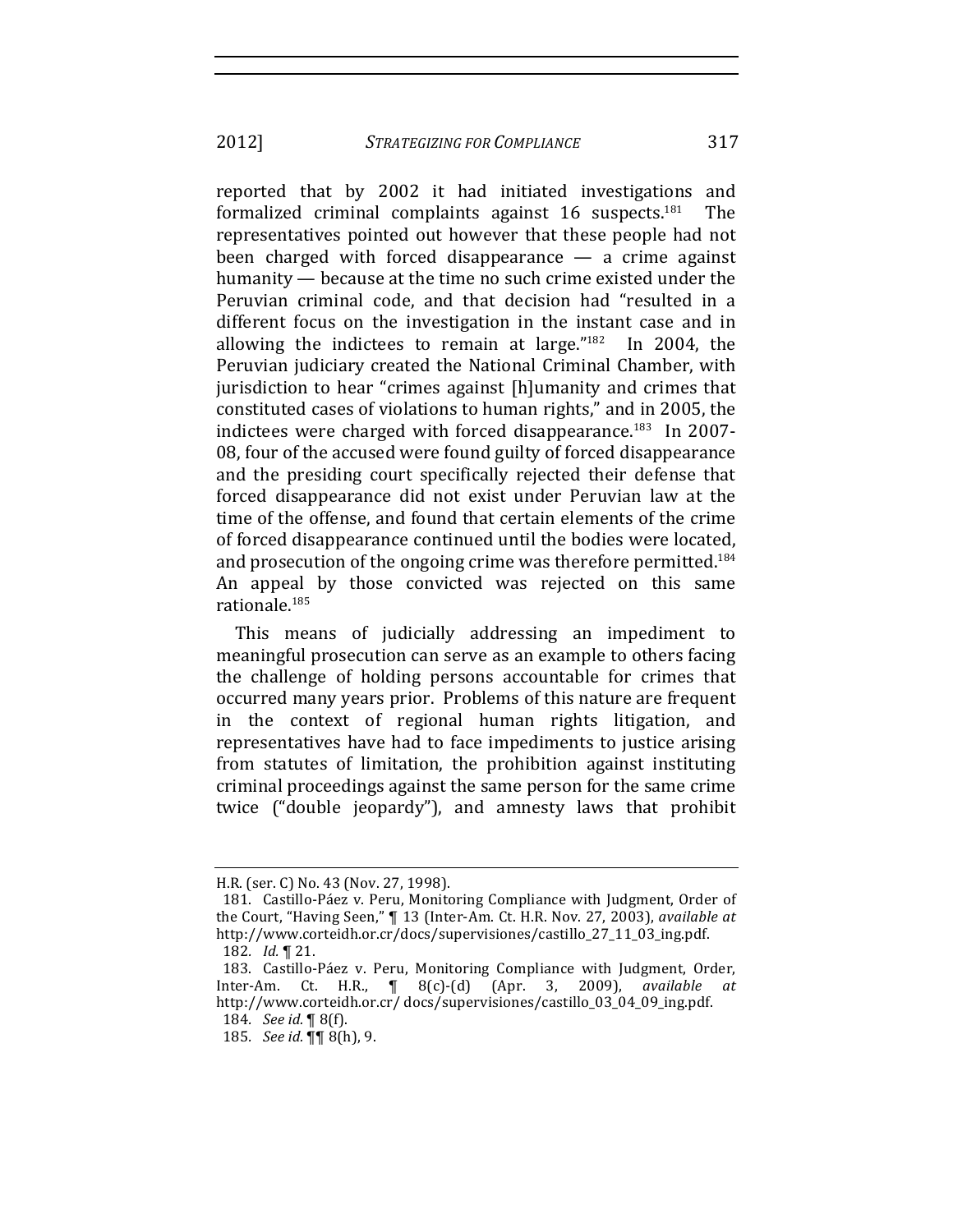318 *AM. U. INT'L!L. REV.* [27:2

prosecution of members of former authoritarian regimes.<sup>186</sup> For example, a statute of limitations was one of the problems mentioned above in the short discussion of *Zambrano-Vélez et al. v. Ecuador*, and it has acted as an impediment to prosecution in other Ecuadorian cases, such as *Benavides-Cevallos v. Ecuador*.<sup>187</sup> The compliance proceedings in *Bulacio v. Argentina* provide one example of a case in which a national court has rejected a defense based on a statute of limitations, finding that such a statute cannot act as an impediment to the investigation and prosecution of human rights violations.<sup>188</sup> Despite this important judicial development in that case, the compliance jurisprudence indicates that the investigation had yet to conclude 17 years after the violations, and the courts remained susceptible to the delav tactics of the defense. $189$  This is an important reminder of the complexity of implementing investigation orders and that representatives must have both legal arguments in their arsenal about the inapplicability of limitations on review as well as perseverance, and that the latter is often most valuable.

Finally, even in those cases in which an investigation is completed, and a prosecution effectively carried out, there are potential impediments to the actual punishment of those responsible. Perhaps one of the most salient examples is from *Myrna Mack-Chang v. Guatemala*<sup>190</sup>, the case of the politically motivated extrajudicial execution of the well-known anthropologist Myrna Mack. The order to investigate, prosecute

<sup>186.</sup> *See* CEJIL IMPLEMENTATION I, *supra* note 52, at 52-55.

<sup>187</sup>*. See* Benavides Cevallos v. Ecuador, Monitoring Compliance with Judgment, Order of the Court, "Having Seen" (Inter-Am. Ct. H.R. Nov. 27, 2003), *available available at* http://www.corteidh.or.cr/docs/supervisiones/benavides\_27\_11\_03\_ing.pdf!

<sup>(</sup>finding that in 1998, Ecuador declared that a statute of limitations was applicable to the criminal action against Mr. Fausto Morales-Villacorta, convicted for the forced disappearance of Ms. Benavides).

<sup>188.</sup> Bulacio v. Argentina, Monitoring Compliance with Judgment, Order of the Court, "Having Seen," ¶ 13 (Inter-Am. Ct. H.R. Nov. 26, 2008), *available at* http://www.corteidh.or.cr/docs/supervisiones/bulacio\_26\_11\_08\_ing1.pdf. 189*. See id.*!¶¶!9–12.

<sup>190.</sup> *See* Myrna Mack-Chang v. Guatemala, Monitoring Compliance with Judgment, Order of the Court, "Having Seen" (Inter-Am. Ct. H.R. Nov. 16, 2009) [hereinafter Mack-Chang, Monitoring Compliance 2009], *available at* http://www.corteidh.or.cr/docs/supervisiones/mack\_16\_11\_09\_ing.pdf.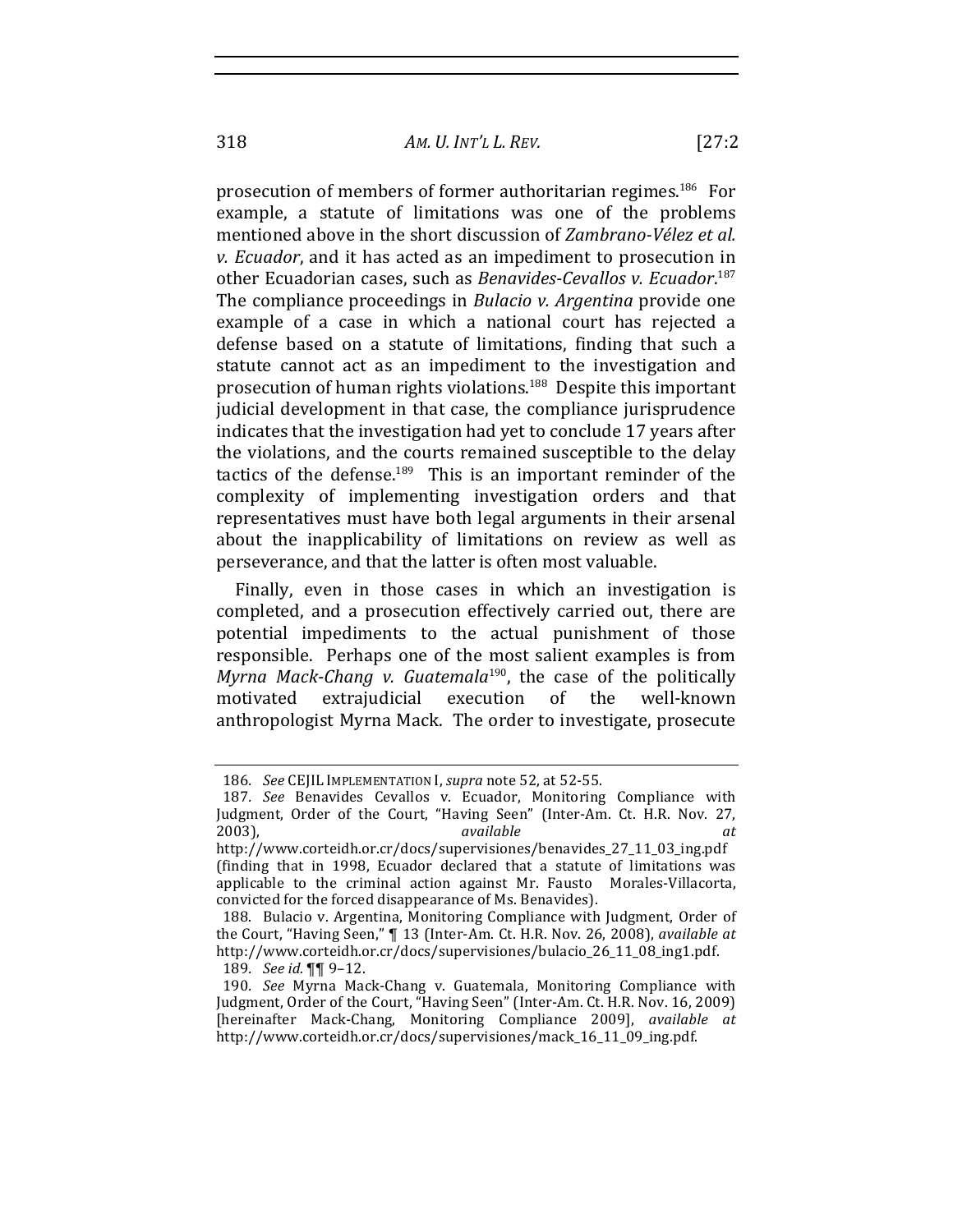2012] *STRATEGIZING FOR COMPLIANCE* 319

and punish the perpetrator is the only outstanding element of the Court's reparations decision; indeed, the state has satisfactorily complied with a wide range of monetary, symbolic, legislative and administrative measures.<sup>191</sup> As early as 2004, Juan Valencia Osorio, the man sentenced to 30 years in prison for the murder of Myrna Mack has been at large.<sup>192</sup> Important measures that have been taken are to solicit the support of INTERPOL,<sup>193</sup> and to convene an "Expediting Committee" composed of the Supreme Court of Justice, the Ministry of Government, the Office of the Attorney General, and the Attorney for Human Rights for the purpose of locating and arresting Osorio.<sup>194</sup> The state further indicated that it had set up fixed surveillance posts and dedicated two investigators to locating Osorio; nevertheless, the representatives observed that none of these actions have resulted in an arrest and raised serious questions about the government's actual commitment to this goal.<sup>195</sup> While the representatives are right to denounce the compliance failure, the measures implemented by the state may provide a framework for how to pursue such an arrest.

Without a doubt, that only one out of 57 orders to investigate, prosecute, and punish perpetrators of human rights abuse has been fully implemented raises significant questions about the potential for inter-American litigation to achieve this goal. However, when incremental successes are shared with the entire community of victims' representatives and failures are analyzed to better understand the weaknesses of justice systems and the targets for needed reform, compliance strategies can also feed into the larger movement to promote the rule of law. The existing compliance jurisprudence provides insights and

<sup>191.</sup> *See id.* 112.

<sup>192.</sup> Myrna Mack-Chang v. Guatemala, Monitoring Compliance with Judgment, Order of the Court, "Having Seen" (Inter-Am. Ct. H.R. Sep. 12, 2005), *available! at*

http://www.corteidh.or.cr/docs/supervisiones/mack\_12\_09\_051.pdf. 193*. Id*.

<sup>194.</sup> Myrna Mack-Chang v. Guatemala, Monitoring Compliance with Judgment, Order of the Court, "Having Seen," ¶ 8 (Inter-Am. Ct. H.R. Nov. 26, 2007),! *available! at*

http://www.corteidh.or.cr/docs/supervisiones/mack\_26\_11\_07\_ing.pdf.

<sup>195.</sup> Mack-Chang, Monitoring Compliance 2009, *supra* note 190, ¶¶ 8-9.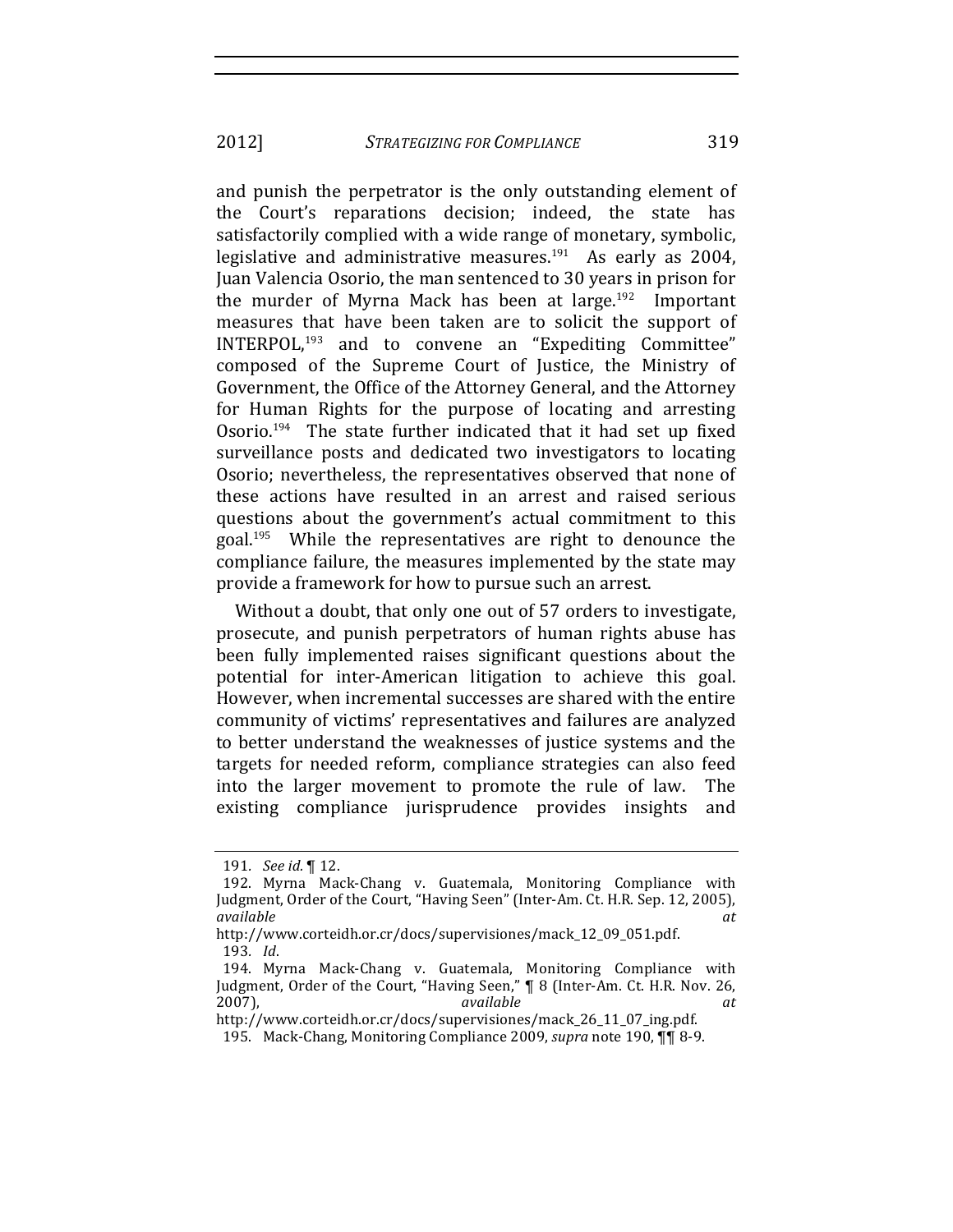experiences that can help those committed to this endeavor, and it merits more emphasis by representatives in the inter-American system.

### CONCLUSION

Human rights litigation and advocacy at their best provide a creative, strategic and indefatigable force to compel states to fulfill their fundamental rights-based responsibilities to those subject to their authority. The inter-American system has played an important role in this regard, helping Latin America move beyond a troubling era of violent dictatorship, and providing a regional platform to debate core democratic values such as nondiscrimination, free expression, and access to justice. The Inter-American Court, as the highest authority within that system, has been a beacon of hope for the marginalized and abused peoples of the Americas, and as an institution it has responded to this population by steadily increasing the prominence of the role for their representatives in Court proceedings. The historical decision in 2001 to create a private right of petition for victims' representatives,<sup>196</sup> followed by the 2010 reform making the representatives the principal actor in cases before the Court, creates an expectation that victims' voices will be heard.<sup>197</sup> Accordingly, there is an increased responsibility for victims' representatives to make sure that the participation of the intended beneficiaries of this litigation is meaningful, and that their voice is genuine.

The compliance supervision procedures of the Inter-American Court provide an important opportunity for victims' representatives to more faithfully counsel their clients about the likely results of litigation and to strategize more effectively to attain those results. In this way, the intended beneficiaries of the litigation can have a more meaningful role in the case that bears their name, and the legitimizing effect that they lend to the effort is of substance, rather than merely form. After all, the wide

320

<sup>196.</sup> See generally Veronica Gomez, Inter-American Commission on Human Rights and the Inter-American Court of Human Rights: New Rules and Recent Cases, 1 HUM. RTS. L. REV. 111 (2001).

<sup>197.</sup> See Press Release, Statement of Motives for the Reform of the Rules of Procedure, IACHR (Nov. 24, 2009).